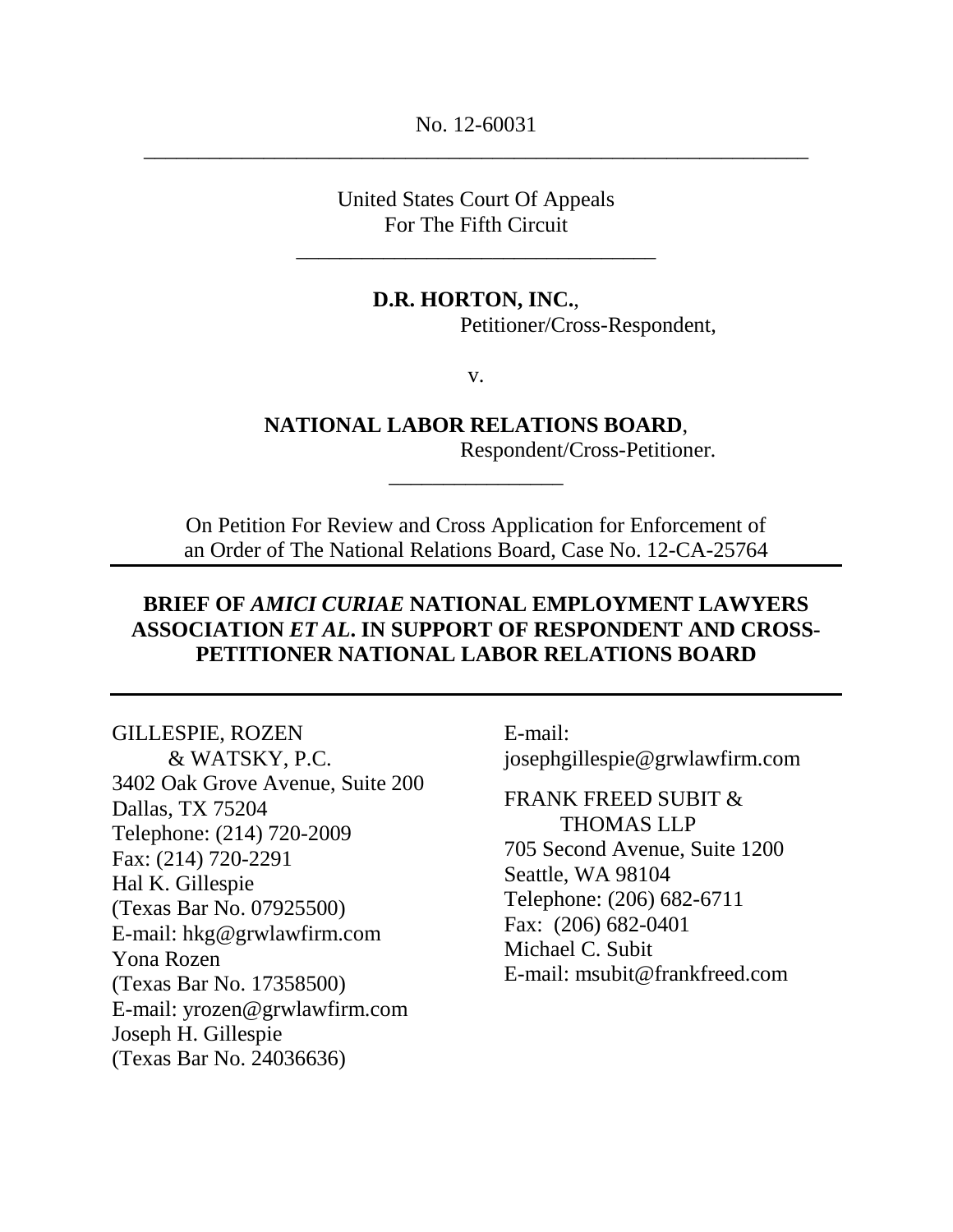# NATIONAL EMPLOYMENT LAWYERS ASSOCIATION 417 Montgomery Street,  $4<sup>th</sup>$  Floor San Francisco, CA 94104 Telephone: (415) 296-7629 Fax: (866) 593-7521 Rebecca M. Hamburg Cappy E-mail: rhamburg@nelahq.org

Matthew C. Koski Paul H. Tobias Attorney Fellow The Employee Rights Advocacy Institute For Law & **Policy** 417 Montgomery Street, 4<sup>th</sup> Floor San Francisco, CA 94104 Telephone: (415) 296-7629 Fax: (866) 593-7521 E-mail: mkoski@employeerights advocacy.org

Meredith Higashi Staff Attorney Asian American Justice Center, Member of Asian American Center for Advancing Justice 1140 Connecticut Avenue, NW, Suite 1200 Washington, DC 20036 Telephone: (202) 296-2300 Fax: (202) 296-2318 E-mail: mhigashi@advancing equality.org

Winifred Kao Staff Attorney Asian Law Caucus, Member of Asian American Center for Advancing Justice 55 Columbus Avenue

San Francisco, CA 94111 Telephone: (415) 896-1701 Fax: (415) 896-1702 E-mail: winifredk@asianlaw caucus.org

Justin Ma Supervising Attorney, Impact Litigation Asian Pacific American Legal Center, Member of Asian American Center for Advancing Justice 1145 Wilshire Boulevard, 2<sup>nd</sup> Floor Los Angeles, CA 90017 Telephone: (213) 241-0220 Fax: (213) 977-7595 E-mail: jma@apalc.org

Julia L. Montgomery Director, Agricultural Worker Health Project California Rural Legal Assistance Foundation 2210 K Street, Suite 201 Sacramento, CA 95816 Telephone: (916) 446-7904 Fax: (916) 446-3057 E-mail: jmontgomery@crlaf.org

Arthur N. Read Counsel El Comité de Apoyo a Los Trabajdores Agrícolas (CATA) P.O. Box 510 Glassboro, NJ 08028 Telephone: (856) 881-2507 Fax: (856) 881-2027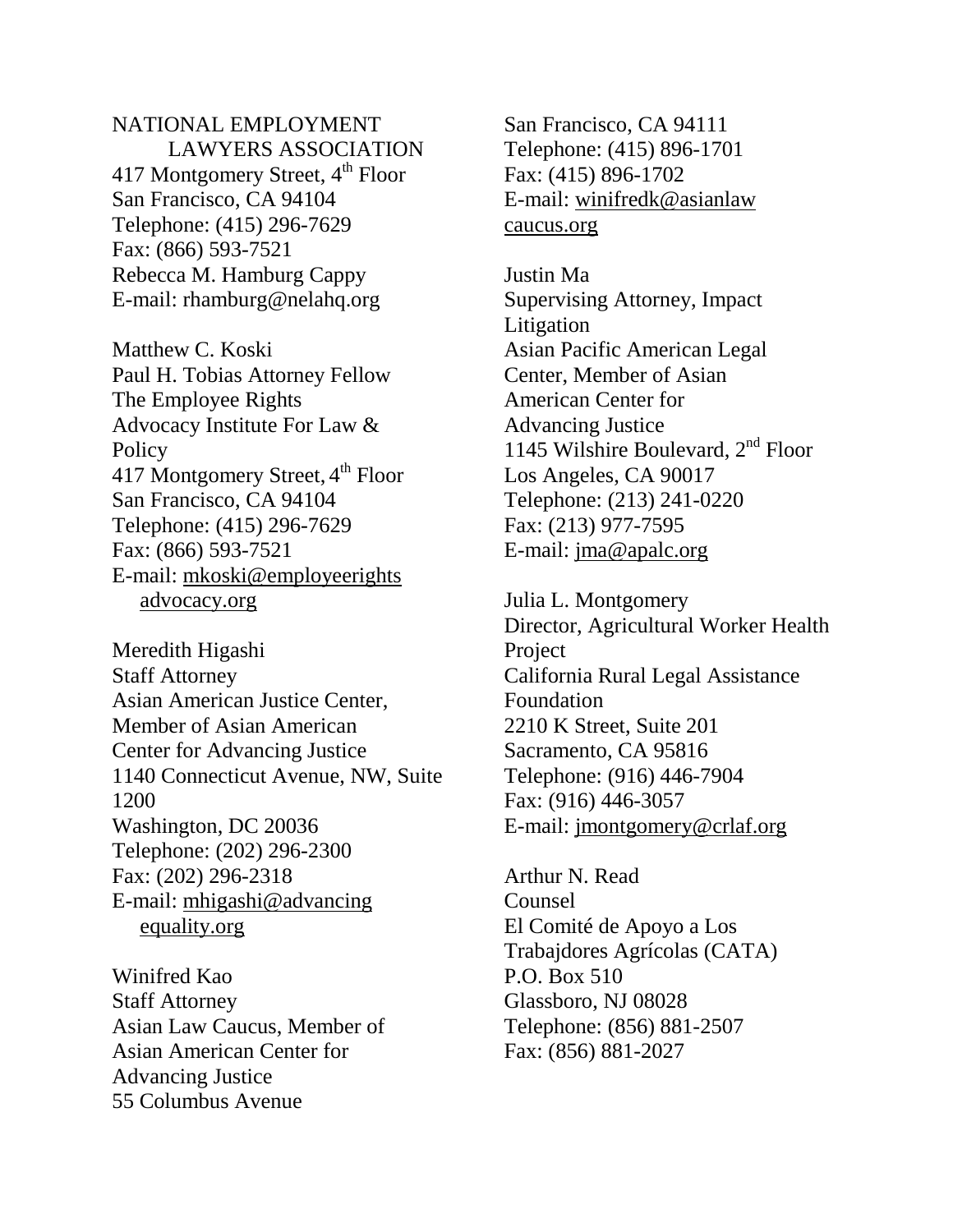Barbra A. Kavanaugh Executive Director D.C. Employment Justice Center 1413 K Street, NW Washington, DC 20005 Telephone: (202) 828-9675 Fax: (202) 828-9190 E-mail: bkavanaugh@dcejc.org

Aaron Johnson Attorney Equal Justice Center 510 S. Congress Avenue, Suite 206 Austin, TX 78704 Telephone: (512) 474-0007 Fax: (512) 474-0008 E-mail: aaron@equaljustice center.org

Monali Sheth Staff Attorney Equal Rights Advocates 180 Howard Street, Suite 300 San Francisco, CA 94105 Telephone: (415) 621-0672 Fax: (415) 621-6744 E-mail: msheth@equalrights.org

Arthur N. Read General Counsel Friends of Farmworkers, Inc. 42 S. 15th Street, Suite 605 Philadelphia, PA 19102 Telephone: (215) 733-0878 Fax: (215) 733-0876 E-mail: aread@friendsfw.org Ray P. McClain Director, Employment Discrimination Project The Lawyers' Committee for Civil Rights Under Law 1401 New York Avenue, NW, Suite 400 Washington, DC 20005 Telephone: (202) 662-8600 Fax: (202) 783-0857 E-mail: rmcclain@lawyers committee.org

Oren Sellstrom Associate Director Programs and Policy Lawyers' Committee for Civil Rights of the San Francisco Bay Area 131 Steuart Street, Suite 400 San Francisco, CA 94105 Telephone: (415) 543-9444 Fax: (415) 543-0296 E-mail: osellstrom@lccr.com

Hollis V. Pfitsch Staff Attorney The Legal Aid Society Employment Law Unit 199 Water Street New York, NY 10038 Telephone: (212) 577-3648 Fax: (646) 616-4648 E-mail: HVPfitsch@legal-aid.org

D. Michael Dale Low Wage Workers Legal Network 917 SW Oak Street, Suite 412 Portland, OR 97205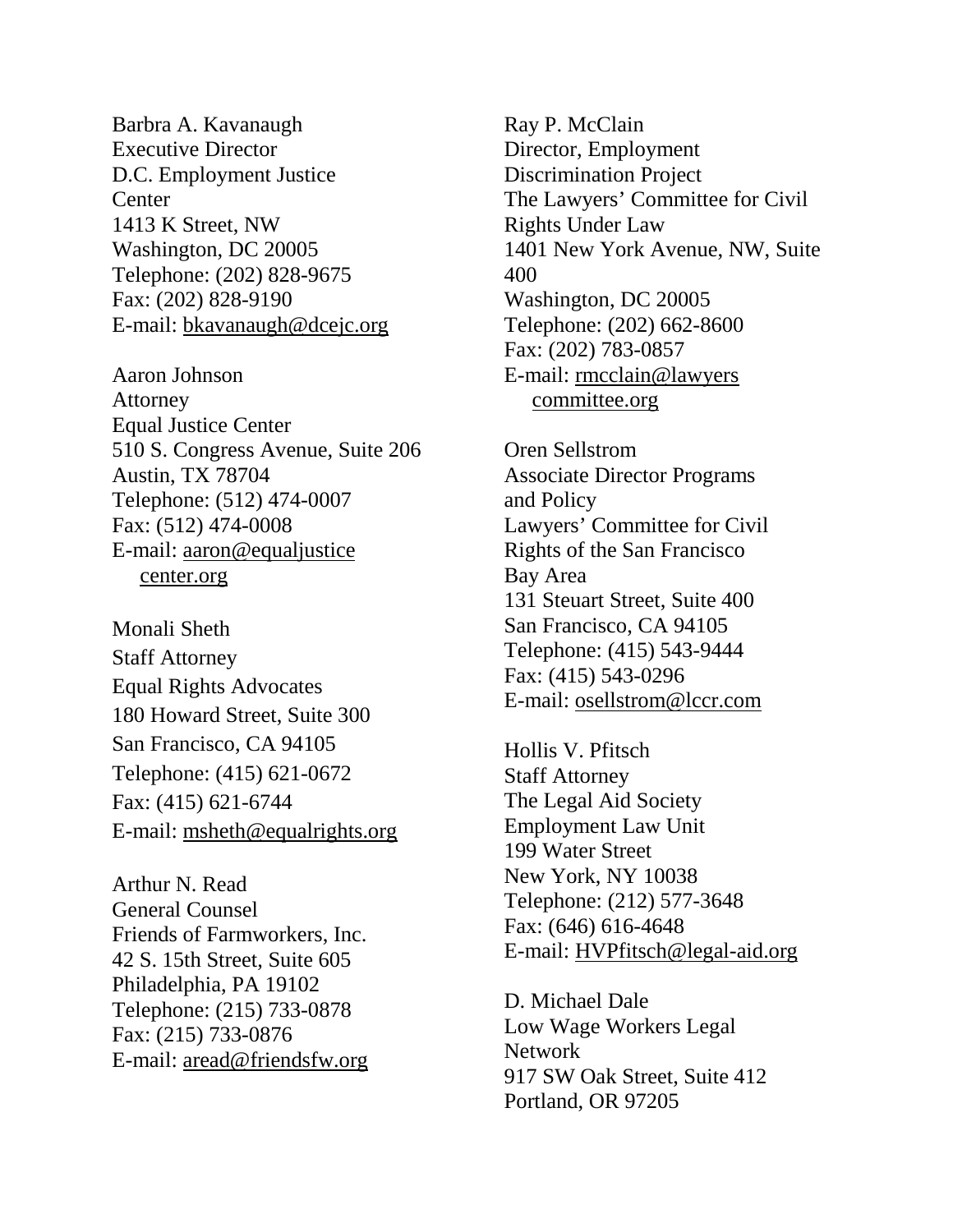Telephone: (503) 525-8454 Fax: (503) 946-3089 E-mail: michael@nwjp.org

Cathy Ruckelshaus Legal Co-Director National Employment Law Project 75 Maiden Lane, Suite 601 New York, NY 10038 Telephone: (212) 285-3025 Fax: (212) 285-3044 E-mail: cruckelshaus@nelp.org

K. Dean Hubbard, Jr. Co-Chair, National Lawyers Guild Labor & Employment Committee c/o Gorlick, Kravitz and Listhaus, P.C. 17 State Street,  $4<sup>th</sup>$  Floor New York, NY 10004 Telephone: (203) 216-2262 E-mail: deanhub@gmail.com

Sarah Crawford Director of Workplace Fairness National Partnership for Women & Families 1875 Connecticut Avenue, NW, Suite 650 Washington, DC 20009 Telephone: (202) 986-2600 Fax: (202) 986-2539 E-mail: scrawford@national partnership.org

Richard R. Renner Legal Director National Whistleblowers **Center** 

3238 P Street, NW Washington, DC 20007 Telephone: (202) 342-1903 Fax: (202) 342-1904 E-mail: rr@whistleblowers.org

Fatima Goss Graves Vice President for Education and Employment National Women's Law Center 11 Dupont Circle, NW Suite 800 Washington, DC 20036 Telephone: (202) 588-5180 Fax: (202) 588-5185 E-mail: fgraves@nwlc.org

Clermont Fraser Staff Attorney North Carolina Justice Center P.O. Box 28068 Raleigh, NC 27611 Telephone: (919) 861-0606 Fax: (919) 856-2175 E-mail: clermont@ncjustice. org

D. Michael Dale Executive Director Northwest Workers' Justice Project 917 SW Oak Street, Suite 412 Portland, OR 97205 Telephone: (503) 525-8454 Fax: (503) 946-3089 E-mail: michael@nwjp.org

Sally Dworak-Fisher Attorney Workplace Justice Project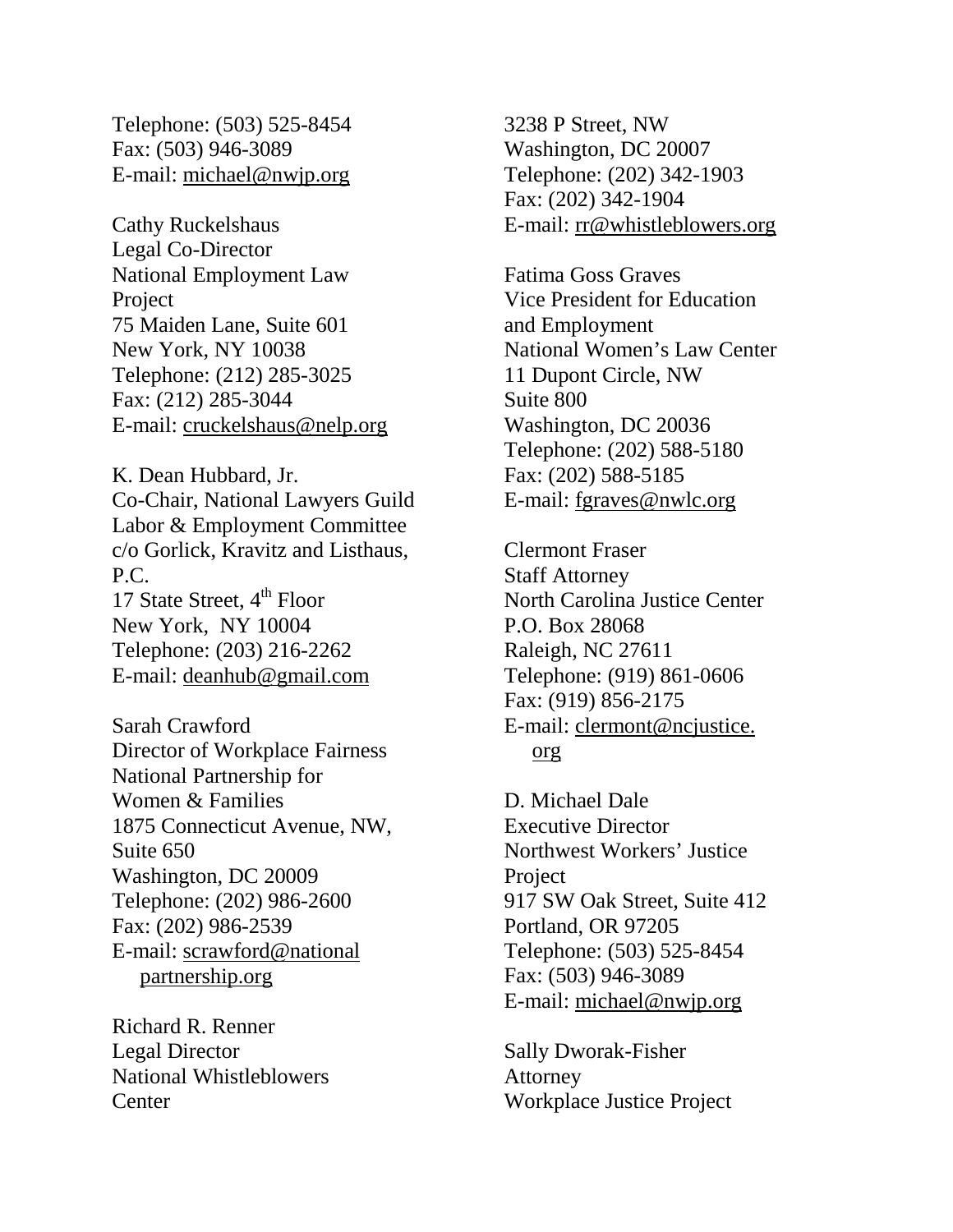Public Justice Center, Inc. One North Charles Street, Suite 200 Baltimore, MD 21201 Telephone: (410) 625-9409 Fax: (410) 625-9423 E-mail: dworak-fishers @publicjustice.org

John C. Philo Legal Director Maurice & Jane Sugar Law Center for Economic & Social Justice 4605 Cass Avenue Detroit, MI 48201 Telephone: (313) 993-4505 Fax: (313) 887-8470 E-mail: jphilo@sugarlaw.org

Bill Beardall Faculty Director Transnational Worker Rights Clinic University of Texas School of Law 727 East Dean Keaton Boulevard Austin, TX 78705 Telephone: (512) 474-0007 Fax: (512) 474-0008 E-mail: bbeardall@law.utexas.ed

*Additional Counsel for Amici Curiae*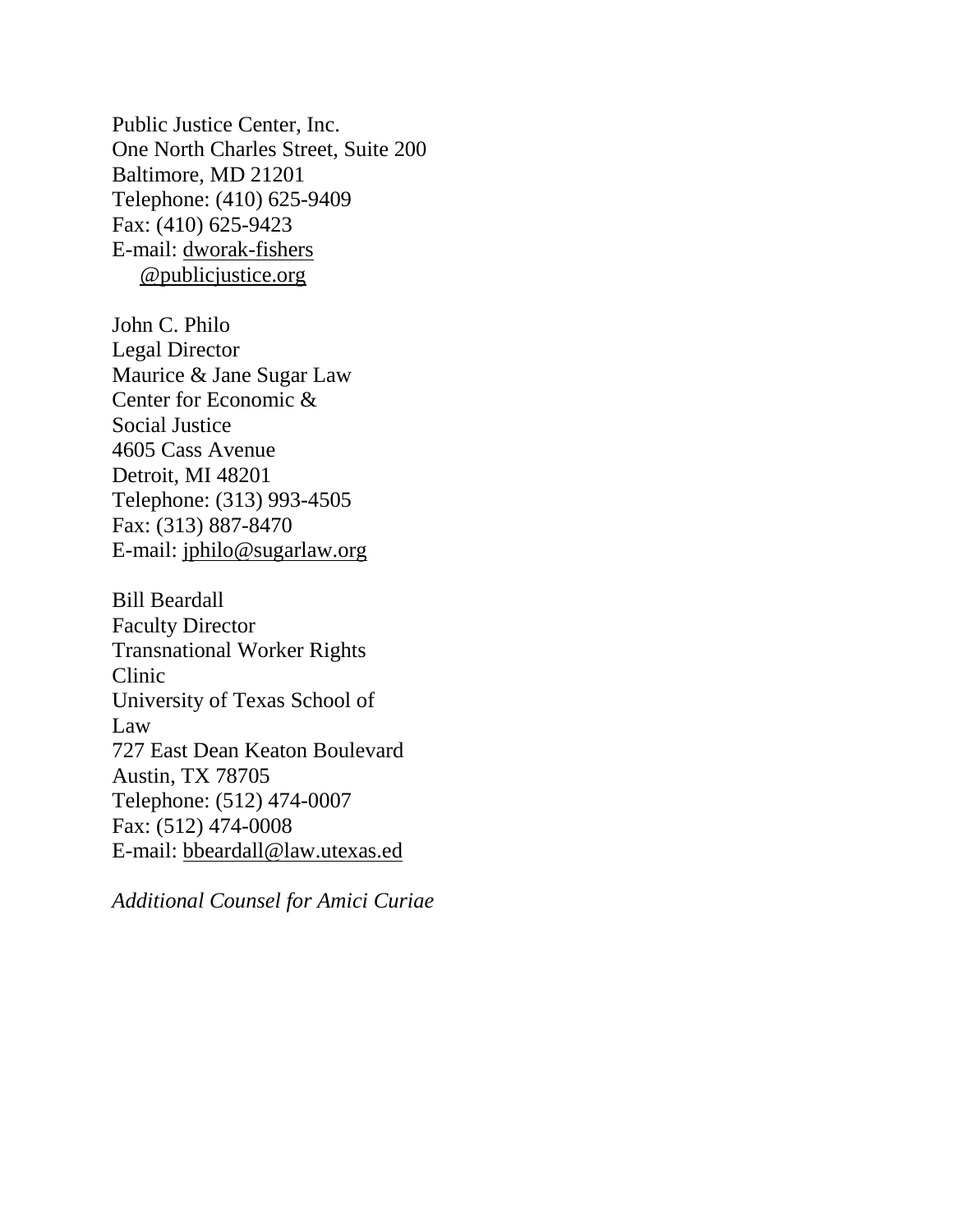#### **SUPPLEMENTAL CERTIFICATE OF INTERESTED PERSONS**

(1) *D.R. Horton, Inc. v. National Labor Relations Board*, Case No. 12-60031

(2) The undersigned counsel of record certifies that the following listed persons and entities as described in the fourth sentence of Rule 28.2.1 have an interest in the outcome of this case. These representations are made in order that the judges of this court may evaluate possible disqualification or recusal.

*Amici Curiae* National Employment Lawyers Association (NELA) *et al*. identifies and incorporates the representations contained in the briefs filed by Petitioner and Cross-Respondent D.R. Horton, Inc.; Respondent and Cross-Petitioner the National Labor Relations Board; and *Amici Curiae* National Association of Manufacturers, Equal Employment Advisory Council, and Coalition for a Democratic Workplace.

None of *Amici Curiae* NELA *et al.* are financially interested in the outcome of the litigation. *Amici Curiae* NELA *et al.* have a professional and public policy interest in the outcome of this litigation. Those interests are as follows:

The **National Employment Lawyers Association ("NELA")** is the largest professional membership organization in the country comprised of lawyers who represent workers in labor, employment, and civil rights disputes. Founded in 1985, NELA advances employee rights and serves lawyers who advocate for equality and justice in the American workplace. NELA and its 68 circuit, state,

i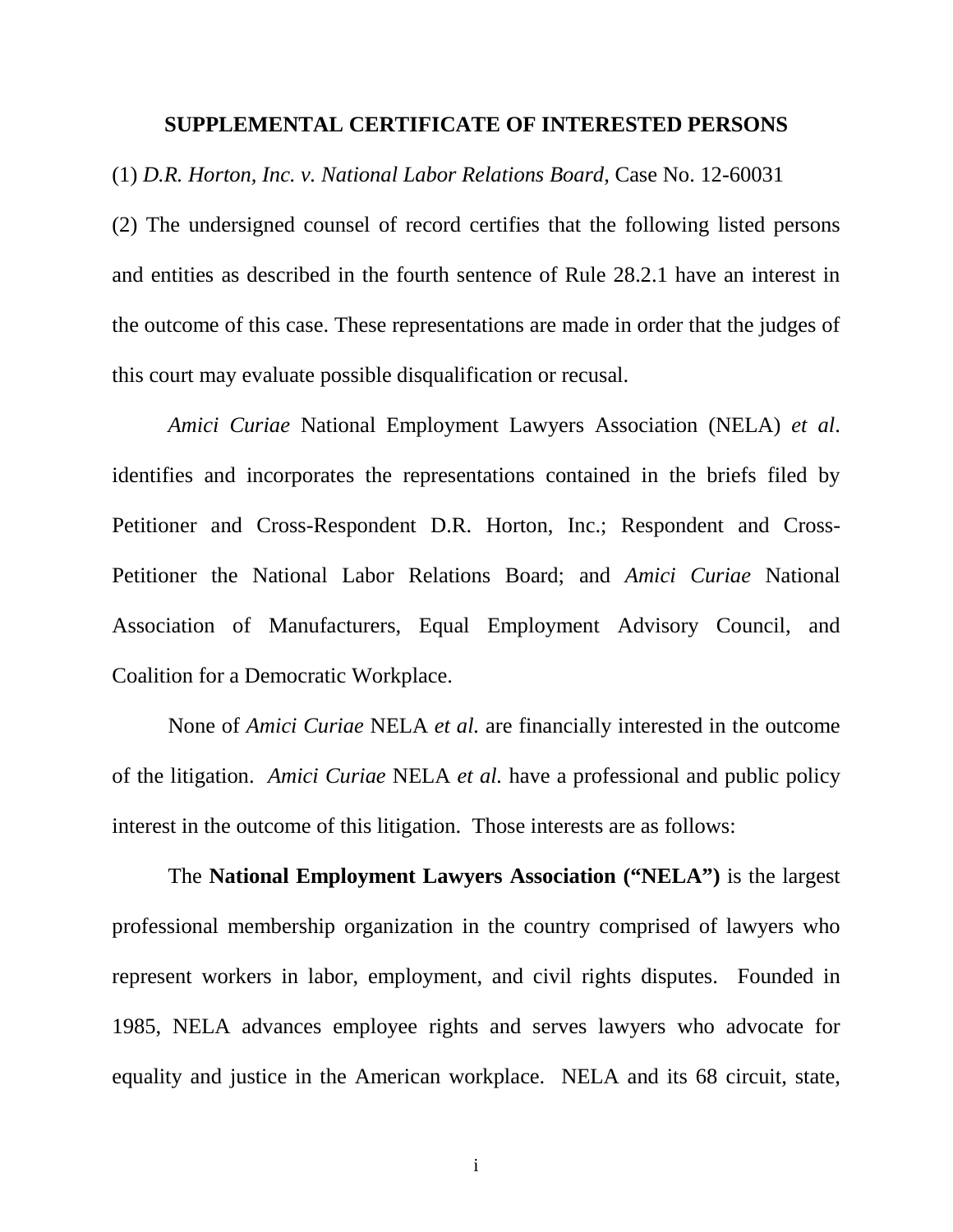and local affiliates have a membership of over 3,000 attorneys who are committed to working on behalf of those who have been illegally treated in the workplace. NELA's members litigate daily in every circuit, affording NELA a unique perspective on how the principles announced by the courts in employment cases actually play out on the ground. NELA strives to protect the rights of its members' clients, and regularly supports precedent-setting litigation affecting the rights of individuals in the workplace.

**The Employee Rights Advocacy Institute For Law & Policy ("The**  Institute") is a charitable non-profit organization whose mission is to advocate for employee rights by advancing equality and justice in the American workplace. The Institute achieves its mission through a multi-disciplinary approach combining innovative legal strategies, policy development, grassroots advocacy, and public education. In particular, The Institute has sought to eliminate forced pre-dispute arbitration of employment claims through its public education initiatives.

The **Asian American Justice Center ("AAJC")**, member of Asian American Center for Advancing Justice, is a national non-profit, non-partisan organization whose mission is to advance the civil and human rights of Asian Americans and promote a fair and equitable society for all. Founded in 1991, AAJC engages in litigation, public policy, and community education and outreach on a range of civil rights issues, including fairness and non-discrimination in the

ii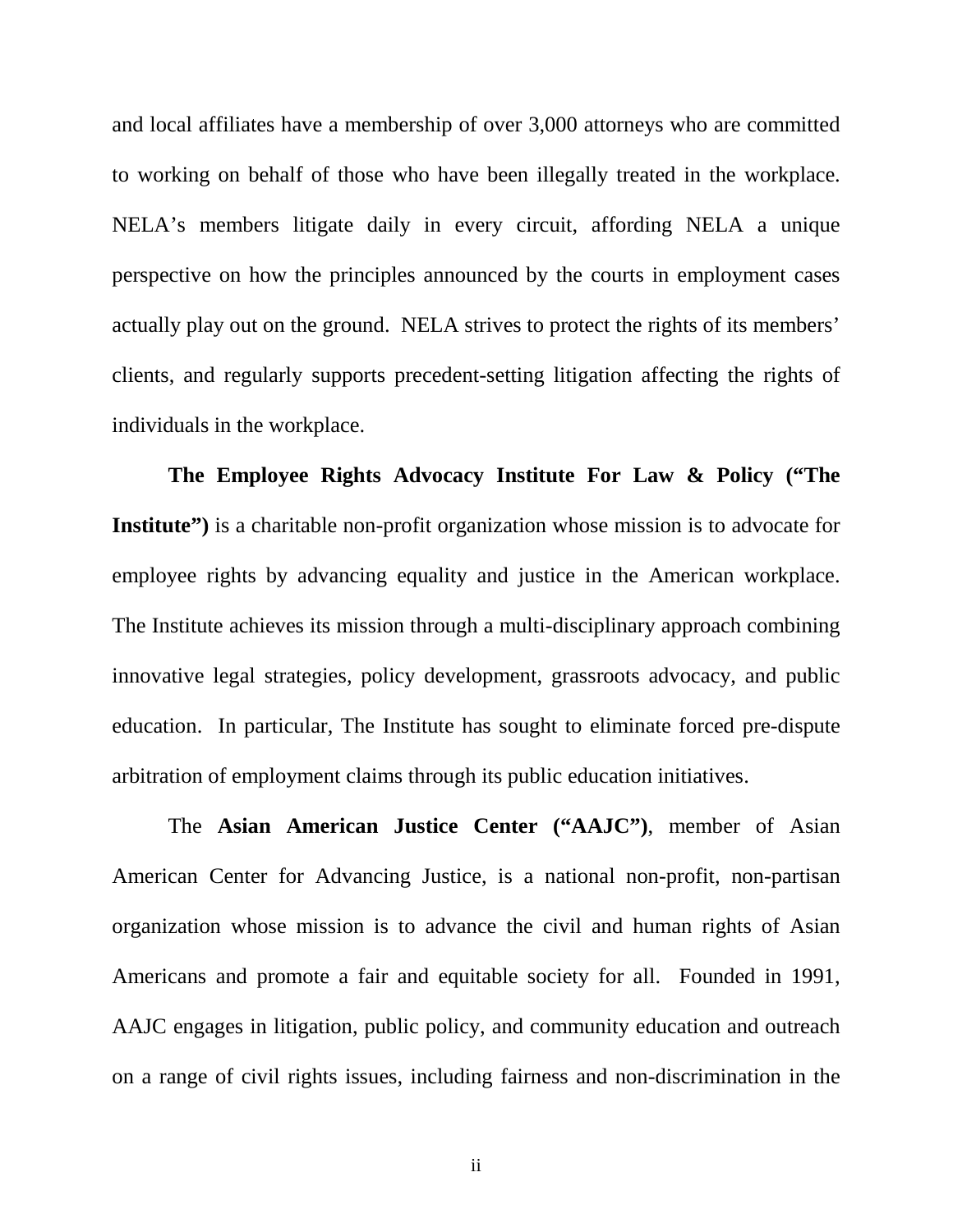workplace. Workers from immigrant and other underserved communities such as those for whom AAJC advocates are particularly vulnerable to unfair employment practices, and AAJC's interest in the effective vindication of their rights has resulted in the organization's participation in numerous *amicus curiae* briefs supporting access to the class or collective action mechanism.

Founded in 1972, the **Asian Law Caucus ("ALC")** is the nation's oldest legal organization dedicated to advancing the civil rights of Asian American and Pacific Islander communities. ALC is a member of the Asian American Center for Advancing Justice, whose other members include the Asian American Institute, Asian American Justice Center and Asian Pacific American Legal Center. ALC has a long history of advocating on behalf of low-wage immigrant workers through direct legal services, impact litigation, community education and policy work. ALC's clients include vulnerable workers in service industries where wage theft and other violations of state and federal employment law are widespread. ALC has depended on class and collective actions to vindicate its clients' rights.

**Asian Pacific American Legal Center ("APALC")**, member of Asian American Center for Advancing Justice, is the largest legal organization in the country serving the Asian and Pacific Islander communities. Founded in 1983 and based in Los Angeles, APALC is a unique organization that combines traditional legal services with civil rights advocacy and leadership development. APALC is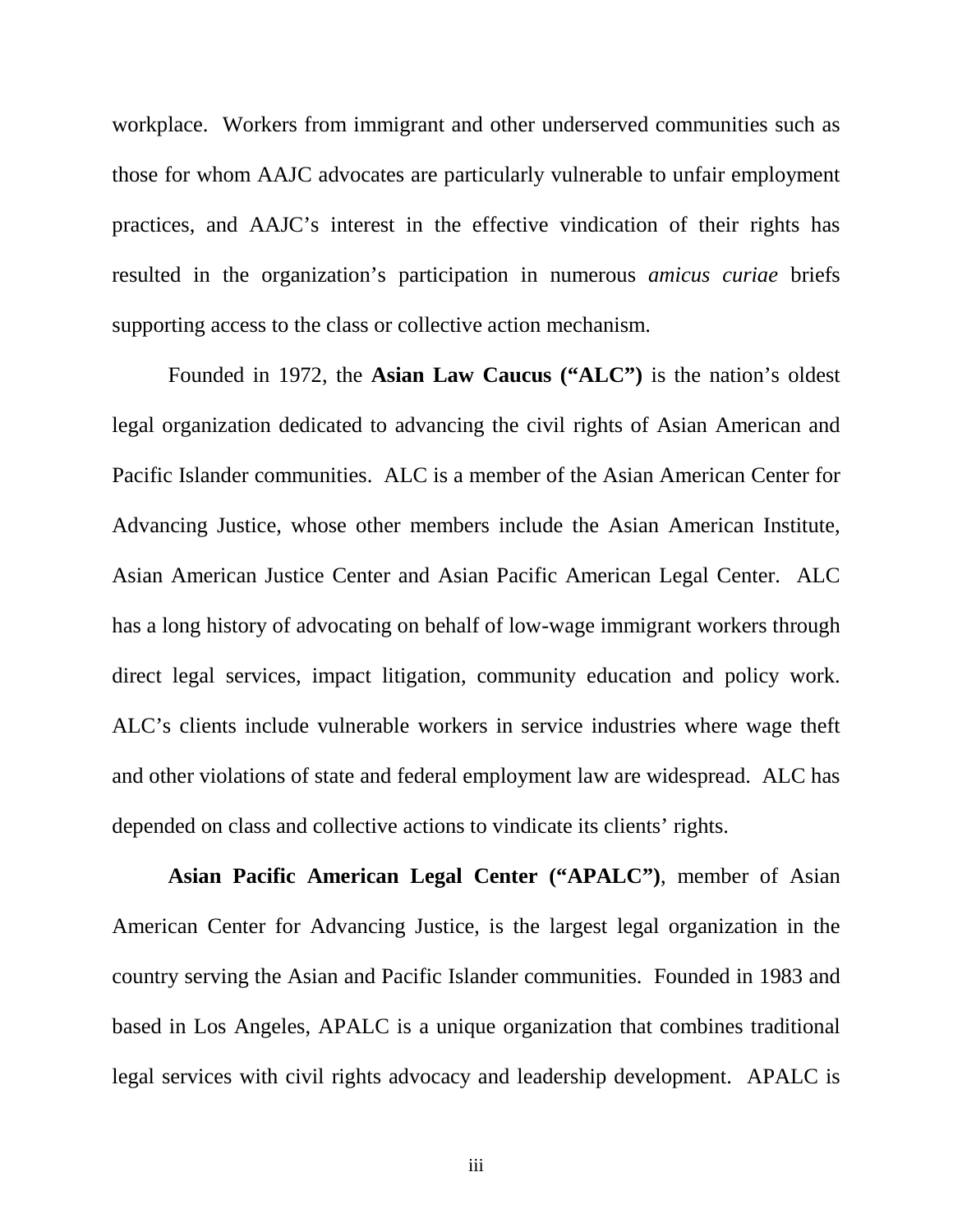committed to challenging discrimination and safeguarding the constitutional and civil rights of the Asian Pacific American communities and other communities of color. APALC has a long history of challenging workplace exploitation and abuse in low-wage industries, including protecting the rights of immigrant workers to bring collective or class actions. Accordingly, APALC has a strong interest in the outcome of this case.

**California Rural Legal Assistance Foundation ("CRLAF")** is a nonprofit legal services provider which advocates for the rural poor in California and promotes the interests of low-wage workers, particularly farmworkers. Since 1986 CRLAF has recovered wages and other compensation for thousands of farmworkers, nearly all of whom are seasonal workers. These workers have been subjected to a variety of schemes intended to defraud them of their minimum wages, contract wages and overtime wages, and have been forced to endure working conditions which expose them to pesticides, heat stress, and acute and sustained ergonomic stress. They routinely face retaliation, and many of CRLAF's clients have been fired for bringing unsafe and/or illegal conditions to their employers' attention. CRLAF has litigated numerous workforce-wide and class cases for low-wage workers in both state and federal courts. CRLAF relies on the ability of workers to bring class and collective cases as this is often the only effective means to improving working conditions in agriculture and other low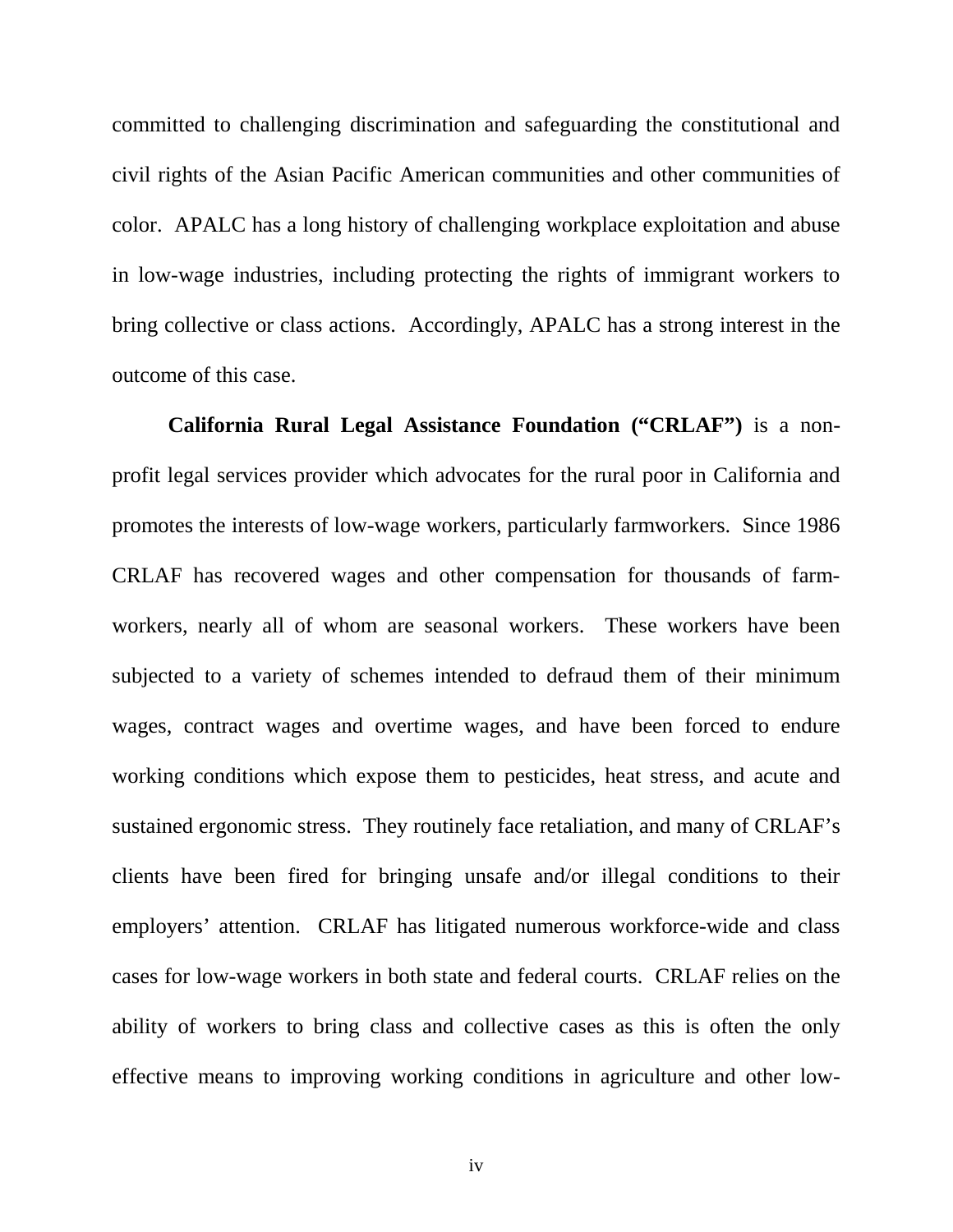wage industries.

**El Comité de Apoyo a Los Trabajadores Agrícolas ("CATA")**, the Farmworker Support Committee, is a farmworker and low-wage worker membership organization which for over 30 years has assisted farmworkers and low-wage workers in education, organization, and action on work and other issues. CATA has offices in New Jersey and Pennsylvania. CATA assists farmworkers and low-wage workers who are subject to systematic problems of unpaid wages and poor working conditions. Retaliation has been a significant problem, and being able to act in a group manner has been important. Specifically, CATA has been working with groups of NLRA-covered packing house workers who would have their rights substantially diminished if they could not file class or collective actions. For such immigrant workers, these rights have been an important method of obtaining redress for wage violations.

The **D.C. Employment Justice Center ("DC-EJC")** is a non-profit organization whose mission is to secure, protect, and promote workplace justice in the D.C. metropolitan area. DC-EJC provides legal assistance on employment law matters to the working poor and supports a local workers' rights movement, bringing together low-wage workers and advocates for the poor. DC-EJC also represents low-income workers in state and federal court, including several class and/or collective actions. Class and collective actions provide low-wage workers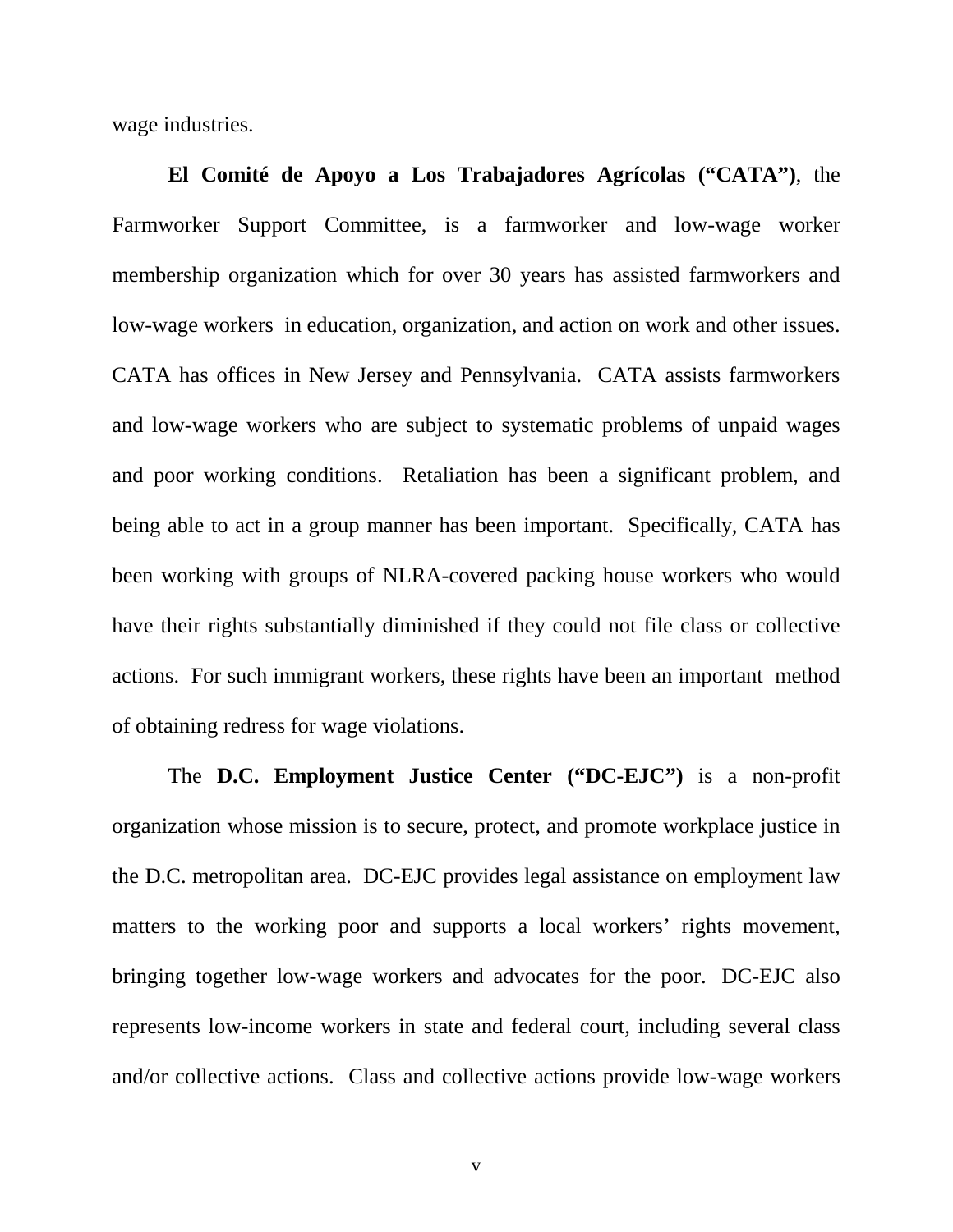with a practical and economical means by which to pursue their rights; indeed, many of the workers whom DC-EJC represents would be precluded from vindicating their workplace rights at all if their only option was to proceed on an individual basis. In addition, such legal means are necessary to avoid piecemeal litigation of similar claims that would otherwise be too onerous for workers to pursue on their own and too costly for nonprofit organizations to litigate.

The **Equal Justice Center ("EJC")** is a non-profit employment justice organization specializing in promoting workplace fairness for low-income working men and women. From its offices in Austin and San Antonio, the EJC provides legal services and employment rights assistance to help low-wage construction laborers, janitors, dishwashers, housekeepers, and similar low-paid working people throughout Texas in their efforts to recover unpaid wages and protect their rights under the Fair Labor Standards Act and related wage-hour laws. EJC's constituents and clients are the very people the wage-hour laws were intended to protect: those whose livelihood is dependent on finding employment in the business of others and who have very limited bargaining power over their terms and conditions of employment. The EJC and its constituents and clients have a vital interest in this case because these employees' ability to minimally support themselves and their families through their own low-wage labor is gravely undermined if they are prohibited from joining together to address wage violations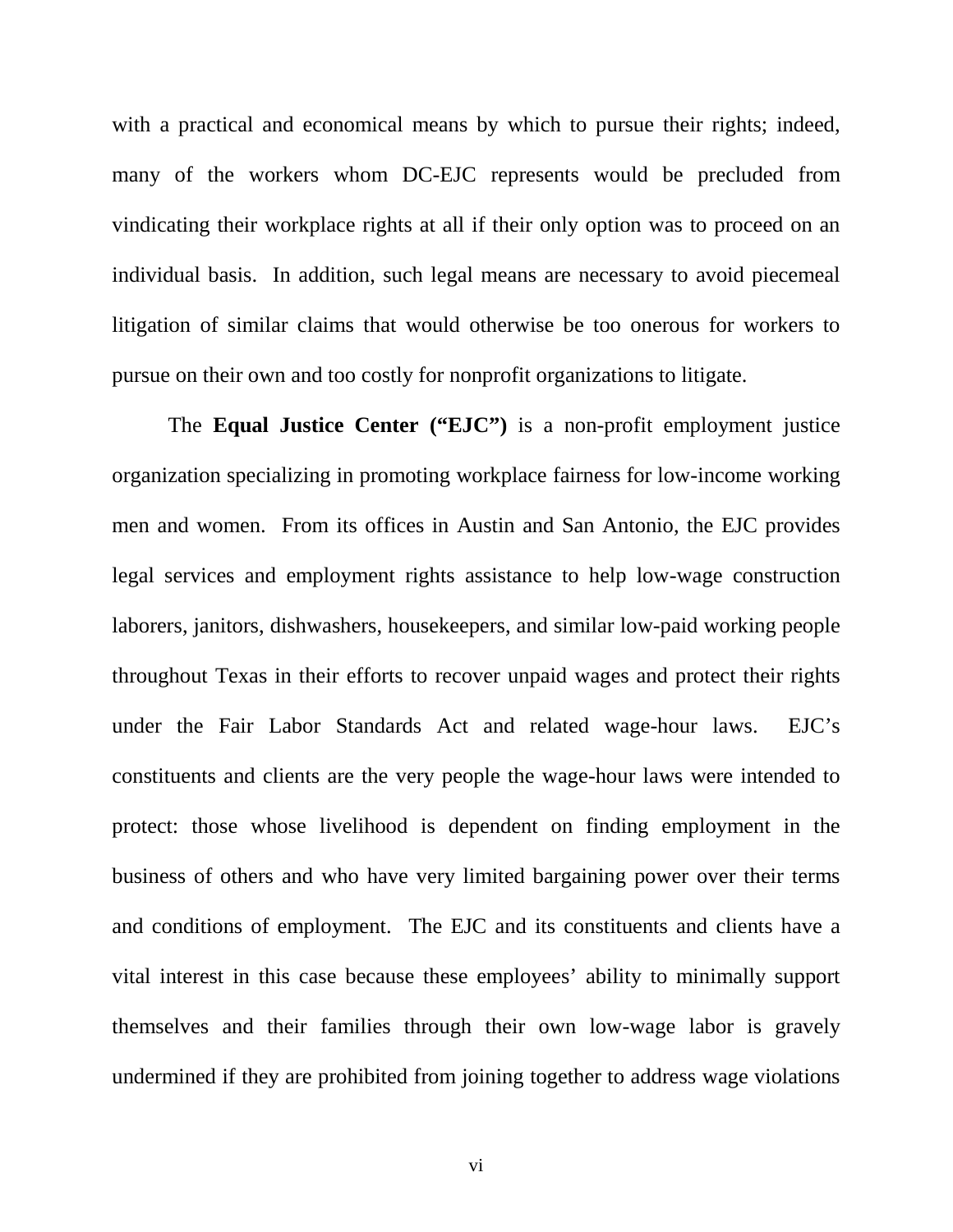in class or collective actions – in many cases effectively precluding any chance of enforcing their wage rights at all.

**Equal Rights Advocates (ERA)** is a national non-profit legal organization dedicated to protecting and expanding economic and educational access and opportunities for women and girls. ERA litigates class actions and other highimpact cases on issues of gender discrimination in employment and education. ERA provides advice and counseling to hundreds of individuals each year through a toll-free, multi-lingual hotline on issues concerning employers' noncompliance with worker protective legislation. ERA has also participated as *amicus curiae* in scores of cases involving the interpretation and application of procedural and substantive laws affecting low-income workers' access to justice, and the enforcement of anti-discrimination and other worker protective laws in the state and federal courts.

**Friends of Farmworkers, Inc.** is a Pennsylvania non-profit legal services organization founded in 1975 whose purpose is to improve the living and working conditions of workers from immigrant and migrant communities. Friends of Farmworkers has represented significant numbers of workers in food processing and landscaping industries subject to NLRB jurisdiction, and has represented worker organization clients as well. Friends of Farmworkers has undertaken nationwide representation of non-immigrant temporary non-agricultural workers

vii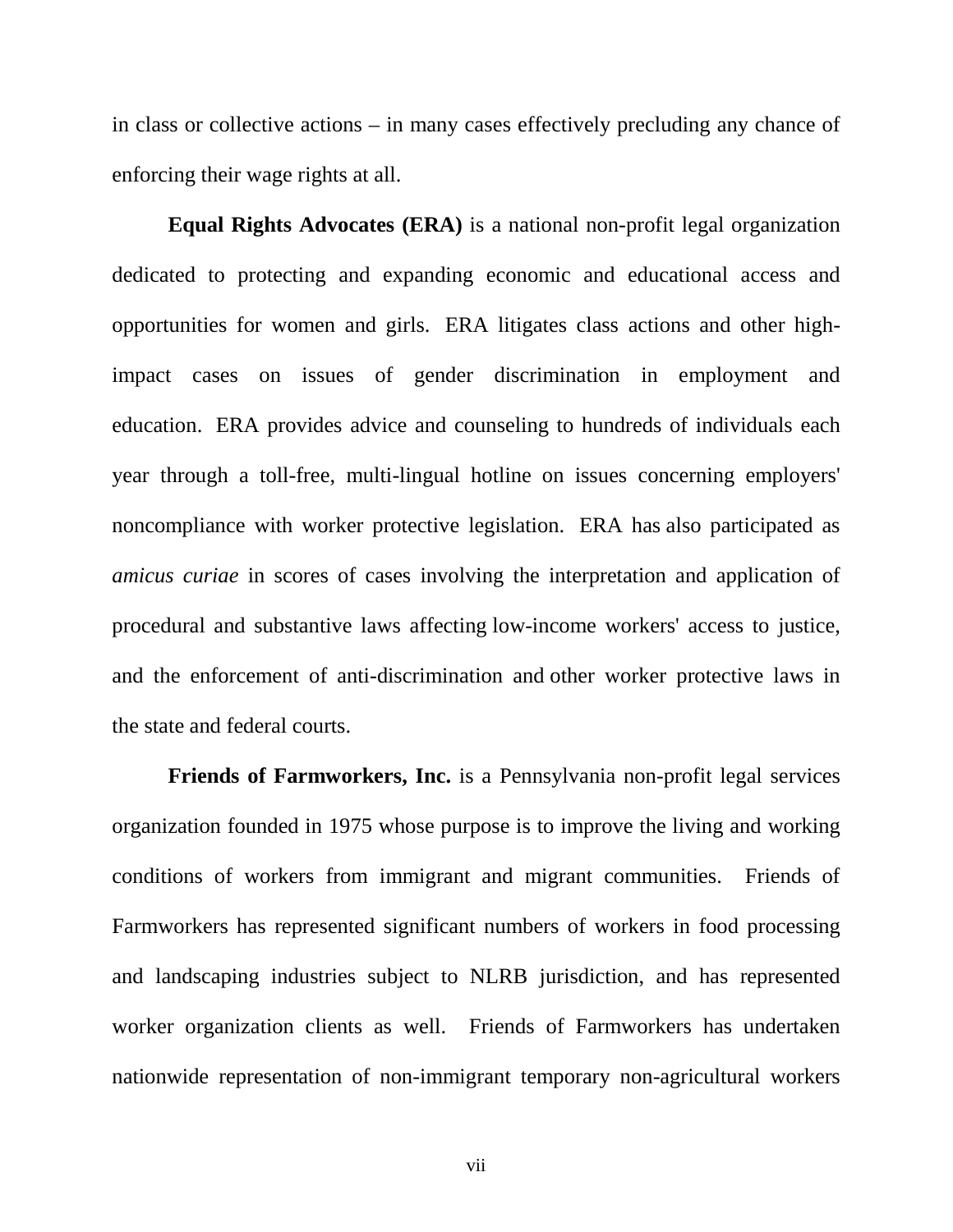under the H-2B program, and such workers are particularly vulnerable to employers who establish pre-employment arbitration agreements which would restrict their ability to collectively enforce workplace rights. The right to pursue collective actions is critical for low-wage immigrant workers who face severe fears of employer and labor contractor retaliation and who often have claims of limited individual economic damages.

The **Lawyers' Committee for Civil Rights Under Law ("Lawyers' Committee")** is a tax-exempt, non-profit civil rights organization that was founded in 1963 by the leaders of the American bar, at the request of President John F. Kennedy, in order to help defend the civil rights of minorities and the poor. Its Board of Trustees presently includes several past Presidents of the American Bar Association, law school deans and professors, and many of the nation's leading lawyers. The Lawyers' Committee is dedicated, among other goals, to eradicating all forms of workplace discrimination affecting racial and ethnic minorities, women, individuals with disabilities, and other disadvantaged populations. Since the 1960s the Lawyers' Committee has relied on the class action mechanism and all available remedies under the Civil Rights Act of 1964 and other federal statutes as essential tools for combating unlawful discrimination in the workplace. The Lawyers' Committee, through its Employment Discrimination Project, has been involved in cases before the United States Supreme Court involving the interplay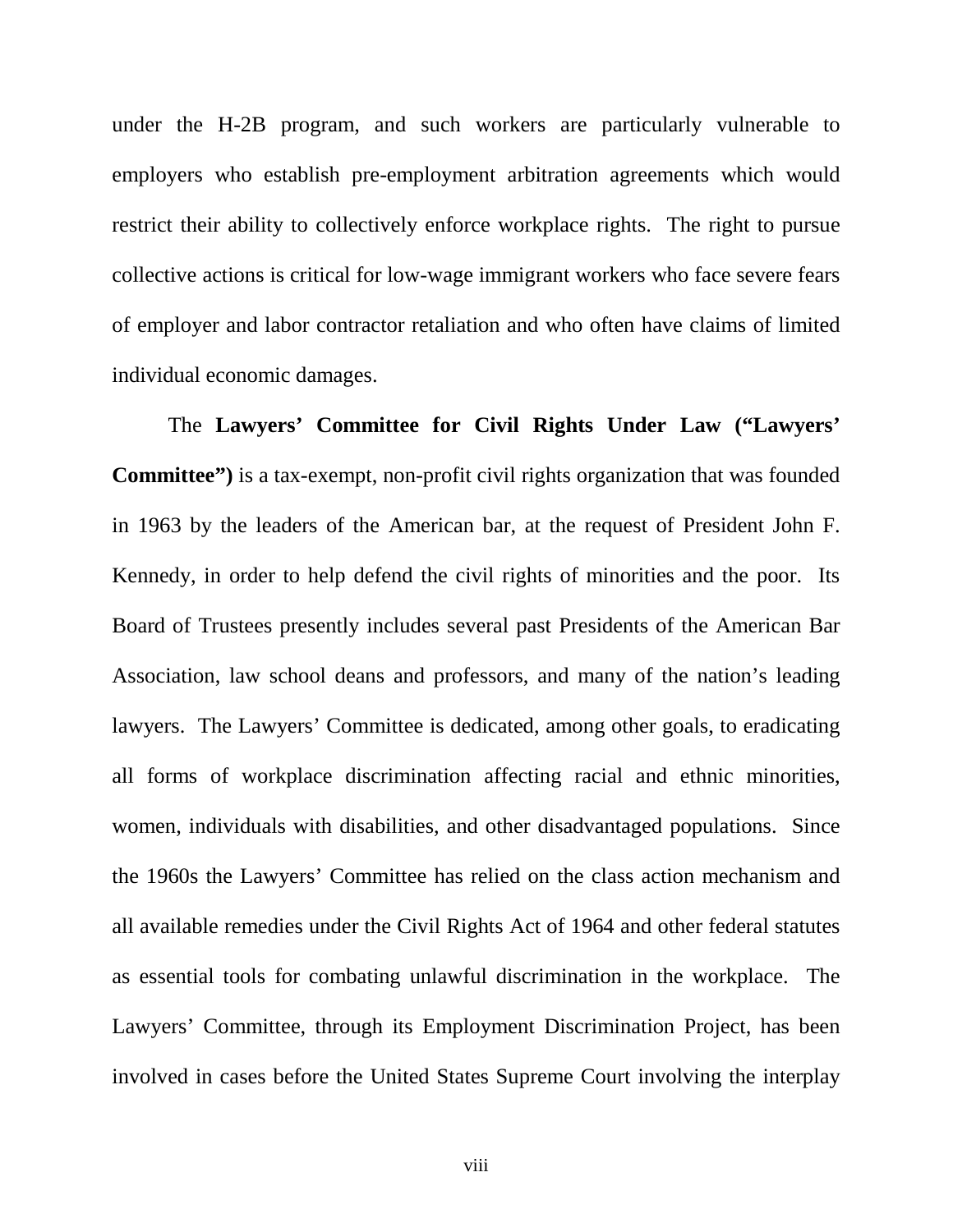of arbitration clauses and the exercise of rights guaranteed by civil rights laws prohibiting employment discrimination.

The **Lawyers' Committee for Civil Rights of the San Francisco Bay Area ("LCCR")** is affiliated with the national Lawyers' Committee for Civil Rights Under Law. LCCR was formed to support the rights of minority and low-income persons by offering free legal assistance in civil matters and by litigating cases on behalf of the traditionally under-represented, often as class actions. In addition, LCCR frequently files *amicus* briefs in cases raising important civil rights issues. Class and other collective actions are integral to LCCR's civil rights agenda, and practices that inhibit the ability of individuals to bring such actions harm LCCR's ability to advance the interests of its client communities.

**The Legal Aid Society ("The Society")** is one of the oldest and largest providers of legal assistance to low-income people in the United States. The Society's Civil Practice operates trial offices in all five boroughs of New York City providing comprehensive legal assistance in employment, housing, public assistance, and other civil areas of primary concern to New Yorkers with low incomes. The Society's Employment Law Unit represents low-wage workers in employment-related matters such as claims for unpaid wages, claims of discrimination, and unemployment insurance hearings. The Unit develops litigation, outreach, and advocacy projects designed to assist the most vulnerable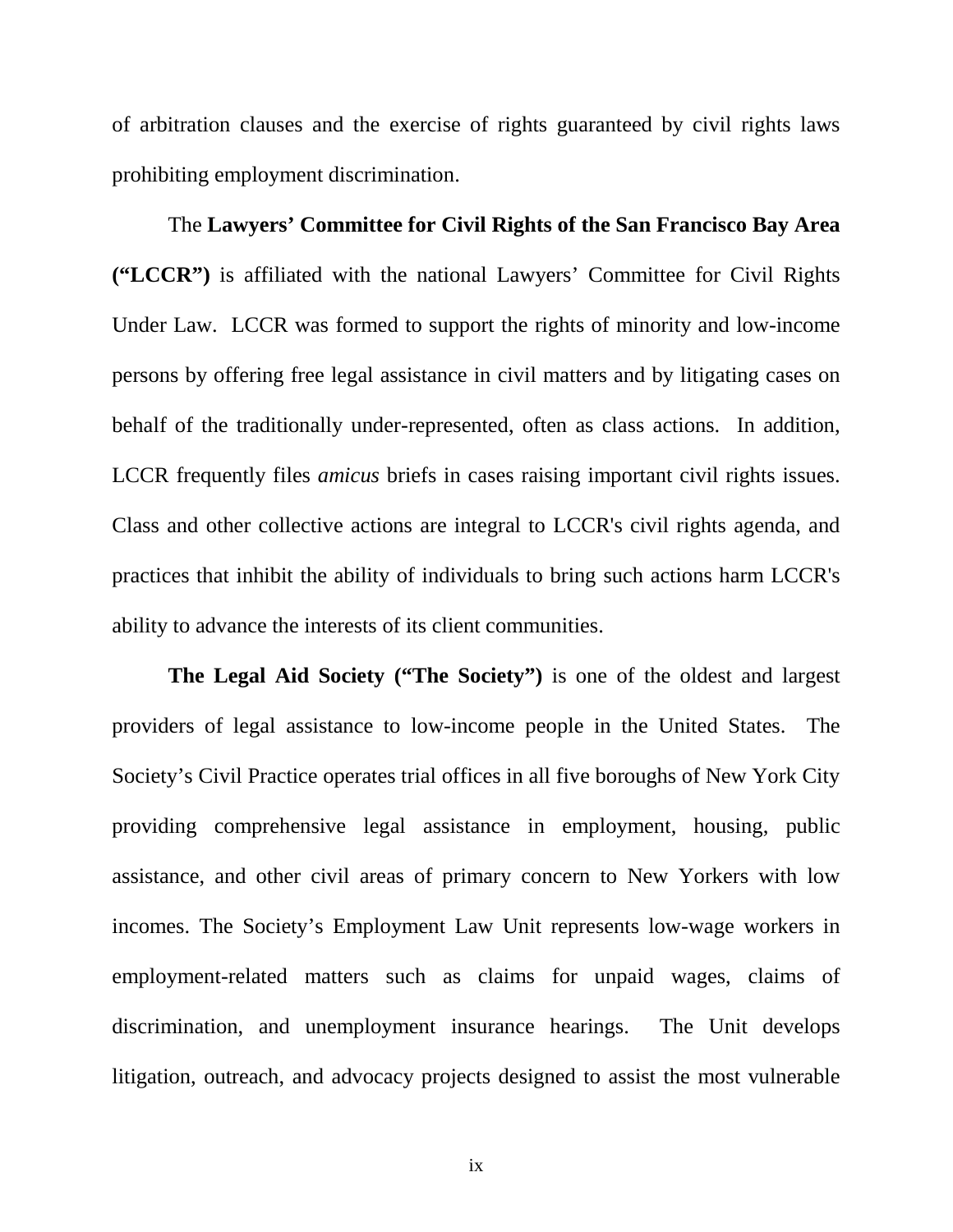workers in New York City, among them, immigrant workers who are afraid to raise claims of illegal exploitation on their own and whose only hope for legal redress is through collective action initiated by co-workers.

The **Low Wage Workers Legal Network** is an affiliation of over 215 advocates from more than 92 organizations in 29 states, the District of Columbia and Mexico City that are engaged in legal advocacy on behalf of low-wage workers in employment matters. Clients of these advocates will be seriously impacted by the decision in this matter, in that their rights to engage in collective action to enforce statutory rights could be impaired.

The **National Employment Law Project ("NELP")** is a non-profit legal organization with 40 years of experience advocating for the employment and labor rights of low-wage workers. In partnership with community groups, unions, and state and federal public agencies, NELP seeks to ensure that all workers, and especially the most vulnerable, receive the basic workplace protections guaranteed in our nation's labor and employment laws. The availability of class and collective actions is vital for effective enforcement of these workplace rights. NELP has litigated and participated as *amicus* in numerous cases addressing the rights of workers under the Fair Labor Standards Act as well as other federal and state workplace laws.

The **National Lawyers Guild (the "Guild") Labor and Employment**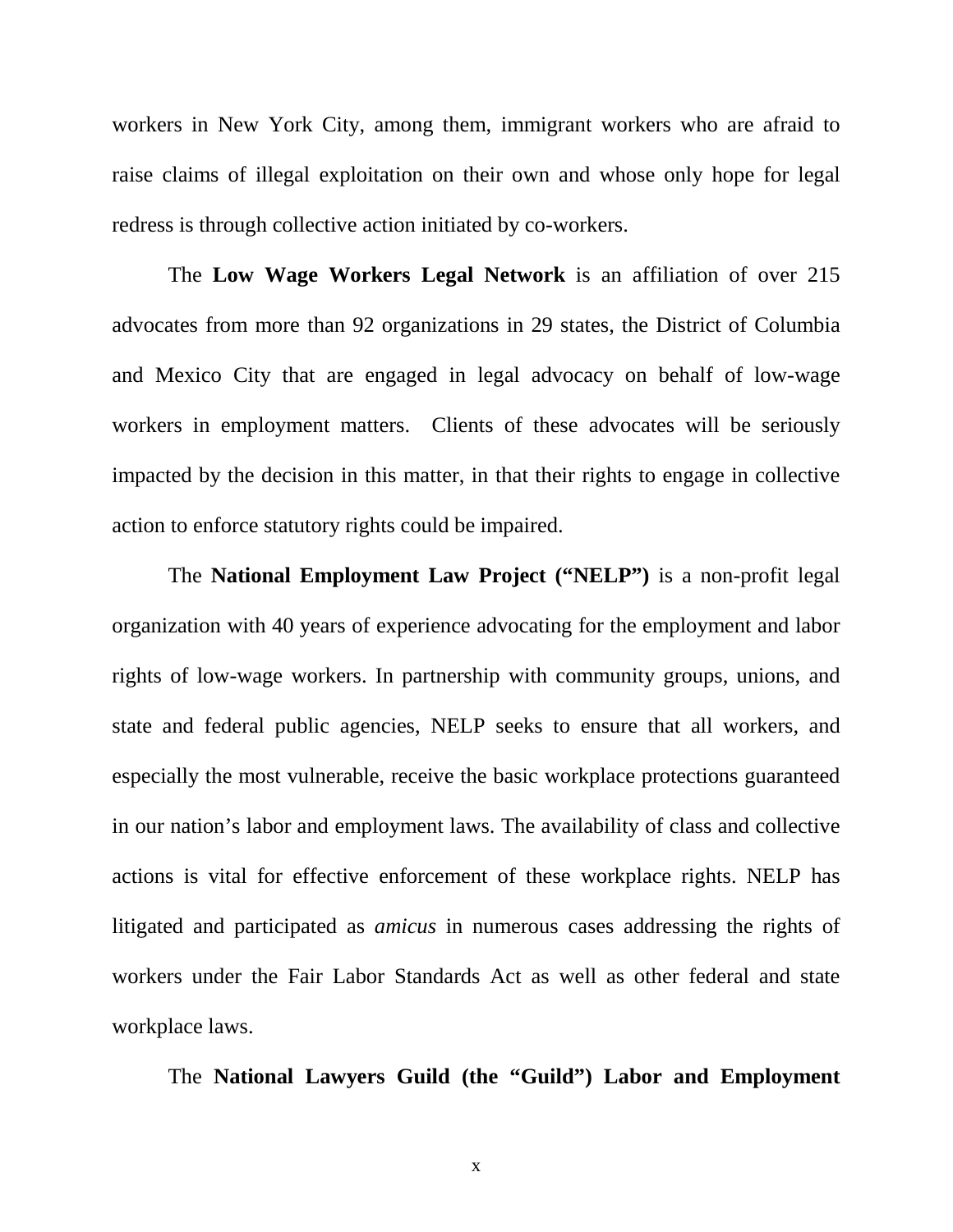**Committee** has a long record of action on behalf of workers, both as *amicus* and through strategic coordination, scholarship, and advocacy. The National Lawyers Guild is a non-profit corporation formed in 1937 as the nation's first racially integrated voluntary bar association, with a mandate to advocate for the protection of rights granted by the United States Constitution and fundamental principles of human and civil rights. Since then the Guild has been at the forefront of efforts to develop and ensure respect for the rule of law and basic legal principles. The members of the Guild's Labor and Employment Committee provide direct representation to individual and organized workers in a variety of local, state, federal, and international forums, including the NLRB. The Committee has a particular interest in ensuring that the NLRA is properly interpreted to vindicate workers' ability to act in concert to protect their rights and engage in concerted protected activity.

The **National Partnership for Women & Families** ("**National Partnership**," formerly the Women's Legal Defense Fund) is a non-profit, nonpartisan organization that uses public education and advocacy to promote fairness in the workplace, access to quality health care, and policies that help women and men meet the dual demands of work and family. Since its founding in 1971, the National Partnership has devoted significant resources to combating sex, race, age, and other forms of invidious workplace discrimination. The National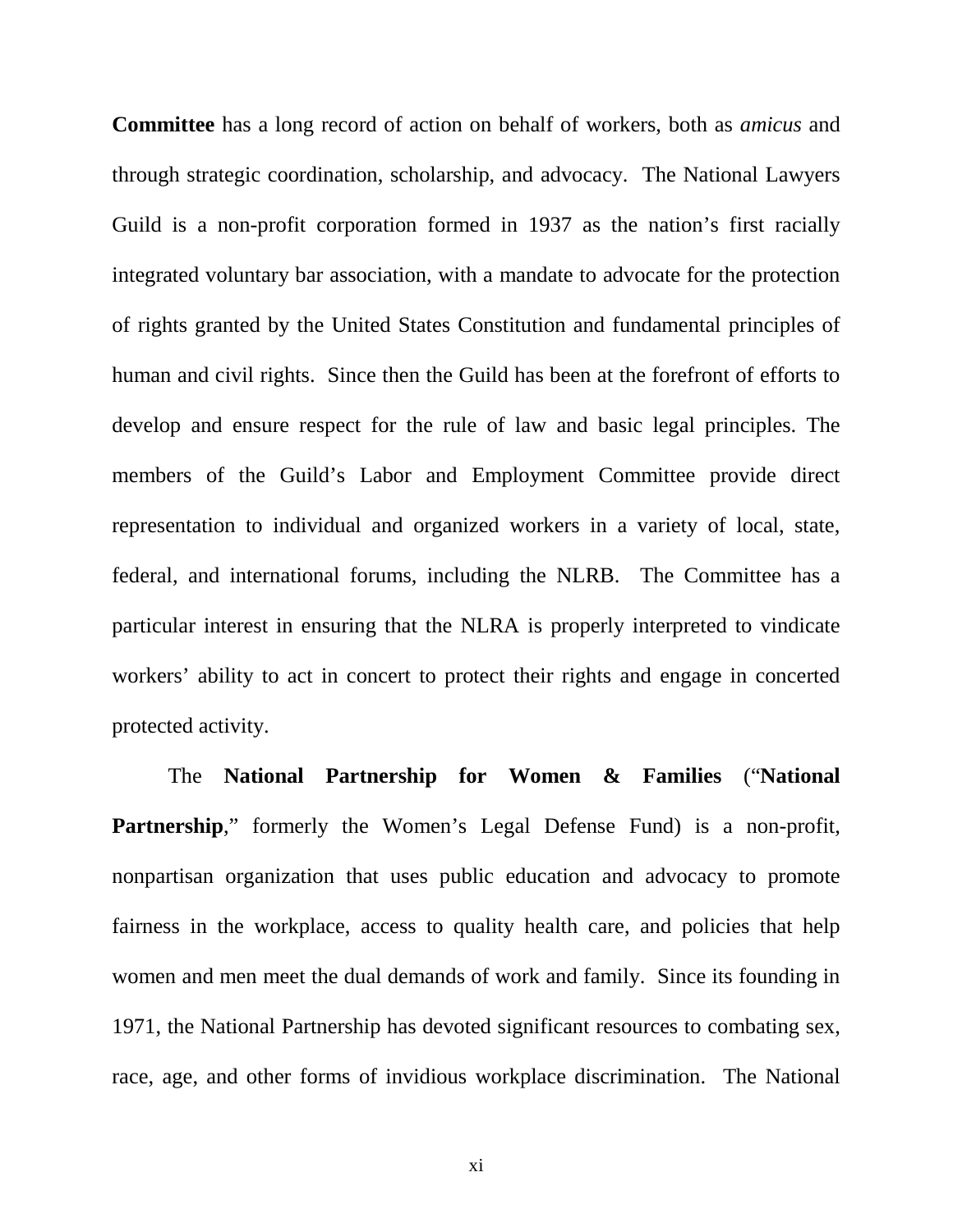Partnership has filed numerous briefs *amicus curiae* in the U.S. Supreme Court and in the federal circuit courts of appeal to advance the opportunities of protected individuals in employment.

The **National Whistleblowers Center ("NWC")** is a non-profit, tax-exempt public interest organization. Since 1988, NWC has assisted corporate employees who suffer from illegal retribution for lawfully disclosing violations of federal law. The NWC provides assistance to whistleblowers, helps them obtain legal counsel, provides representation for important precedent-setting cases and urges Congress and administrative agencies to enact laws, rules, and regulations that will assist in helping employees report fraud both within their corporate compliance programs and directly to government agencies. The NWC does not have the resources to provide legal representation to all the whistleblowers who apply for assistance. The courageous employees who risk their careers to raise concerns about frauds, pollution, transportation dangers and other violations of law must often depend on unions, private arbitration and other forms of concerted activity for their aid and protection. In this sense, the availability of collective and class actions is important in the protection of whistleblowers.

The **National Women's Law Center ("NWLC")** is a non-profit legal advocacy organization dedicated to the advancement and protection of women's legal rights. Since 1972, NWLC has worked to secure equal opportunity for

xii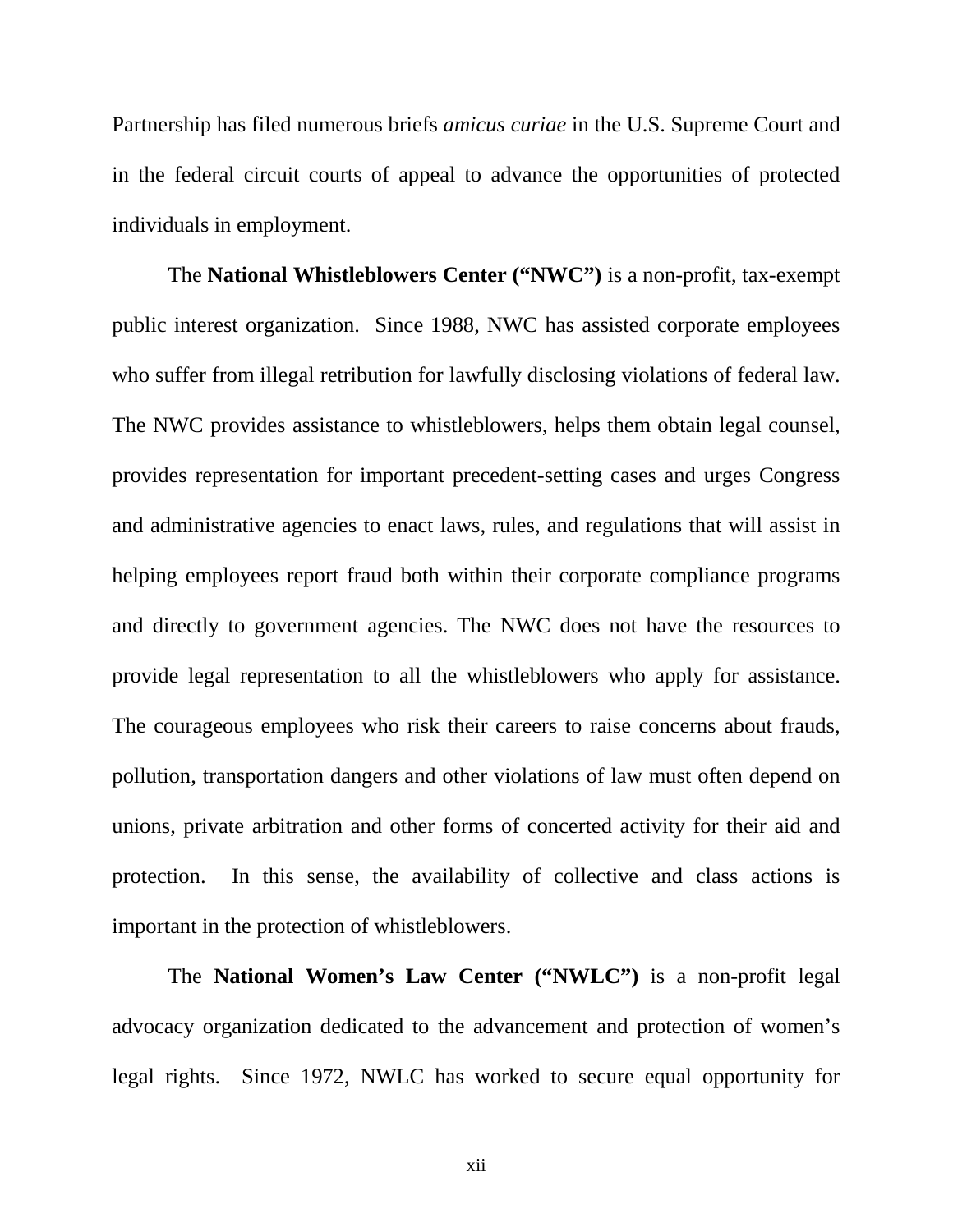women in the workplace. This includes not only the right to a workplace that is free from all forms of discrimination and exploitation, but also access to effective means of enforcing that right and remedying discrimination and exploitation.

The **North Carolina Justice Center ("Justice Center")** is a non-profit legal advocacy organization whose mission is to secure economic justice for disadvantaged persons and communities. The Justice Center provides legal assistance in civil matters to poor people, including cases involving labor and employment issues. The Justice Center's goal is to ensure justice and fair treatment for all, particularly those whose poverty renders them powerless to demand accountability from the economic marketplace and their employers. The Justice Center has represented thousands of working people in North Carolina through collective actions under the Fair Labor Standards Act and class actions under North Carolina's wage and hour law who would not have been able to bring individual lawsuits because the cost of litigation would far exceed each individual amount of unpaid minimum wage, overtime or other wage claims.

**Northwest Workers' Justice Project ("NWJP")** is a non-profit law firm in Portland, Oregon, that represents low-wage workers and their organizations in the Pacific Northwest in employment matters, including organizing rights, wage and discrimination claims. *See* www.nwjp.org. In a number of cases clients of NWJP have encountered difficulty in asserting statutory employment rights in court due to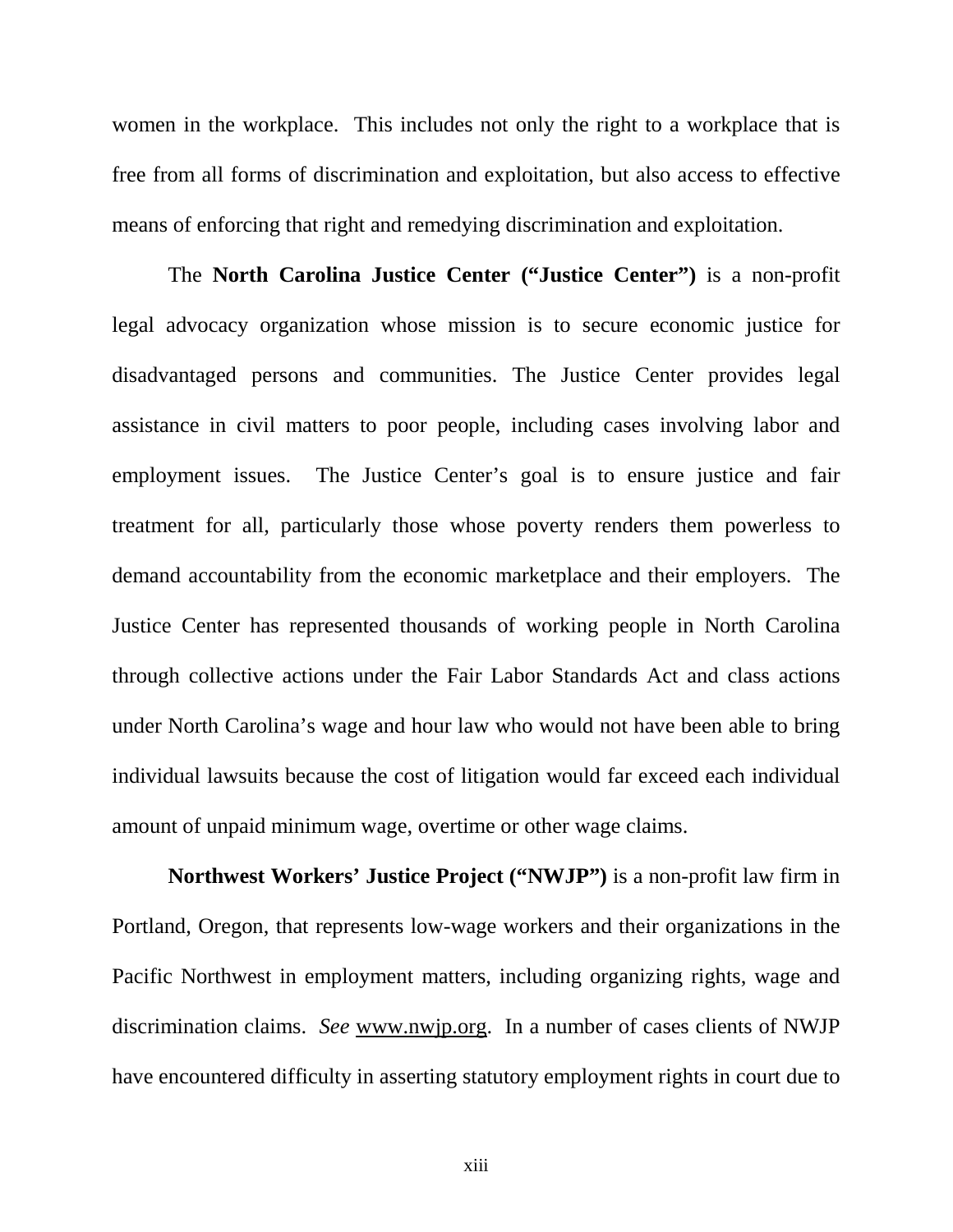language in an arbitration agreement forbidding collective action. They will be seriously impacted by the decision in this matter.

The **Public Justice Center ("PJC")** is a non-profit legal services organization founded in 1985 that seeks to enforce and expand the rights of people who are denied justice because of their economic status or because of discrimination. Its Workplace Justice Project has a long-standing commitment to advocating on behalf of workers in class and collective actions. In particular, the PJC frequently relies on the class action as a vehicle to promote justice on behalf of groups of employees whose individual claims are too small to enable them to find private counsel. The PJC has represented thousands of workers in both trial and appellate courts nationwide, including poultry processing employees seeking to enforce fair labor standards and women fighting gender discrimination in pay and promotions. Further, the PJC has represented employees before the NLRB and has an interest in ensuring that the National Labor Relations Act is properly interpreted to protect workers' rights to engage in concerted protected activity.

The **Maurice & Jane Sugar Law Center for Economic & Social Justice ("Sugar Law Center")** is a national non-profit law center extensively engaged in labor and employment law litigation, including class and collective actions in support of workers' rights. The Sugar Law Center is deeply interested in this case because its outcome could affect the right of thousands of workers to proceed in

xiv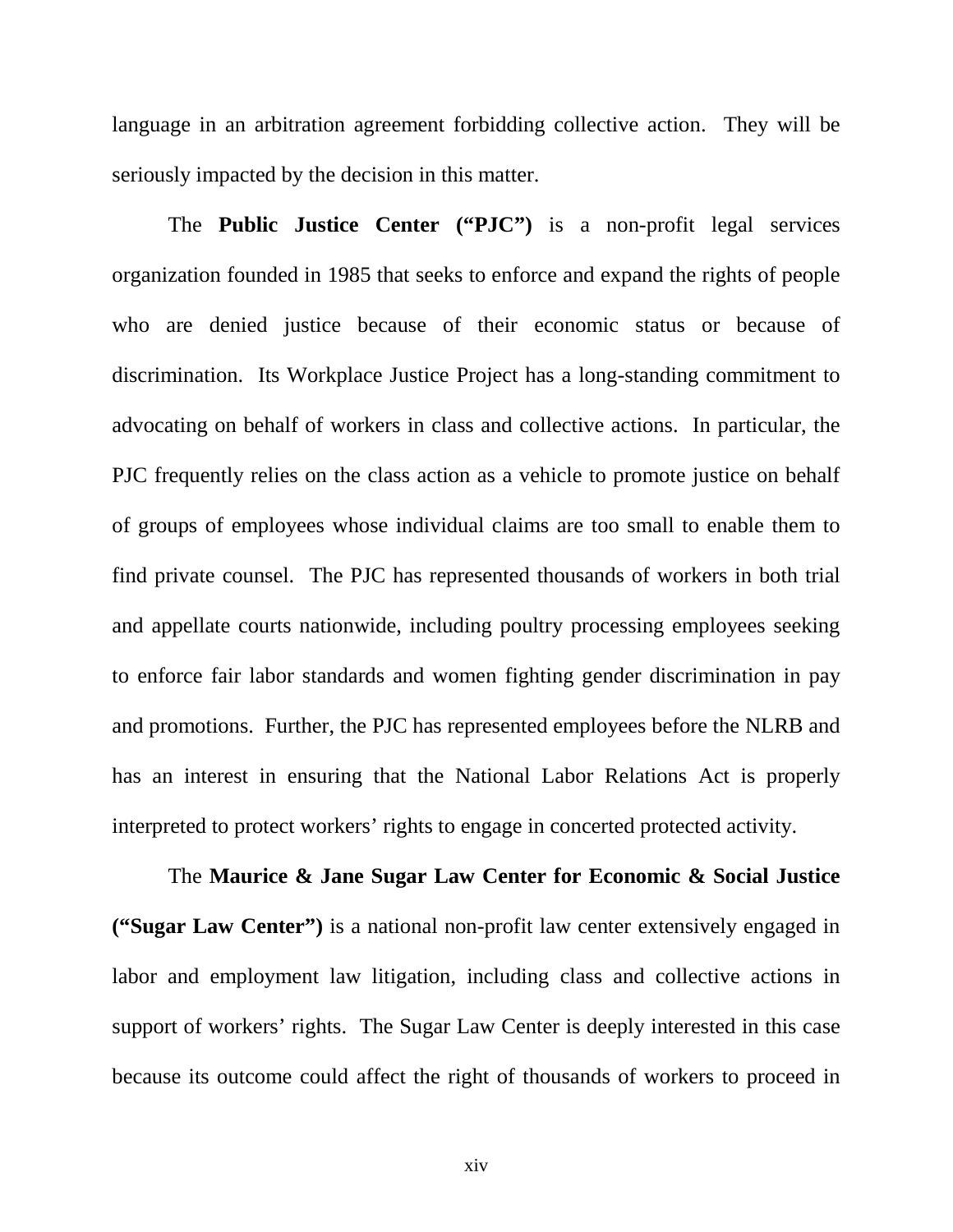court and obtain a fair remedy through the legal system where an employer seeks to impose a contractual ban on class and collective actions. The judgment of *amici* is based on over 15 years of experience in advocacy and representation on behalf of thousands of workers before federal and state trial and appellate courts throughout the country.

The **University of Texas Law School-Transnational Worker Rights Clinic ("Worker Rights Clinic")** is a formal clinical education program of the University of the Texas School of Law in Austin, Texas. The Worker Rights Clinic's clients include low-wage employees in construction, hotel and restaurant work, landscaping, janitorial services, domestic work, health care services, and similar low-paid service and production jobs, who seek to recover unpaid wages and protect their rights under the Fair Labor Standards Act and related wage-hour laws. The Worker Rights Clinic's clients are the very people the wage-hour laws and the NLRA were intended to protect: those whose livelihood is dependent on finding employment in the business of others and who have very limited bargaining power over their terms and conditions of employment. The Worker Rights Clinic and its clients have a vital interest this case because these employees' ability to minimally support themselves and their families through their own lowwage labor is gravely undermined if they are prohibited from joining together to address wage violations in class or collective actions – in many cases effectively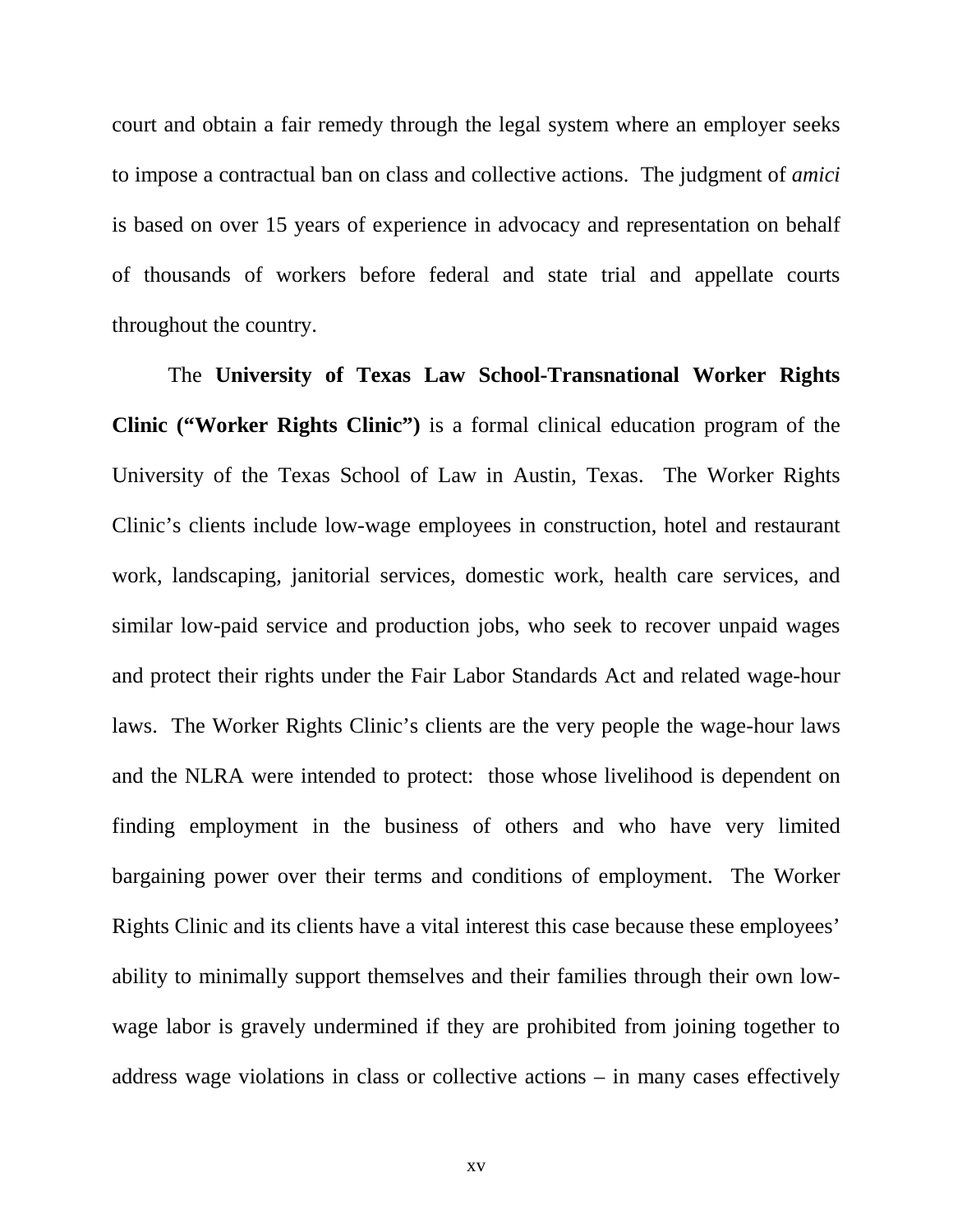precluding any chance of enforcing their wage rights at all.

*Amici Curiae* NELA *et al.* also identify the following counsel:

Michael C. Subit, Frank Freed Subit & Thomas LLP

Hall K. Gillespie, Yona Rozen, Joseph H. Gillespie, Gillespie, Rozen &

Watsky, P.C.

DATED this 11<sup>th</sup> of SEPTEMBER 2012

# FRANK FREED SUBIT & THOMAS LLP

s/ Michael C. Subit Michael C. Subit 705 Second Avenue, Suite 1200 Seattle, WA 98104 Telephone: (206) 682-6711 Fax: (206) 682-0401 E-mail: msubit@frankfreed.com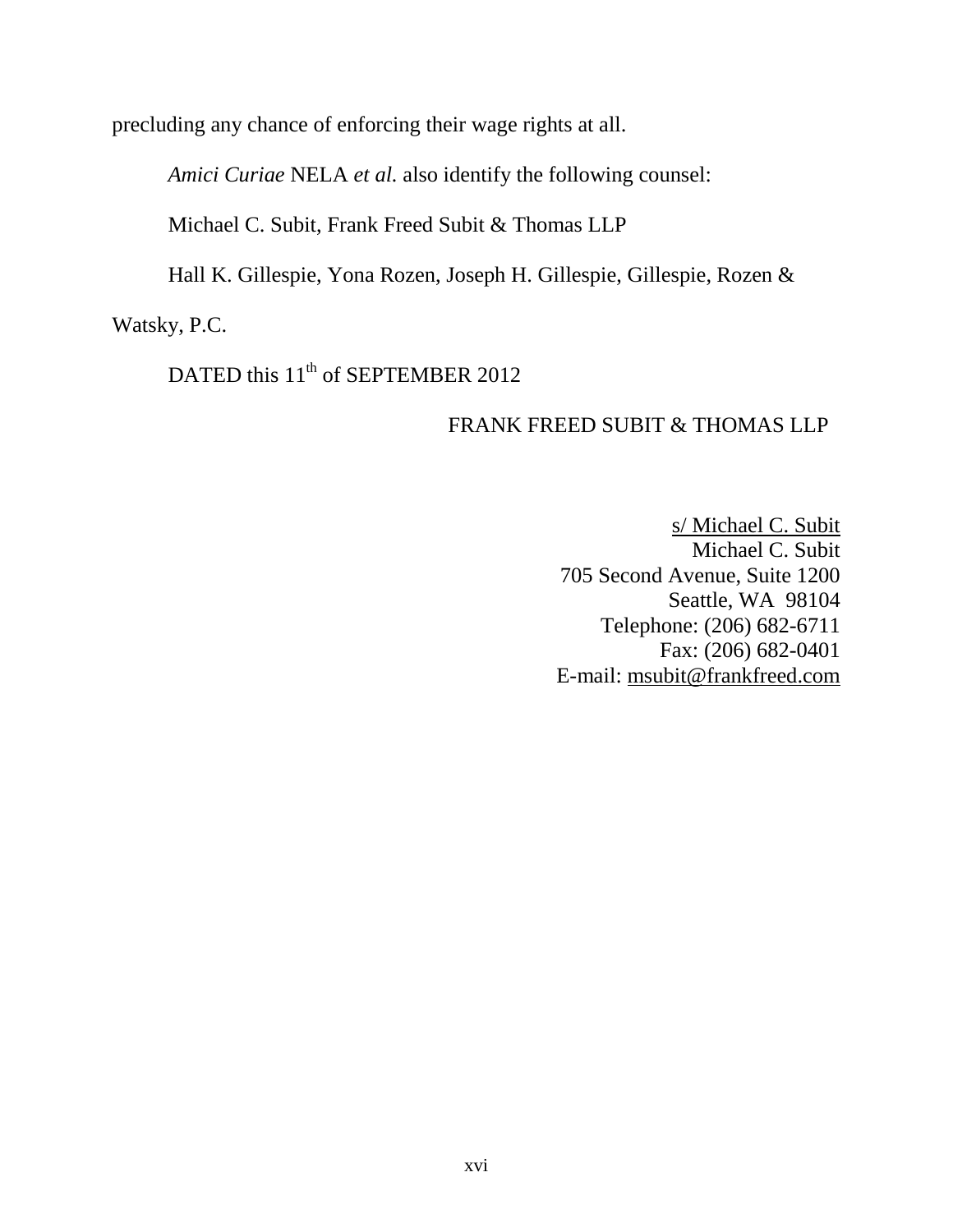# GILLESPIE, ROZEN & WATSKY, P.C.

s/ Hal K. Gillespie Hal K. Gillespie (Texas Bar No. 07925500) 3402 Oak Grove Avenue Suite 200 Dallas, TX 75204 Telephone: (214) 720-2009 Fax: (214) 720-2291 hkg@grwlawfirm.com Yona Rozen (Texas Bar No. 17358500) yrozen@grwlawfirm.com Joseph H. Gillespie (Texas Bar No. 24036636) josephgillespie@grwlawfirm.com

Attorneys for *Amici Curiae* NELA *et al.*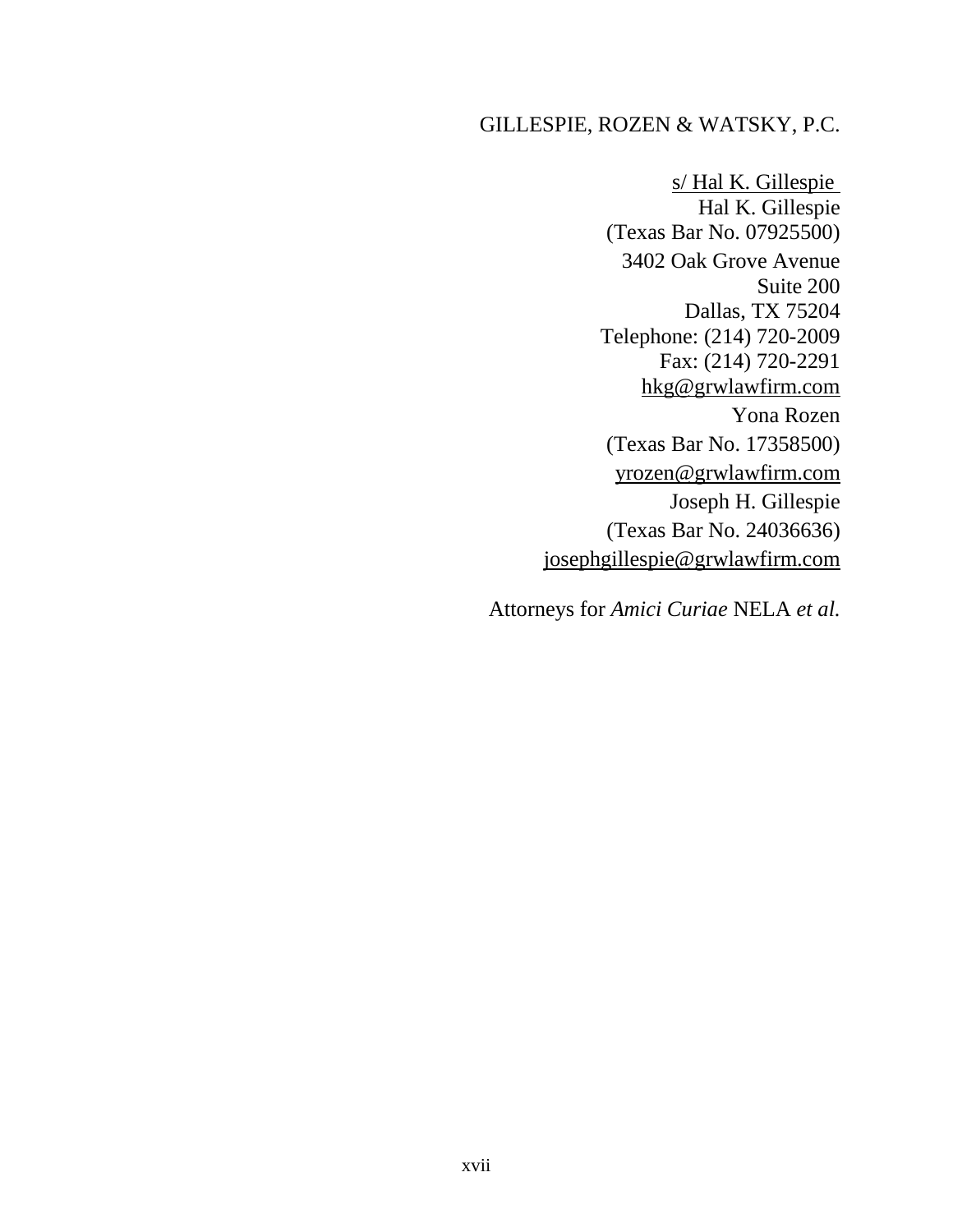# **TABLE OF CONTENTS**

| II.  |                                                                                                                                                            |
|------|------------------------------------------------------------------------------------------------------------------------------------------------------------|
| III. |                                                                                                                                                            |
| IV.  |                                                                                                                                                            |
|      | EMPLOYEE CLASS, COLLECTIVE, AND JOINT LEGAL<br>$\mathbf{I}$ .<br>ACTIONS EPITOMIZE THE SUBSTANTIVE RIGHT TO<br>CONCERTED ACTIVITY THAT SECTION 7 PROTECTS4 |
|      | D.R. HORTON'S INCLUSION OF ITS PROHIBITION ON<br>$\Pi$ .<br>EMPLOYEE JOINT, CLASS AND COLLECTIVE ACTIONS<br>IN A FORCED ARBITRATION AGREEMENT DOES NOT     |
| V.   |                                                                                                                                                            |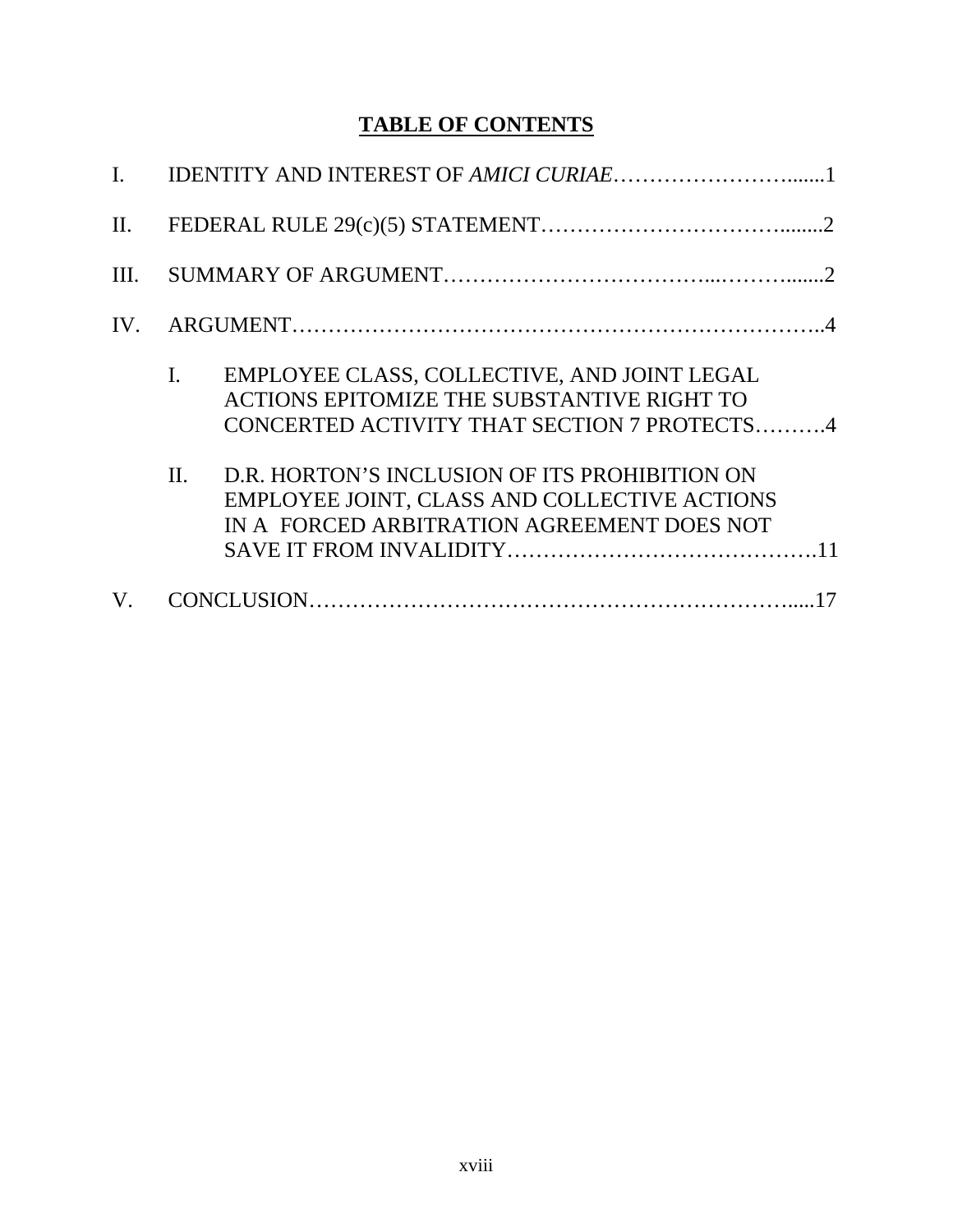# **TABLE OF AUTHORITIES**

# **Cases and Board Decisions**

| 14 Penn Plaza LLC v. Pyett,               |  |
|-------------------------------------------|--|
|                                           |  |
| 52 Street Hotel Assoc.,                   |  |
|                                           |  |
| Adames v. Mitsubishi Bank Ltd.,           |  |
|                                           |  |
| Altex Ready Mixed Concrete v. NLRB,       |  |
|                                           |  |
| Ansoumana v. Gristede's Operating Corp.,  |  |
|                                           |  |
| AT&T Mobility LLC v. Concepcion,          |  |
|                                           |  |
| Automobile Club of Michigan,              |  |
|                                           |  |
| Barrow Utilities & Electric,              |  |
|                                           |  |
| Brady v. NFL,                             |  |
|                                           |  |
| Carter v. Countrywide Credit Indus. Inc., |  |
|                                           |  |
| Cf. Meyers Indus. Inc.,                   |  |
|                                           |  |
| Citizens Inv. Servs. Corp. v. N.L.R.B.,   |  |
|                                           |  |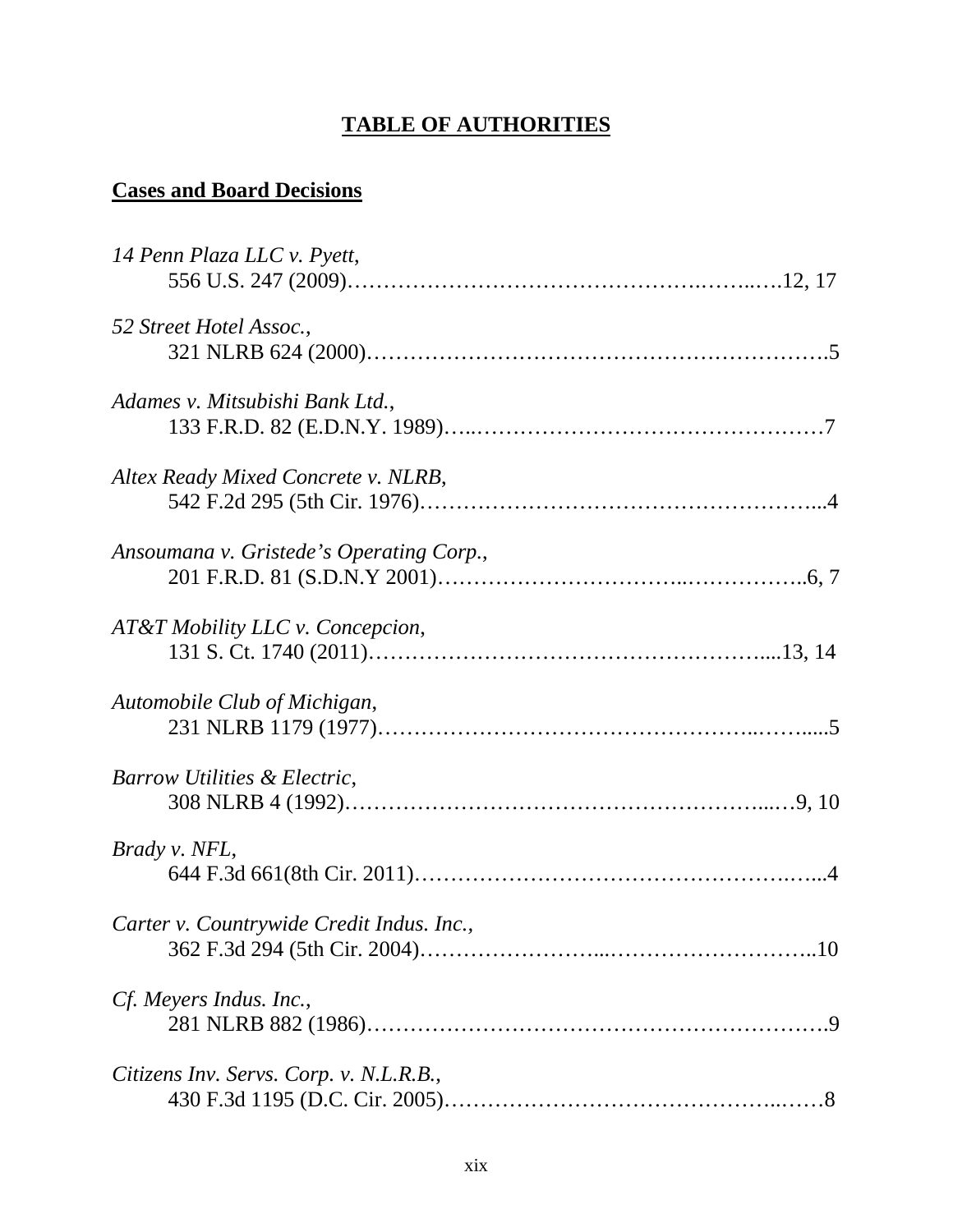| CompuCredit Corp. v. Greenwood,                                 |
|-----------------------------------------------------------------|
| Crawford v. Metro. Gov't of Nashville & Davidson County, Tenn., |
| D.R. Horton Inc. and Michael Cuda,                              |
| Eastex Inc. v. NLRB,                                            |
| $EEOC v.$ Waffle House, Inc.,                                   |
| Gilmer v. Interstate/Johnson Lane Corp.,                        |
| Green Tree Fin. Corp.-Alabama v. Randolph,                      |
| Harco Trucking, LLC,                                            |
| Host International,                                             |
| Ingle v. Circuit City,                                          |
| Ingram v. Coca-Cola Co.,                                        |
| In re 127 Restaurant Corp.,                                     |
| In re American Express Merchants Litigation,                    |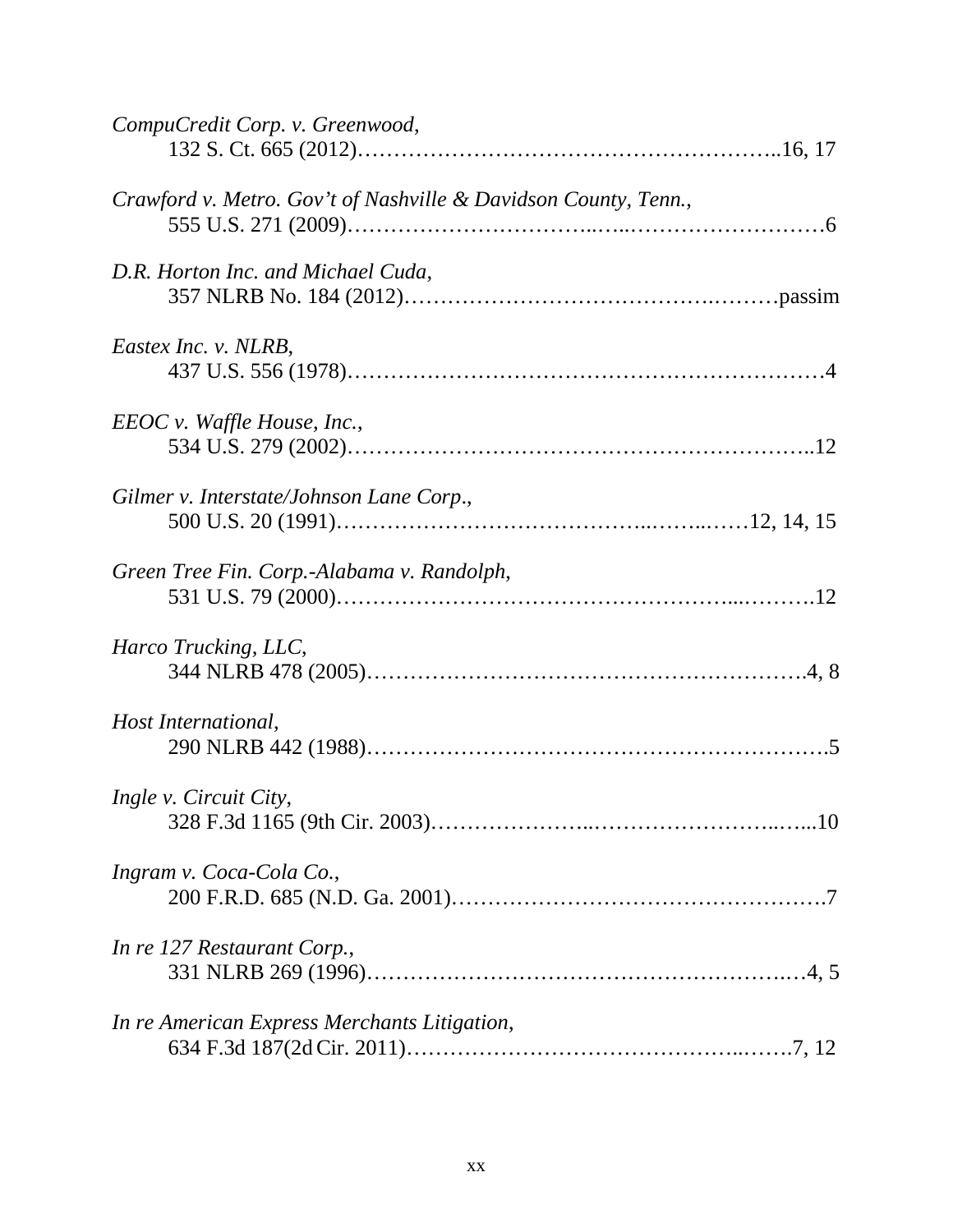| International Transp. Sev., Inc. v. NLRB,           |
|-----------------------------------------------------|
| Jarvaise v. Rand Corp.,                             |
| Kaiser Steel Corp. v. Mullins,                      |
| Leviton Mfg. Co. v. NLRB,                           |
| Martin Luther Memorial Home,                        |
| McCaskill v. SCI Management Corp.,                  |
| Mitsubishi Motors Corp. v. Soler Chrysler-Plymouth, |
| Mohave Elec. Co-op Inc. v. NLRB,                    |
| Morrison v. Circuit City Stores, Inc.,              |
| Moss Planning Mill Co.,                             |
| Nicholson v. CPC Int'l Inc.,                        |
| Phillips Petroleum Co.,                             |
| Phillips Petroleum v. Shutts,                       |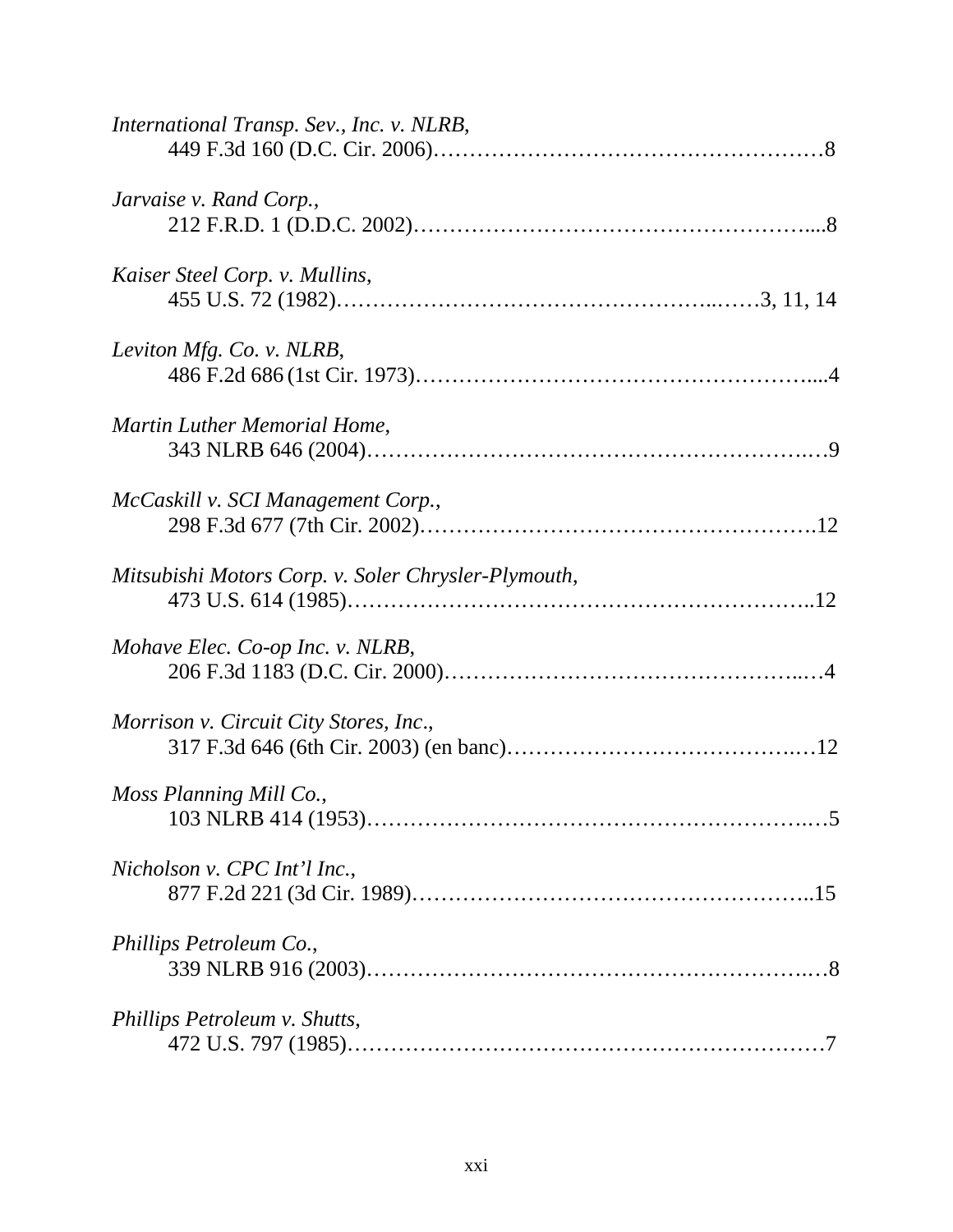| Saigon Gourmet Restaurant, Inc.,                                 |  |
|------------------------------------------------------------------|--|
| Scholtisek v. Eldre Corp.,                                       |  |
| Slanina v. William Penn Parking Corp.,                           |  |
| Spandsco Oil & Royalty Co.,                                      |  |
| Southern Steamship Co. v. NLRB,                                  |  |
| Spinetti v. Service Corp. Intern.,                               |  |
| Stericycle, Inc.,                                                |  |
| Trinity Trucking & Materials Corp.,                              |  |
| United Parcel Serv., Inc.,                                       |  |
| United Steelworkers of America v. Warrior & Gulf Navigation Co., |  |

# **Statutes**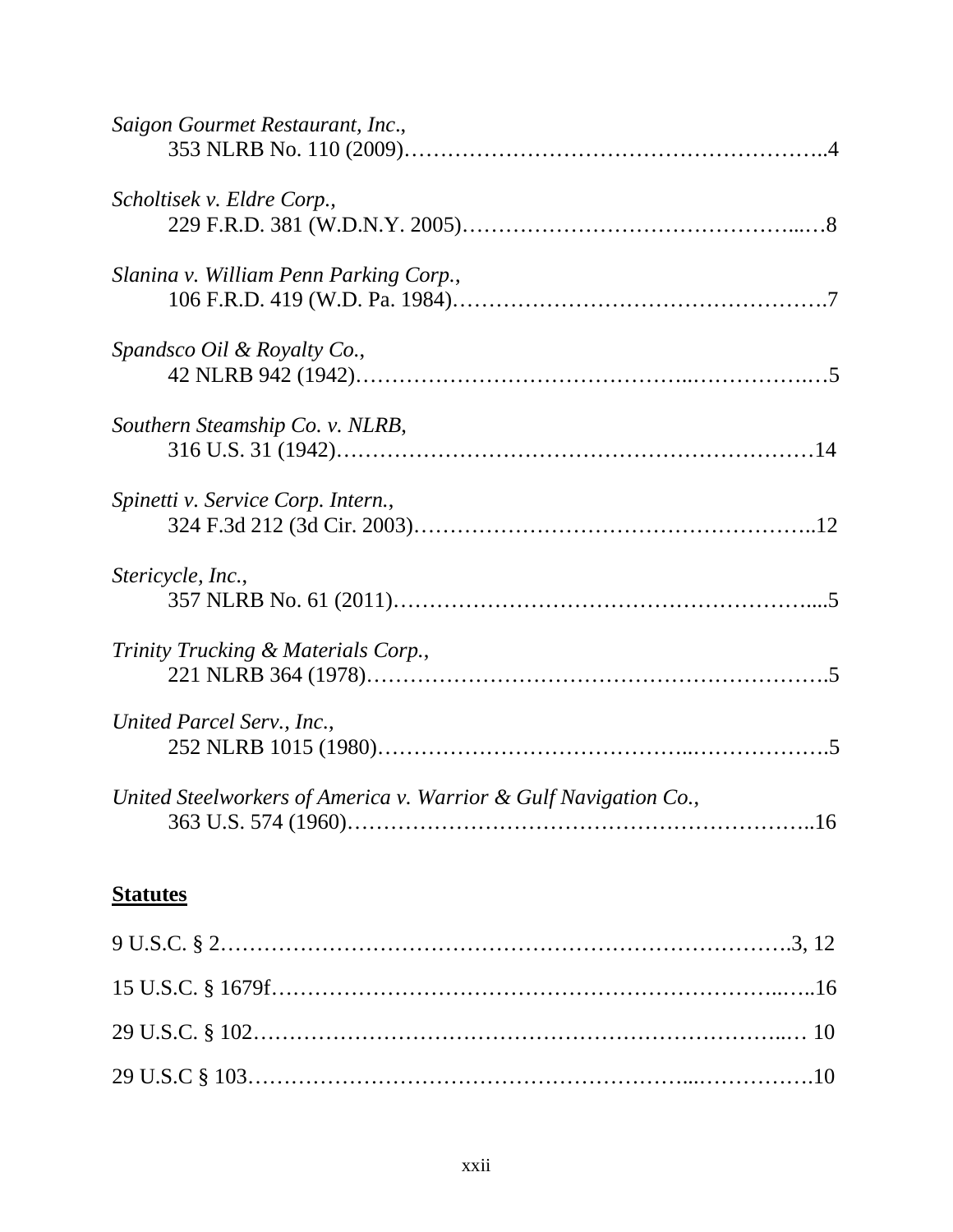| <b>Rules</b>                                                                                                         |
|----------------------------------------------------------------------------------------------------------------------|
|                                                                                                                      |
| <b>Other</b>                                                                                                         |
| Deborah L. Brake, Retaliation,                                                                                       |
| FAIR ARBITRATION NOW, "Employment Arbitration,"<br>http://www.fairarbitrationnow.org/content/employment-arbitration1 |
|                                                                                                                      |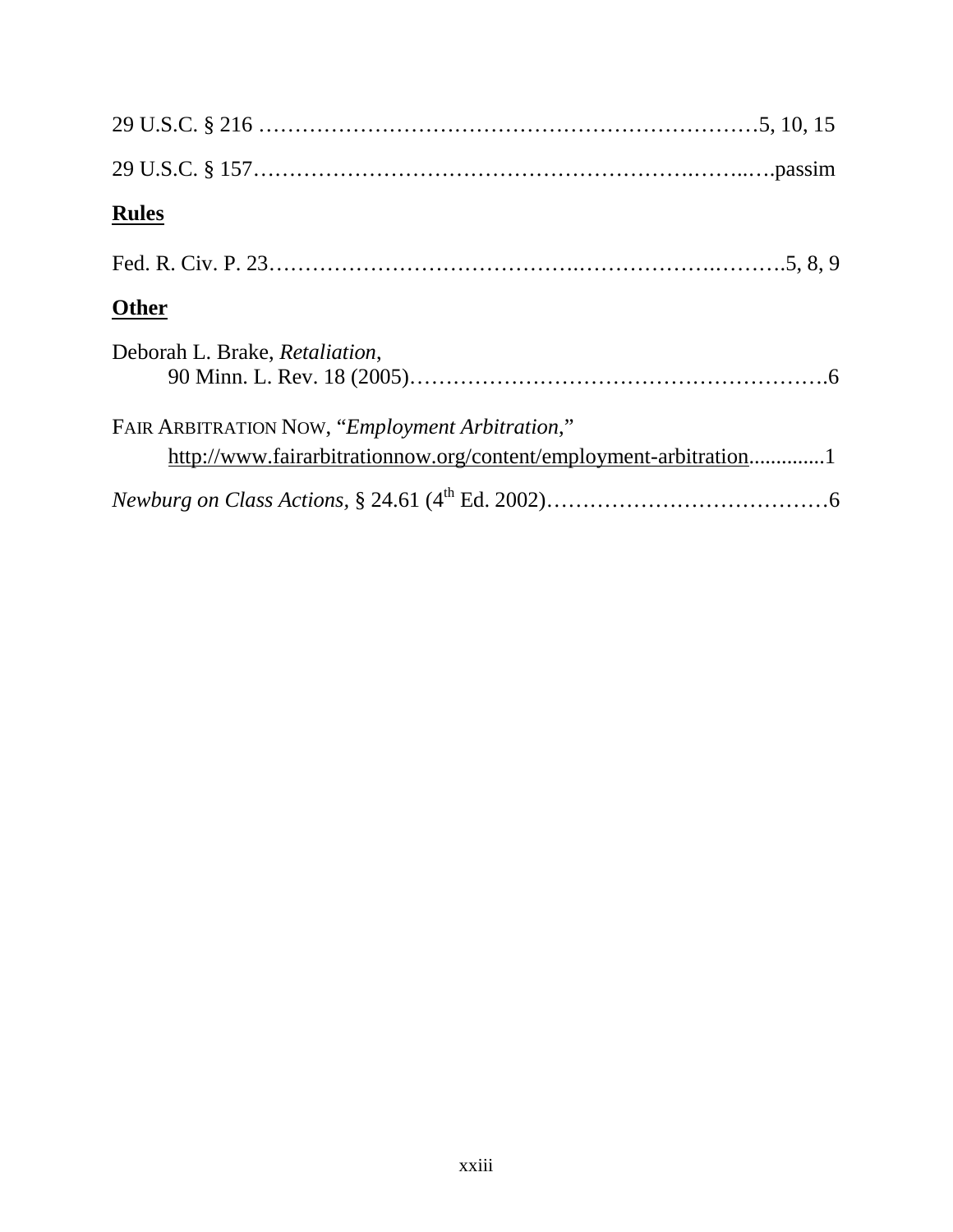#### **IDENTITY AND INTEREST OF AMICI CURIAE**

*Amici Curiae* are 25 organizations dedicated to representing poor and powerless individuals who often cannot safeguard their fundamental labor and anti-discrimination protections in the workplace without class or collective actions. They advocate on behalf of some of the most vulnerable and exploited low-wage and immigrant worker populations – for example, in the building maintenance, car wash, construction, landscaping, food processing, food service, hospitality, light manufacturing, warehousing and shipping, child care and nursing home industries – all across this country. While the workers represented by *amici* continue to confront widespread poor working conditions, wage and hour and civil rights violations, as well as retaliation for asserting their rights, they lack the financial and legal resources necessary to enforce their rights through individual lawsuits. For them, meaningful enforcement of broad, remedial statutes intended to protect workers depends upon the availability of joint, class, and collective actions.

*Amici* increasingly encounter workers whose ability to pursue effective relief is curtailed by forced arbitration agreements that prohibit the pursuit of joint, class, or collective actions. Somewhere between 15 and 25 percent of employers have adopted forced arbitration policies, covering 30 million employees, or onefourth of all U.S. non-union workers. FAIR ARBITRATION NOW, "*Employment Arbitration*," http://www.fairarbitrationnow.org/content/employment-arbitration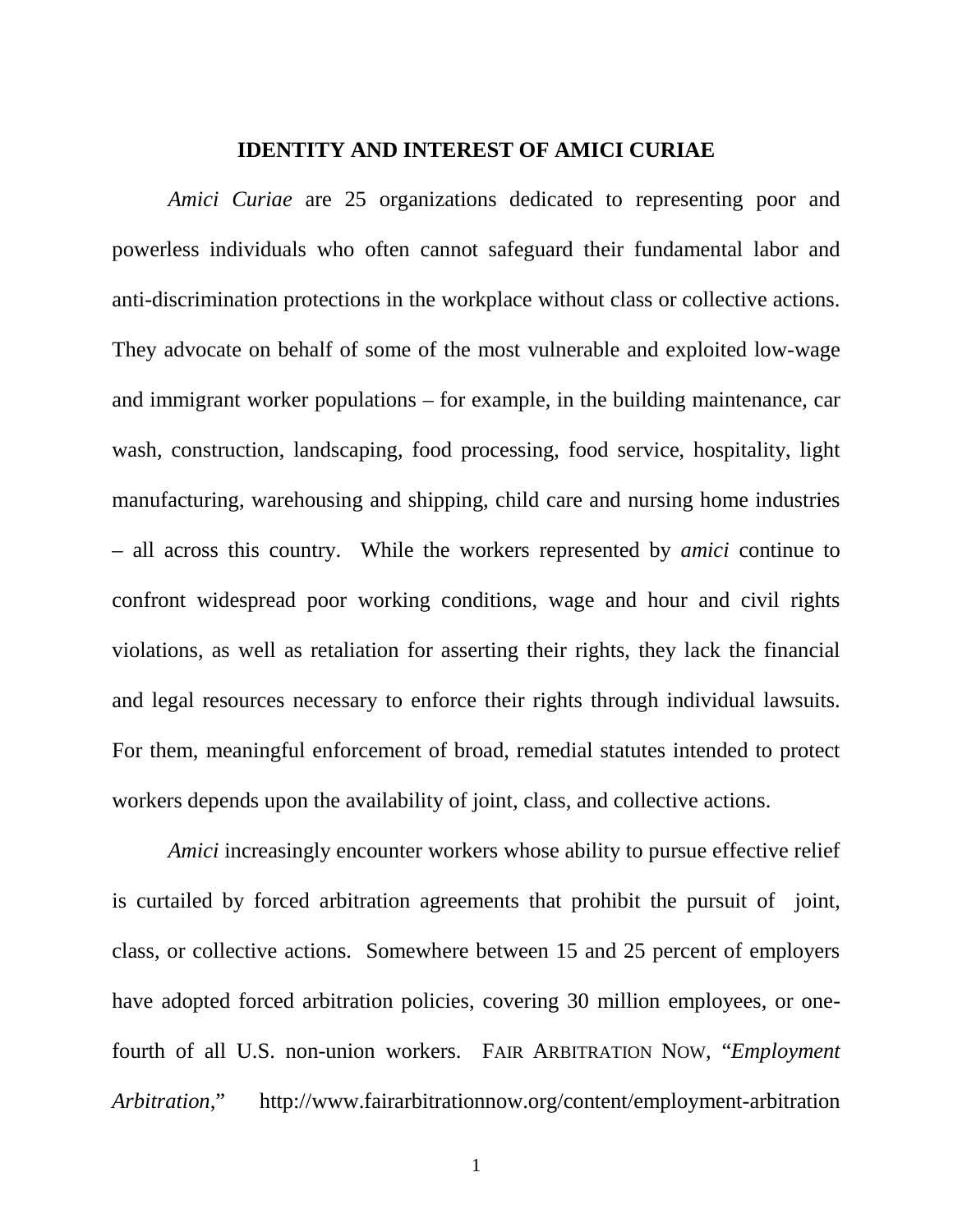(last visited August 17, 2012). *Amici Curiae*'s interest in this matter is to preserve access to the joint, class, and collective action legal devices for low-wage workers who too often face insurmountable barriers to enforcing their rights individually, whether in court or in arbitration. More specific statements of interest of *amici* are listed in the Supplemental Certificate of Interested Persons.

All parties have consented to the filing of this *amicus* brief.

## **FEDERAL RULE 29(c)(5) STATEMENT**

(A) No party's counsel authored this brief in whole or in part;

(B) No party or party's counsel contributed money that was intended to fund preparing or submitting the brief; and

(C) No person, other than *amici curiae*, their members, or their counsel, contributed money that was intended to fund preparing or submitting the brief.

### **SUMMARY OF ARGUMENT**

This Court should enforce the decision of the National Labor Relations Board ("NLRB") in *D.R. Horton Inc. and Michael Cuda*, 357 NLRB No. 184 (2012) ("Decision"), as it rests on three long-established and unassailable legal principles:

(1)Employees covered by the National Labor Relations Act ("NLRA") have a substantive right under section 7 of that statute to bring joint, collective, and class actions related to the terms and conditions of their employment,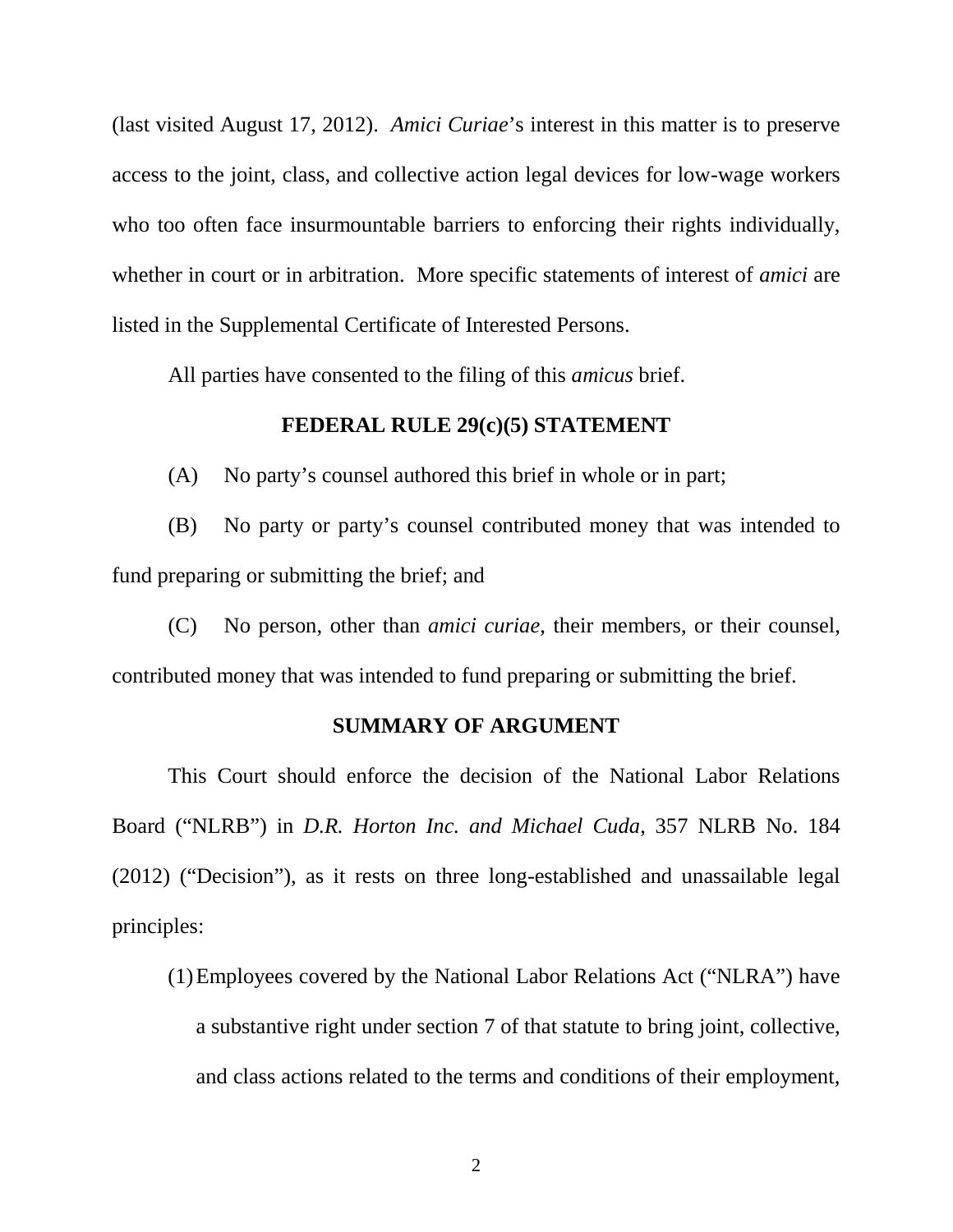whether or not those employees are unionized. Legions of federal judicial and NLRB decisions spanning seven decades recognize this right. Neither Petitioner nor its *amici* have cited a single decision to the contrary.

- (2)Courts cannot enforce private contractual provisions that violate the NLRA. The U.S Supreme Court so held in *Kaiser Steel Corp. v. Mullins*, 455 U.S. 72, 83-84, 86 (1982). Petitioner has not cited a single decision to the contrary and its *amici* have ignored this controlling Supreme Court precedent altogether.
- (3)The Federal Arbitration Act ("FAA") does not permit enforcement of an arbitration agreement that is illegal under federal law or deprives one of the parties of its substantive federal rights. The United States Supreme Court has repeatedly so held. Neither Petitioner nor its *amici* have cited a single decision to the contrary.

The NLRB correctly held that because Petitioner D.R. Horton's so-called "Mutual Arbitration Agreement" deprives its employees of their substantive right under section 7 of the NLRA to engage in concerted legal action, the contract violates section  $8(a)(1)$  of the NLRA, and the FAA does not save the agreement from invalidity. This Court should defer to the NLRB's construction of the statute it administers and enforce the decision of the agency.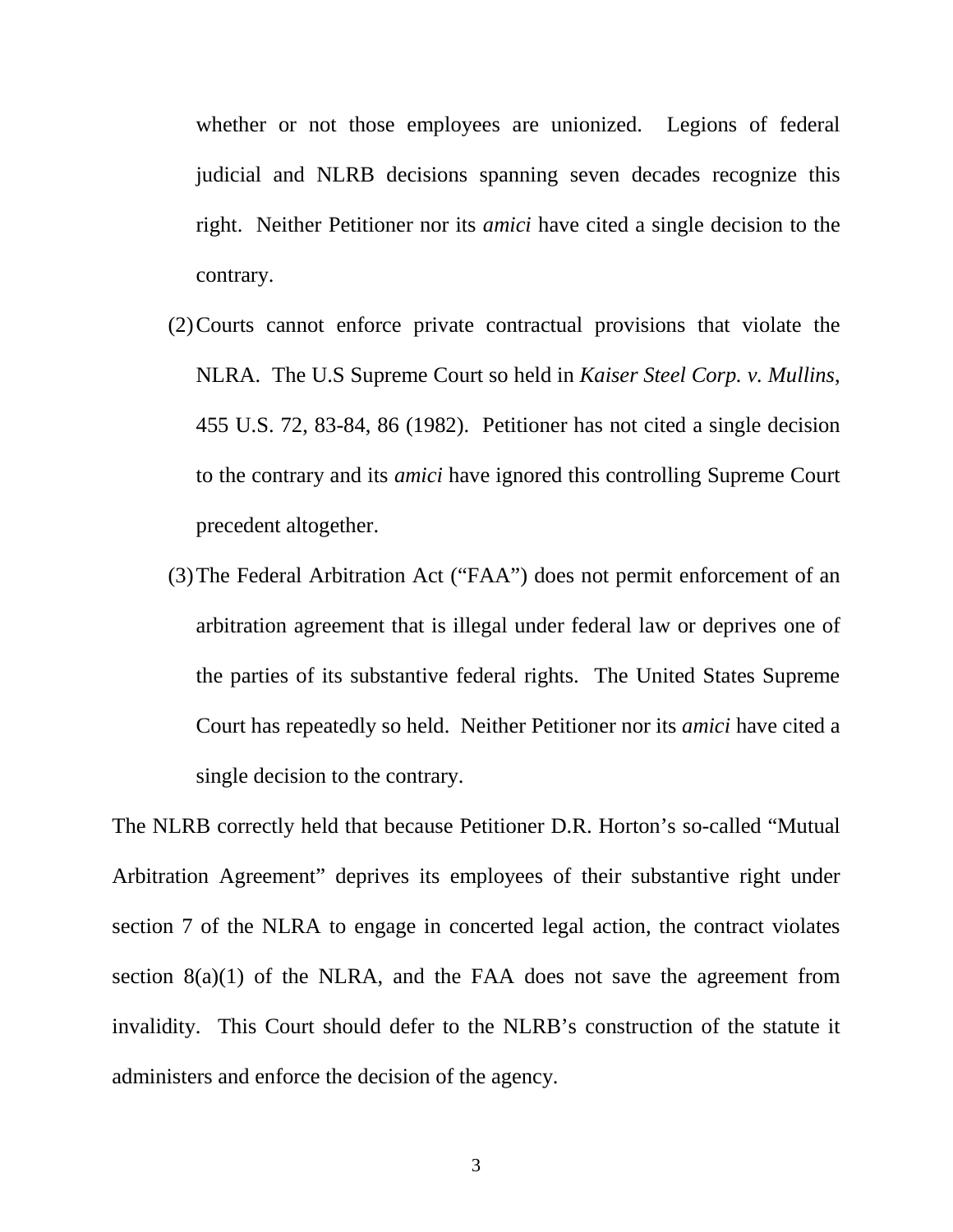#### **ARGUMENT**

# **I. EMPLOYEE CLASS, COLLECTIVE, AND JOINT LEGAL ACTIONS EPITOMIZE THE SUBSTANTIVE RIGHT TO CONCERTED ACTIVITY THAT SECTION 7 PROTECTS.**

Courts have long held that section 7 of the NLRA protects the rights of workers to improve the terms and conditions of their employment "through resort to administrative and judicial forums." *Eastex Inc. v. NLRB*, 437 U.S. 556, 566 (1978). Employees may engage in concerted activities for their mutual aid or protection without the existence of a union. *Brady v. NFL*, 644 F.3d 661, 672-673 (8th Cir. 2011). "[A] lawsuit filed in good faith by a group of employees to achieve more favorable terms or conditions of employment *is* 'concerted activity' under § 7 under the National Labor Relations Act." *Id.* at 673 (emphasis in original) (citing *Mohave Elec. Co-op Inc. v. NLRB*, 206 F.3d 1183, 1189 & n.8 (D.C. Cir. 2000); *Altex Ready Mixed Concrete v. NLRB*, 542 F.2d 295, 297 (5th Cir. 1976); *Leviton Mfg. Co. v. NLRB*, 486 F.2d 686, 689 (1st Cir. 1973)).

Prior to its decision in this case, the Board had repeatedly held that the filing of a civil action regarding the terms and conditions of employment by or on behalf of a group of employees constitutes concerted protected activity under section 7. *E.g., Saigon Gourmet Restaurant, Inc*., 353 NLRB No. 110 (2009) (wage and hour lawsuit); *Harco Trucking, LLC*, 344 NLRB 478, 481 (2005) (class action filed by one employee); *In re 127 Restaurant Corp.*, 331 NLRB 269, 275-76 (1996) (joint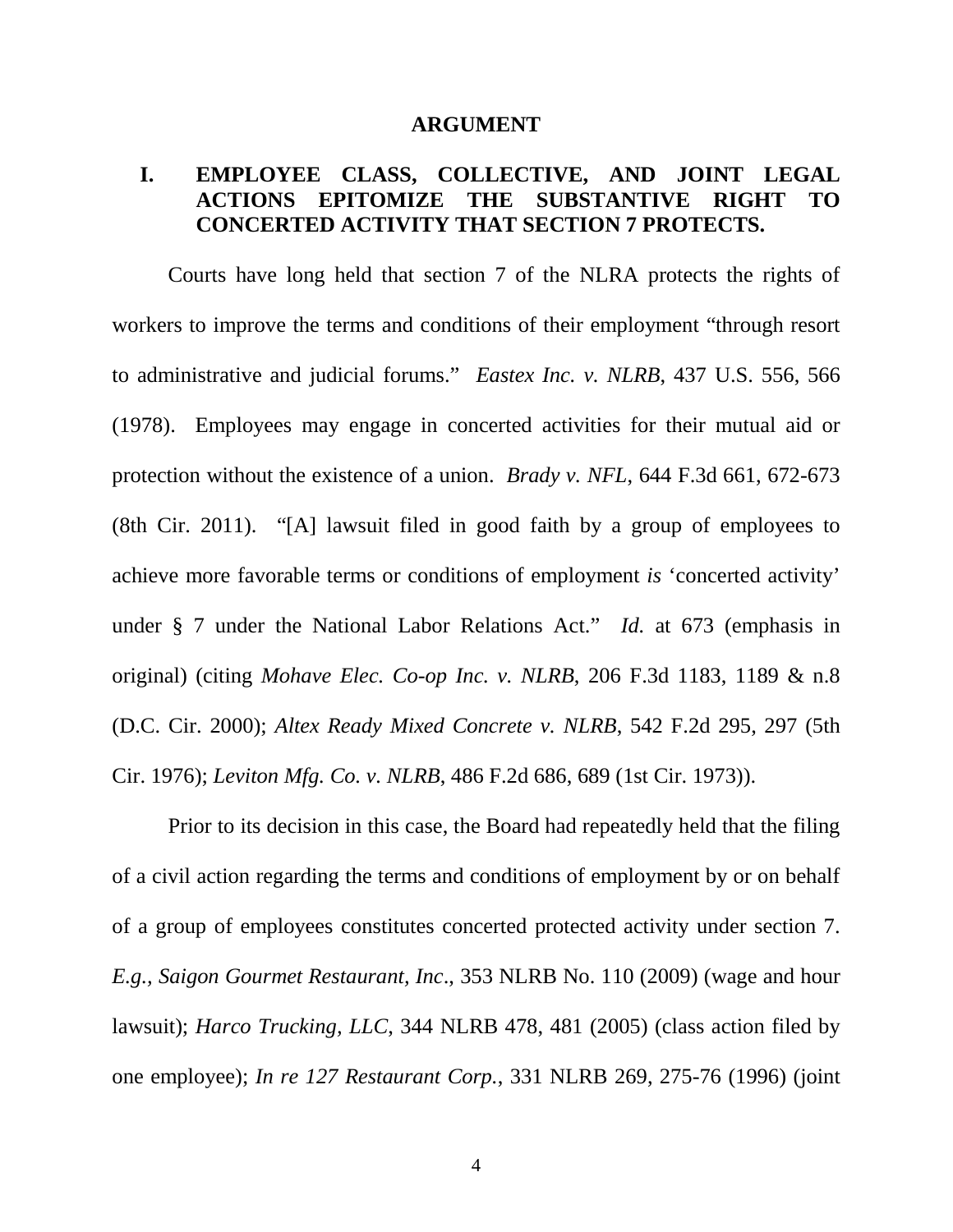action by 17 employees); *52 Street Hotel Assoc.*, 321 NLRB 624, 633-636 (2000) (collective action), *abrogated on other grounds by Stericycle, Inc.*, 357 NLRB No. 61 (2011); *Host International*, 290 NLRB 442, 443 (1988) (joint action by seven employees); *United Parcel Serv., Inc.*, 252 NLRB 1015, 1018 (1980) (class action filed by 12 employees); *Trinity Trucking & Materials Corp.*, 221 NLRB 364, 365 (1978) (civil action by three employees); *Automobile Club of Michigan*, 231 NLRB 1179, 1181 (1977) (class action lawsuit); *Moss Planning Mill Co.*, 103 NLRB 414, 419 (1953) (wage claims by two employees); *Spandsco Oil & Royalty Co.*, 42 NLRB 942, 949-50 (1942) (lawsuit by three employees).

The Board correctly held here that class, collective, and joint employee actions constitute the exercise of a "core substantive right" under section 7. Decision at 10. By definition any individual who brings a class action does so only as a "representative" party on behalf of all other members of the class. *See* Fed. R. Civ. P. 23(a). Likewise, a collective action brought under the Fair Labor Standards Act ("FLSA"), the Equal Pay Act ("EPA"), or the Age Discrimination in Employment Act ("ADEA") requires the participation of more than one employee in order to constitute "a collective action." *See* 29 U.S.C. § 216(b) (collective action is one brought by employee(s) "in behalf of . . . other employees similarly situated").

Employees bring class, collective, and joint actions rather than individual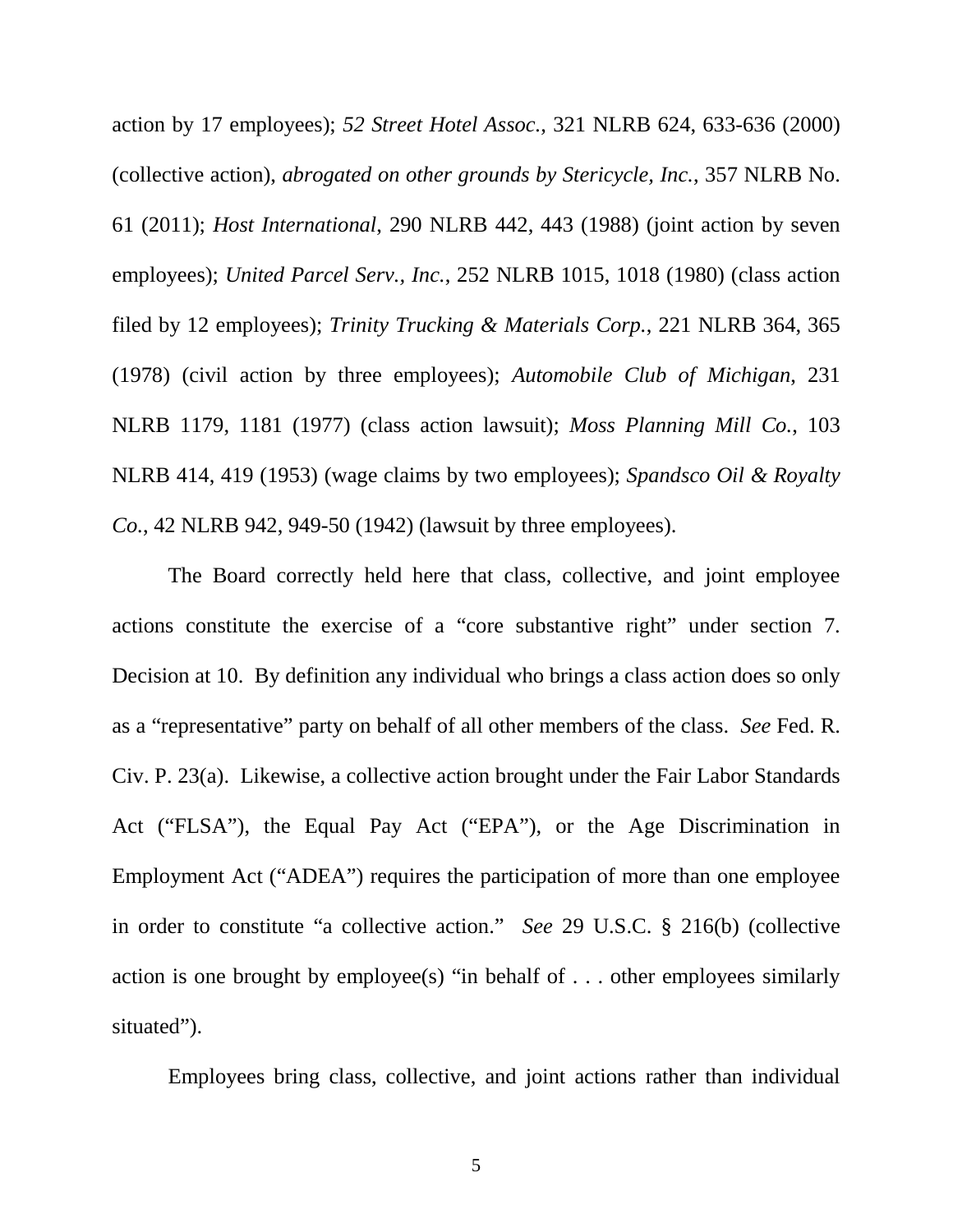cases for the same reasons they engage in any other form of section 7 activity. One such reason is that there is some safety in numbers. *See* Decision at 3 n. 5. An employee who brings an individual claim against his or her employer (either in court or in arbitration) makes a visible target. The risk of retaliation against workers who complain about working conditions "is no imaginary horrible given the documented indications that '[f]ear of retaliation is the leading reason why people stay silent instead of voicing their concerns . . . .'" *Crawford v. Metro. Gov't of Nashville & Davidson County, Tenn.*, 555 U.S. 271, 279 (2009) (citing Deborah L. Brake, *Retaliation*, 90 Minn. L. Rev. 18, 20, 37 & n.58 (2005)). The risk of retaliation is especially poignant for the low-wage and immigrant workers *amici* represent, due to their dependence on each pay check and their tendency to work in low-skilled jobs where employers too frequently consider them expendable. Joint, class, and collective actions protect employees who wish to challenge and improve their working conditions from the retaliation that often follows from pursuit of an individual action. *See* Conte & Newburg, *Newburg on Class Actions,* § 24.61 (4th Ed. 2002).

As recognized by the Board, employees who bring individual actions against their employers run a greater risk of retaliation than those who participate in class actions. Decision at 3 n.5 (citing *Ansoumana v. Gristede's Operating Corp.*, 201 F.R.D. 81, 85-86 (S.D.N.Y 2001); *Ingram v. Coca-Cola Co.*, 200 F.R.D. 685, 701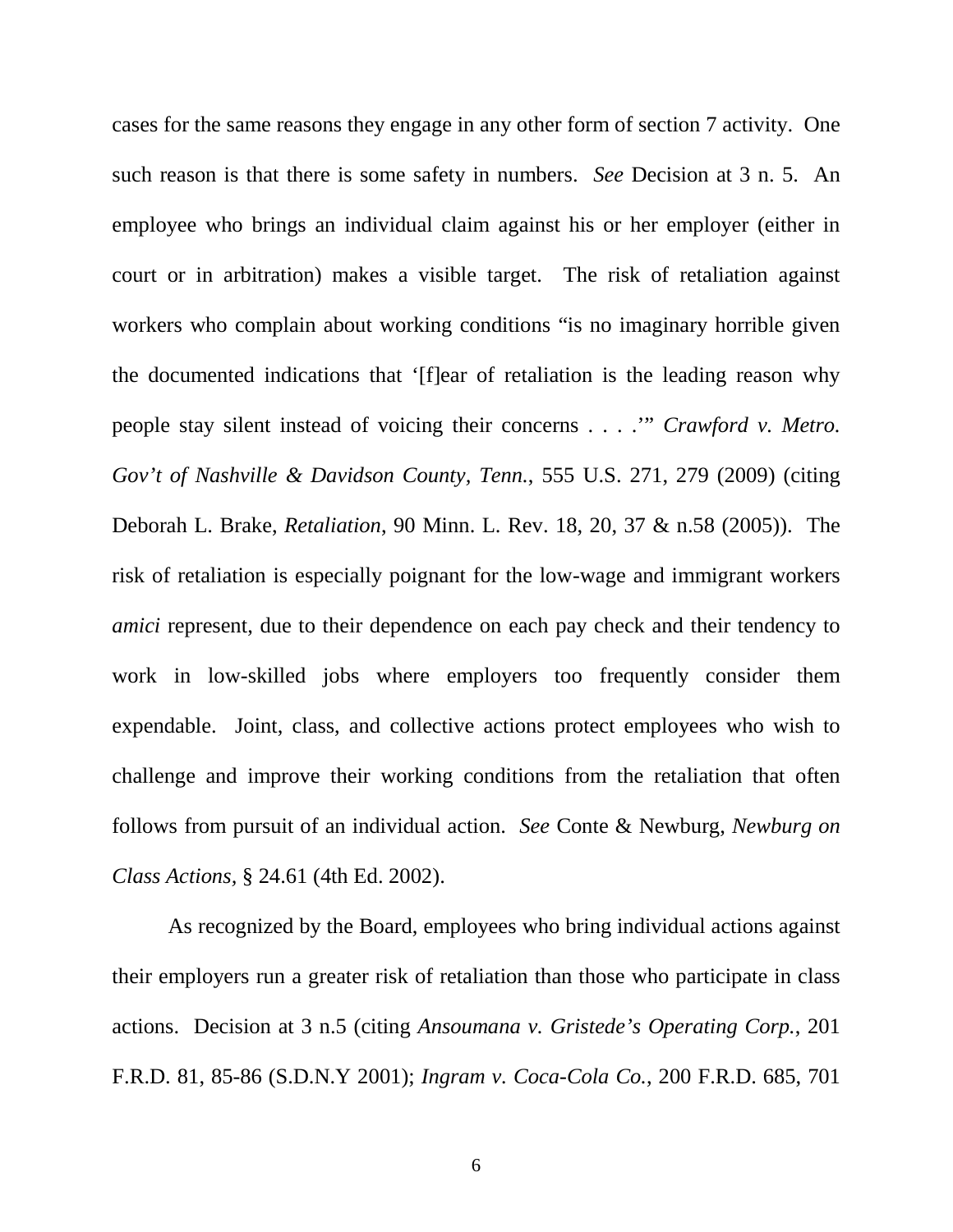(N.D. Ga. 2001); *Adames v. Mitsubishi Bank Ltd.*, 133 F.R.D. 82, 89 (E.D.N.Y. 1989); *Slanina v. William Penn Parking Corp.*, 106 F.R.D. 419, 423-24 (W.D. Pa. 1984)). The Board understood the breadth of employee participation in a class action affords each individual worker a degree of anonymity and cover. *Id*. Thus, joint, class and collective actions are truly a form of "mutual aid and protection" under section 7, as the Board held.

Joint, class, and collective actions educate and empower workers in the same way as other section 7 activities. The Board correctly reasoned that "employees" are both more likely to assert their legal rights and also more likely to do so effectively if they can do so collectively." Decision at 3. Both class actions and collective bargaining allow employees to promote their rights through representatives rather than through individual, personal activity. The Board noted that class and collective actions allow employees to pool their claims and resources for the greater collective good. *Id*.; *see also Phillips Petroleum v. Shutts*, 472 U.S. 797, 809 (1985). "[T]he class action is the only economically rational alternative when a large group of individuals . . . has suffered an alleged wrong but the damages due to any single individual . . . are too small to justify bringing an individual action." *In re American Express Merchants Litigation*, 634 F.3d 187, 194 (2d Cir. 2011). The potential recovery in an individual wage case, particularly one involving low-paid workers, may be so small that no rational person would be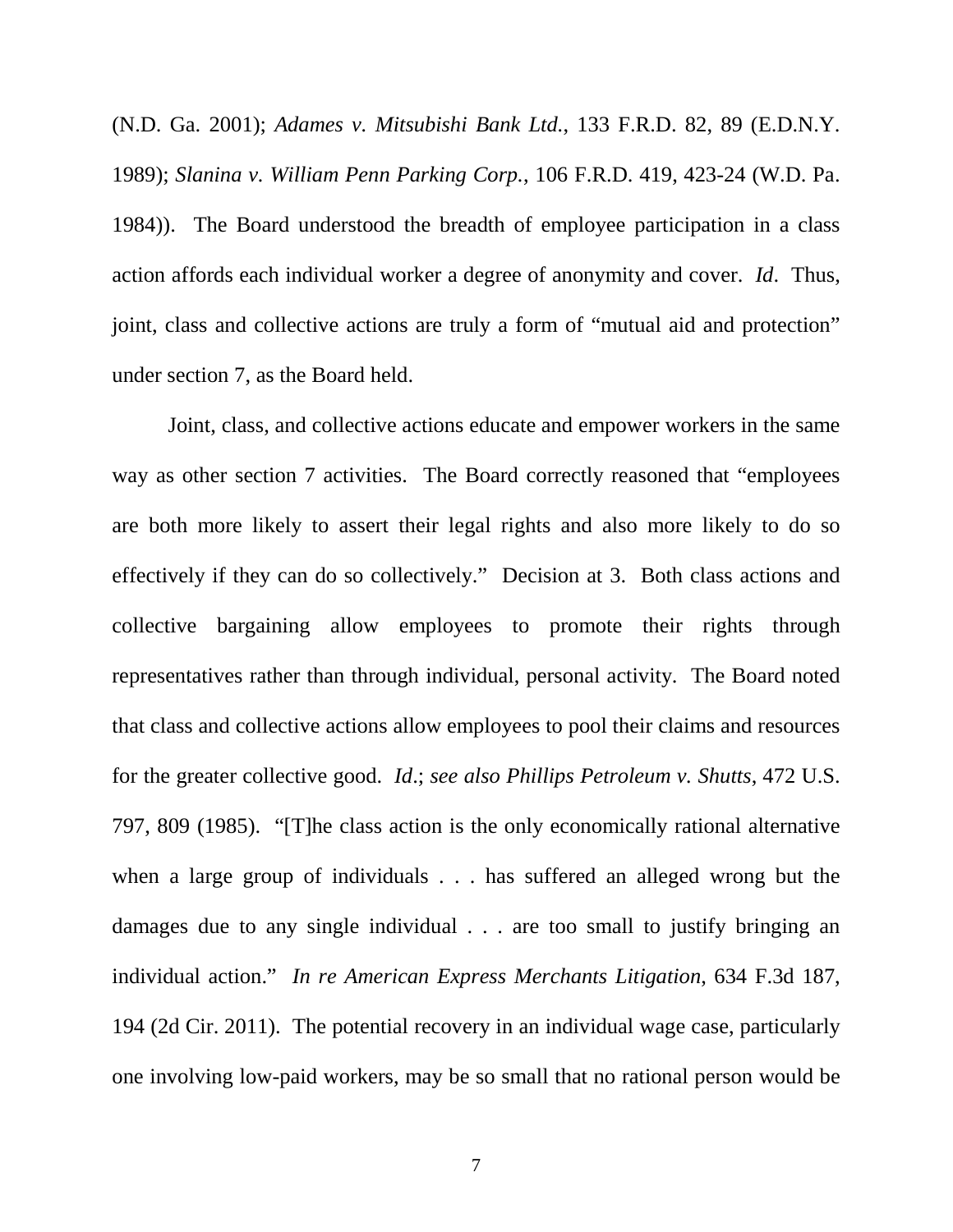willing or able to pursue it unless as part of a larger class or collective action*. See, e.g., Scholtisek v. Eldre Corp.,* 229 F.R.D. 381, 394 (W.D.N.Y. 2005); *Jarvaise v. Rand Corp.*, 212 F.R.D. 1, 4 (D.D.C. 2002). Thus, group participation in joint, class, and collective actions regarding conditions of employment is an essential method of workplace organization and "at the core of what Congress intended to protect by adopting the broad language of section 7." Decision at 3.

While class actions often involve multiple named plaintiffs asserting claims on behalf of a group of employees, as the Board recognized, a class action initiated by a single worker is no less *per se* protected activity under section 7. The Board and the courts have long held that concerted activity includes the actions of one individual if undertaken on behalf of a group of employees or in preparation for subsequent group action. *See, e.g., International Transp. Sev., Inc. v. NLRB*, 449 F.3d 160, 166 (D.C. Cir. 2006); *Citizens Inv. Servs. Corp. v. N.L.R.B.*, 430 F.3d 1195, 1199 (D.C. Cir. 2005); *Phillips Petroleum Co.*, 339 NLRB 916, 918 (2003). Indeed, the Board has repeatedly recognized that a single plaintiff class action constitutes concerted activity within the meaning of section 7. *Harco*, 344 NLRB at 441; *UPS*, 252 NLRB at 1018. The filing of a class action by a single employee is necessarily *on behalf of* a group of employees and *in preparation for* a subsequent group action intended to be certified by the court under Rule 23. The Board correctly held that such a class action is by definition concerted action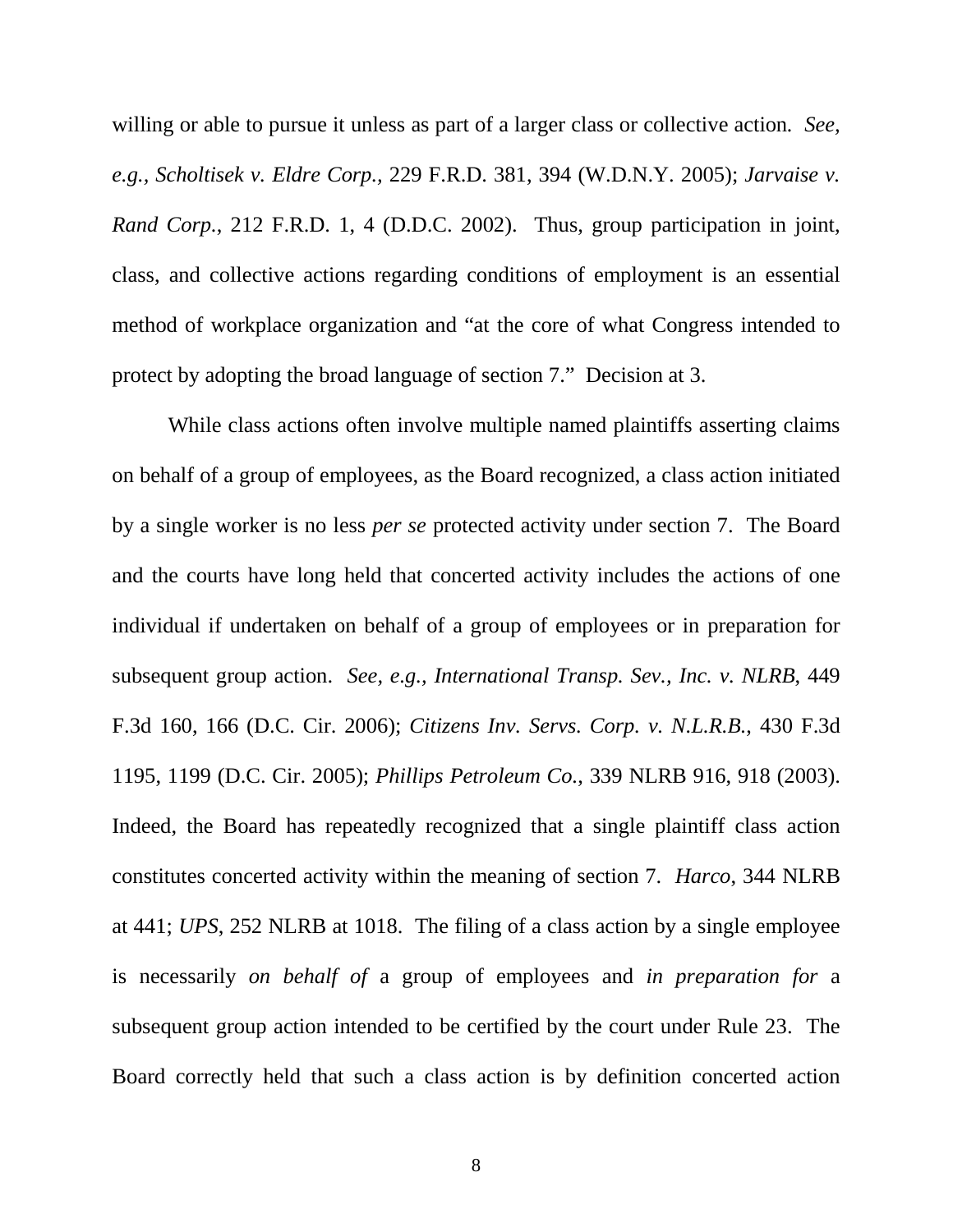within the meaning of section 7. Decision at 3. The numerosity, commonality, typicality, and adequacy of representation requirements of Fed. R. Civ. P. 23(a) (and its state law analogues) guarantee that an employee who brings a class action cannot do so for purely individual claims or for purely personal reasons. *Cf. Meyers Indus. Inc.*, 281 NLRB 882, 887-888 (1986) (*Meyers II)* (recognizing that when an employee files an individual legal action claiming an employer has violated his or her rights under a statute enacted for the protections of employees generally, that act may or may not be protected concerted activity under section 7, depending on the circumstances.)

For all these reasons, this Court should defer to and adopt the Board's holding that an employee's participation in a workplace class, collective, or joint legal action is *per se* concerted activity under section 7. Indeed, concerted employee legal action can be just as effective an organizing tool as a traditional unionization campaign.The Board's decision in this case is fully consistent with NLRB precedent that an employer policy that requires a promise by an NLRAcovered employee to refrain from section 7 activity is *per se* unlawful under section (8)(a)(1)*. See, e.g., Martin Luther Memorial Home*, 343 NLRB 646 (2004); *Barrow Utilities & Electric*, 308 NLRB 4, 11 n. 5 (1992). A class (or collective) action ban inevitably chills the effective protection of interests common to employees as a group. *Ingle v. Circuit City*, 328 F.3d 1165, 1176 n.13 (9th Cir.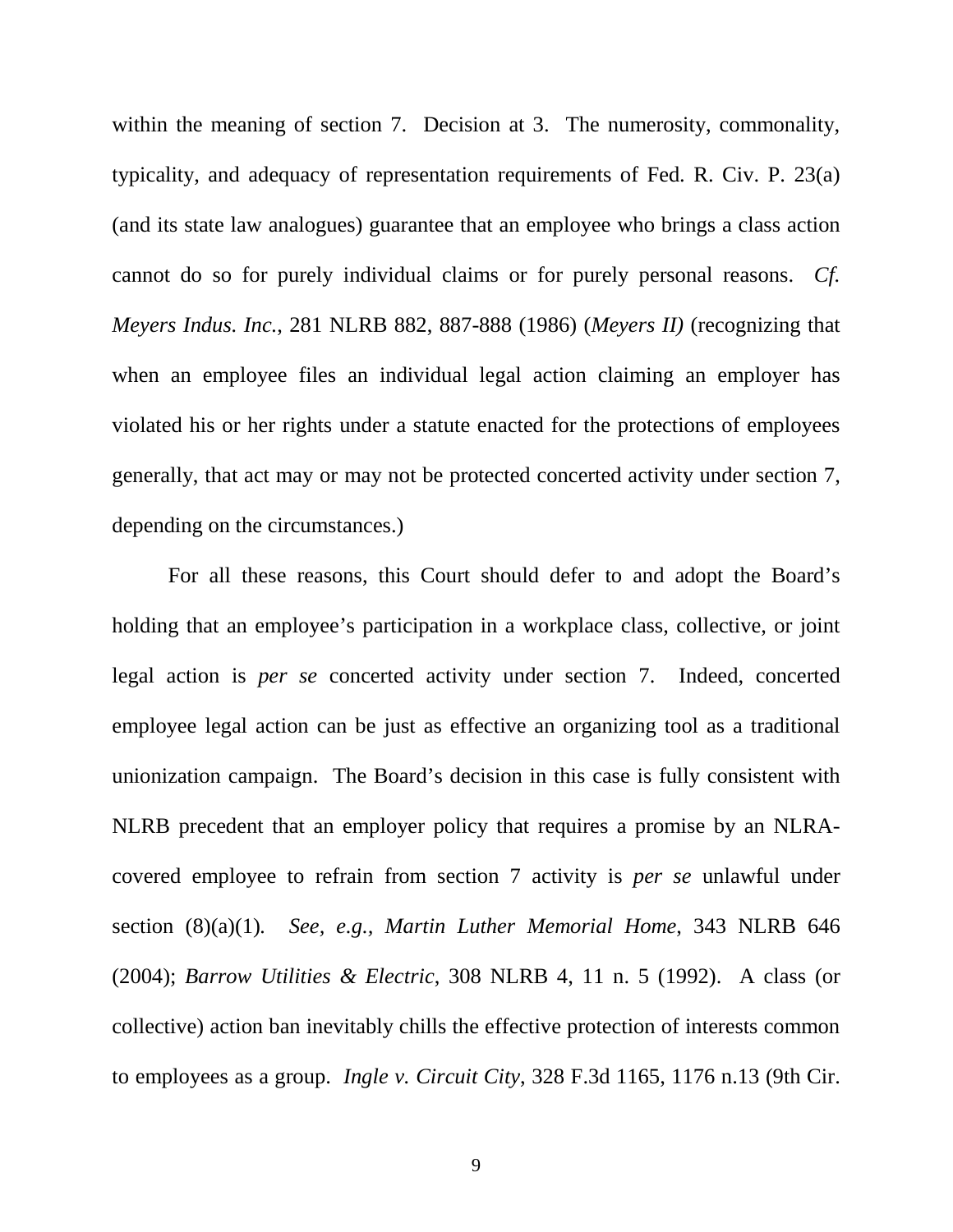2003). An employer prohibition on joining a class or collective action is no more lawful than an employer prohibition against joining a union. "The law has long been clear that all variations of the venerable 'yellow dog contract' are invalid as a matter of law." *Barrow Utilities,* 308 NLRB at 11 n.5. *See also* 29 U.S.C. §§ 102- 103 (contracts barring concerted activity are unenforceable under the Norris-LaGuardia Act). D.R. Horton's no-class, collective, or joint action employment contract is of the same pedigree.

The Board's holding that an employee's ability to file or participate in a class, collective, or joint legal action regarding the terms and conditions of employment is a substantive legal right guaranteed by section 7 of the NLRA in no way conflicts with *Carter v. Countrywide Credit Indus. Inc.,* 362 F.3d 294, 298- 299 (5th Cir. 2004). There this Court held that the right to bring a collective action under 29 U.S.C. § 216(b) is procedural rather than substantive. As the Board properly observed: "[T]he question presented in this case is not whether employees can effectively vindicate their rights under the FLSA in arbitration despite a prohibition against class or collective proceedings, but whether employees can be required, as a condition of employment, to enter into an agreement waiving their rights under the NLRA" to engage in concerted legal activity. Decision at 10. *Carter* does not address the question in this case.

In sum, this Court should defer to and affirm the Board's decision that D.R.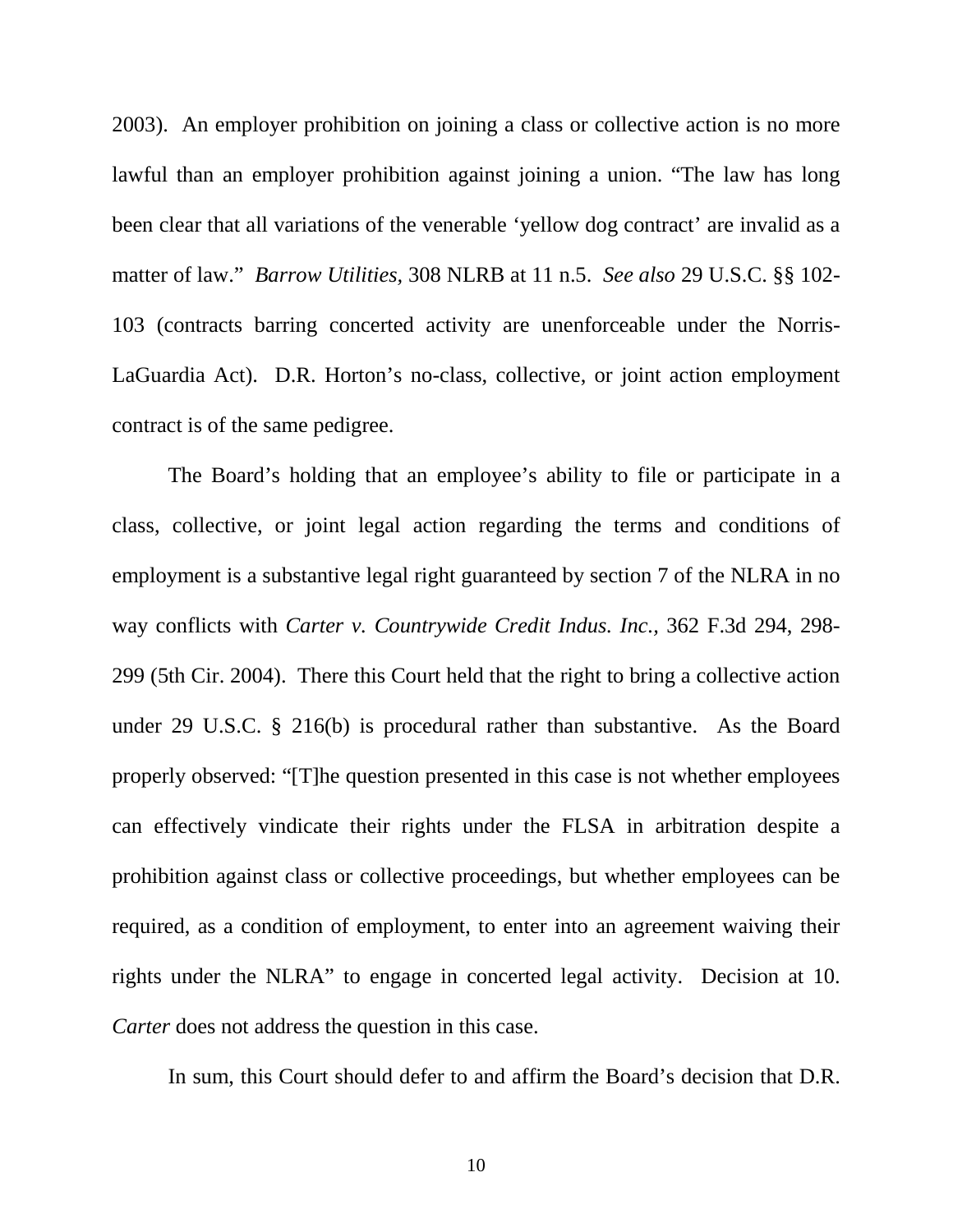Horton's requirement that its employees waive their rights to concerted legal activity under the NLRA violates sections 7 and 8(a)(1) of the NLRA.

# **II. D.R. HORTON'S INCLUSION OF ITS PROHIBITION ON EMPLOYEE JOINT, CLASS AND COLLECTIVE ACTIONS IN A FORCED ARBITRATION AGREEMENT DOES NOT SAVE IT FROM INVALIDITY.**

The Board properly rejected the contention that the FAA required the agency to uphold D. R. Horton's concerted legal activity waiver despite its blatant invalidity under the NLRA. Neither the U.S. Supreme Court nor any other federal appellate court has ever suggested that an employer can use the vehicle of a forced arbitration agreement to impose a total ban on workplace class or collective actions in violation of sections 7 and  $8(a)(1)$  of the NLRA.

Thirty years ago the Supreme Court ruled that a federal court cannot enforce a contract that violates the NLRA. *Kaiser Steel Corp. v. Mullins*, 455 U.S. 72, 86 (1982). In *Kaiser Steel* the Supreme Court considered a contract that arguably violated section 8(e) of the NLRA. The Supreme Court held that if a contract contains an obligation that violates federal labor law, a federal court cannot enforce such a promise. *Id.* at 83-84 D.R. Horton's one-sentence effort to distinguish *Kaiser Steel* on the basis that it involved conduct made illegal by section 8(e) rather than 8(a)(1) is unavailing. The central teaching of *Kaiser Steel* is that a court cannot enforce the provisions of a private contract that violate the NLRA. The FAA specifically provides that an arbitration agreement can be invalidated on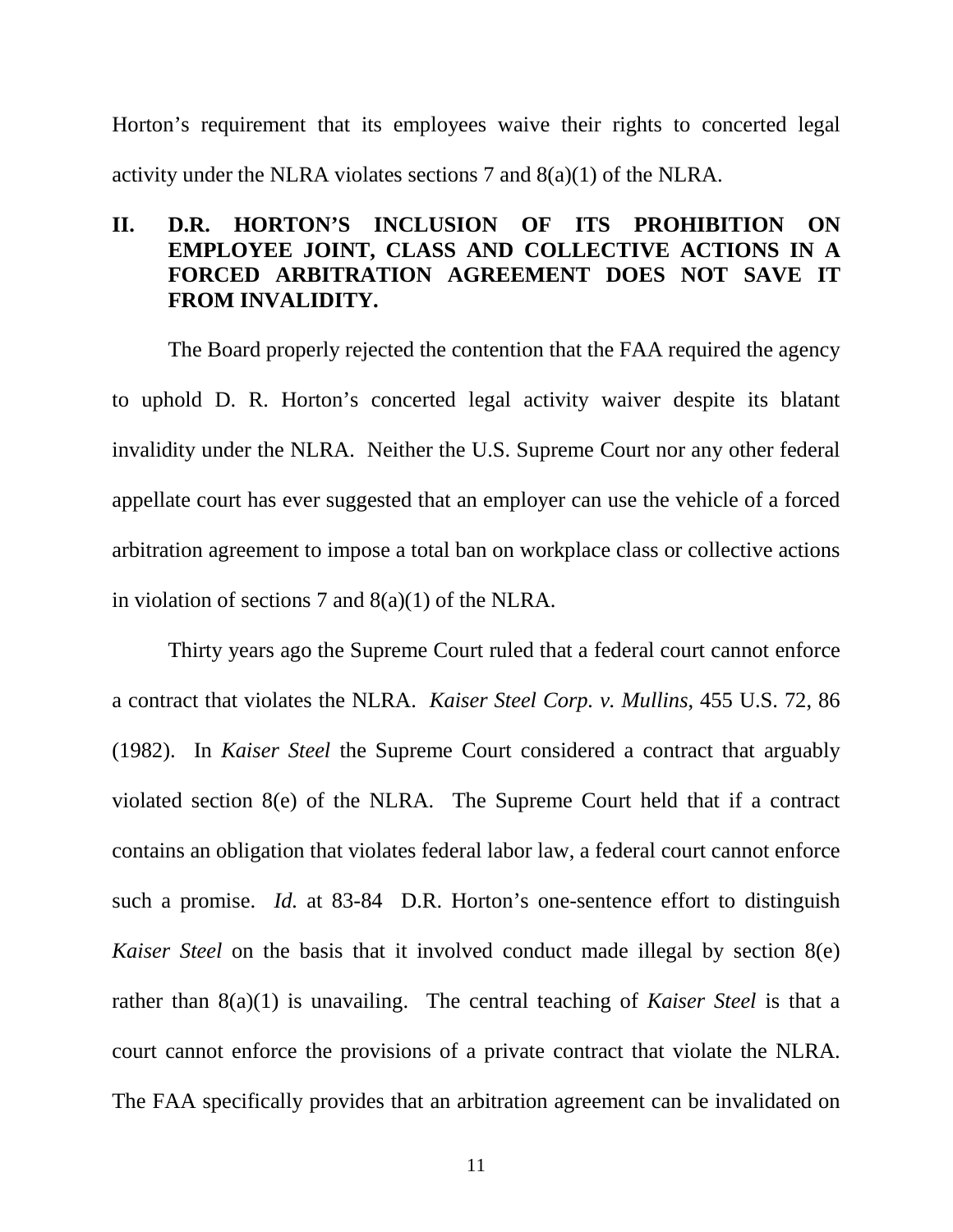the same basis as any other contract. 9 U.S.C. § 2. Therefore, an arbitration agreement that violates the NLRA is just as unenforceable as any other contract that violates that statute.

Moreover, the Supreme Court has repeatedly held that an employee who signs an agreement to arbitrate a statutory claim does not thereby agree to forego any of his or her federal substantive statutory rights. *EEOC v. Waffle House, Inc.*, 534 U.S. 279, 295 n.10 (2002); *14 Penn Plaza LLC v. Pyett*, 556 U.S. 247, 273-74 (2009); *Gilmer v. Interstate/Johnson Lane Corp*., 500 U.S. 20, 26 (1991); *accord Mitsubishi Motors Corp. v. Soler Chrysler-Plymouth*, 473 U.S. 614, 628 (1985); *Green Tree Fin. Corp.-Alabama v. Randolph*, 531 U.S. 79, 90 (2000). The Supreme Court has not limited the rule that an arbitration agreement may not waive substantive federal statutory rights to apply only to the statute that supplies the cause of action in the particular case. Numerous federal circuit courts have struck down workplace arbitration provisions that limit an employee's substantive statutory rights, despite the pro-arbitration policy of the FAA. *E.g., Spinetti v. Service Corp. Intern.*, 324 F.3d 212, 216 (3d Cir. 2003); *Morrison v. Circuit City Stores, Inc*., 317 F.3d 646, 670 (6th Cir. 2003) (en banc); *McCaskill v. SCI Management Corp.*, 298 F.3d 677 (7th Cir. 2002). *Accord In re American Express Merchants Litigation,* 634 F.3d 187, 199 (2d Cir. 2011) ("Thus, as the class action

waiver in this case precludes plaintiffs from enforcing their statutory rights, we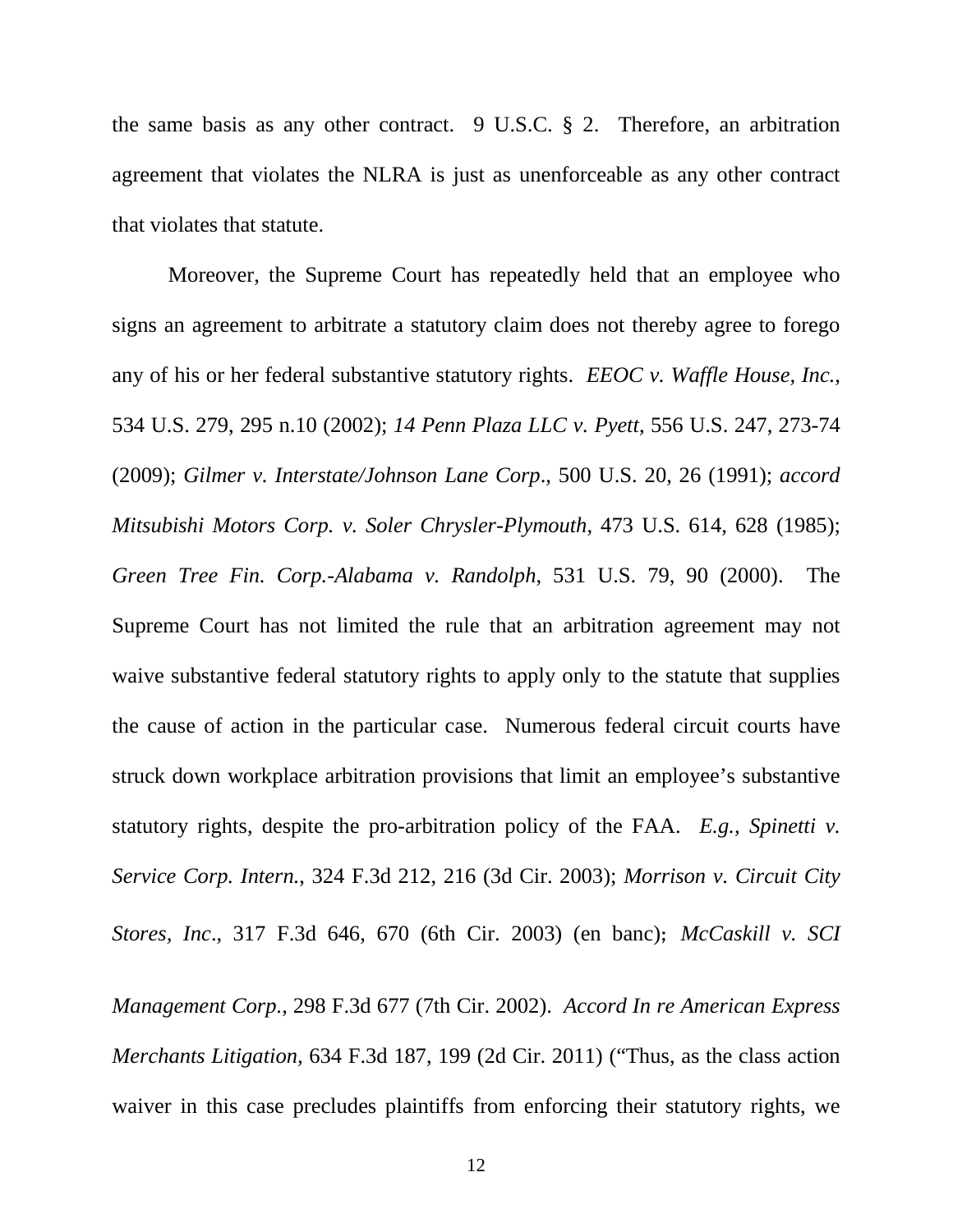find the arbitration provision unenforceable.") By requiring employees to arbitrate their workplace claims on an individual basis, D.R. Horton has deprived them of a federal statutory right under the NLRA to engage in protected concerted legal activity that by definition can be undertaken only on a collective basis or not at all.

The Board held that nothing in the FAA requires enforcement of a forced arbitration agreement that violates the NLRA. In doing so, the Board correctly distinguished the Supreme Court's decision in *AT&T Mobility LLC v. Concepcion*, 131 S. Ct. 1740 (2011). Decision at 9. In *Concepcion* the Court held that the FAA preempted the application of California unconscionability law to invalidate an arbitration agreement that prohibited consumers from pursing their claims as a class action. *Concepcion* was not an employment case. The contract at issue there did not violate the NLRA or any other federal statute. The Supreme Court expressly stated that the issue decided in *Concepcion* was whether "the FAA prohibits States from conditioning the enforceability of certain arbitration agreements on the availability of classwide arbitration procedures." *Id.* at 1741. The consumer plaintiffs had no right under federal law to engage in concerted legal activity for their mutual aid and protection. *Cf.* 29 U.S.C. § 157. Therefore, the *Concepcion* Court had no reason to apply the settled rule that nothing in the FAA permits an employer to use a forced arbitration agreement to deprive its workers of their substantive federal rights.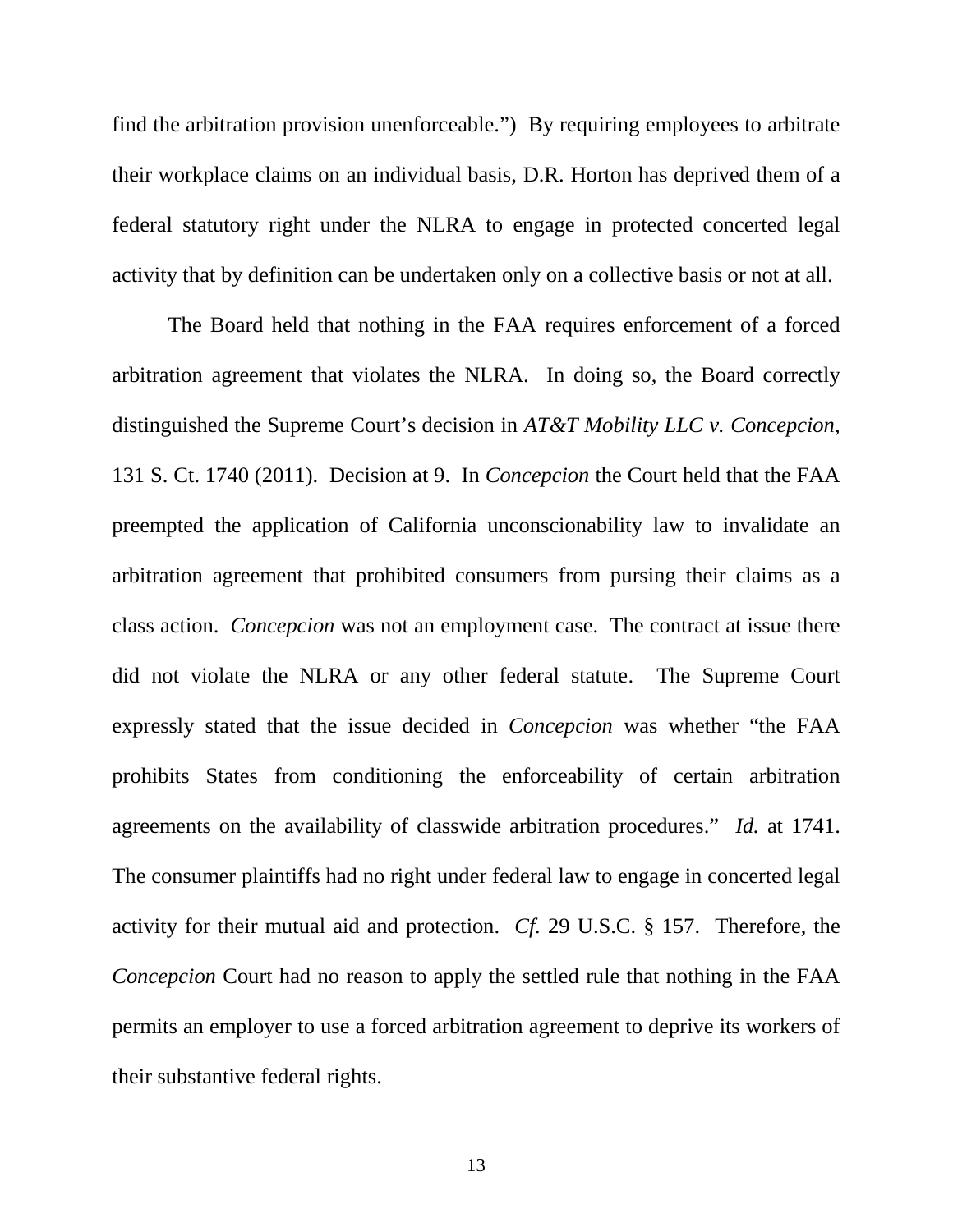The *Concepcio*n majority held section 2 of the FAA does not permit a court to invalidate an arbitration agreement based on "defenses that apply only to arbitration or derive their meaning from the fact that an agreement to arbitrate is at issue." 131 S. Ct. 1746. The majority further held that section 2 does not preserve "state law rules that stand as an obstacle to the obstacle of the FAA's objectives." *Id.* at 1748. None of these principles apply to the case at hand. Sections 7 and 8(a)(1) of the NLRA are not state law rules. These federal statutory provisions do not "apply only to arbitration" and the Board's invocation of them in no way depended on the fact that an arbitration agreement was at issue. The Board expressly held that D.R. Horton's requirement that its employees waive their section 7 rights to concerted legal activity as a condition of employment would be just as unlawful under the NLRA if it applied only to court actions and did not address arbitration. *See* Decision at 9. The Board properly determined that *Kaiser Steel* and *Southern Steamship Co. v. NLRB*, 316 U.S. 31 (1942), provided the controlling Supreme Court jurisprudence rather than *Concepcion*. *See* Decision at 11-12.

The challenge to the workplace arbitration clause that the Supreme Court rejected in *Gilmer v. Interstate/Johnson Lane Corp.* does not in any way undermine the Board's reasoning. In *Gilmer*, the plaintiff argued that the arbitration of his *individual* claim was inconsistent with the statutory purposes of

14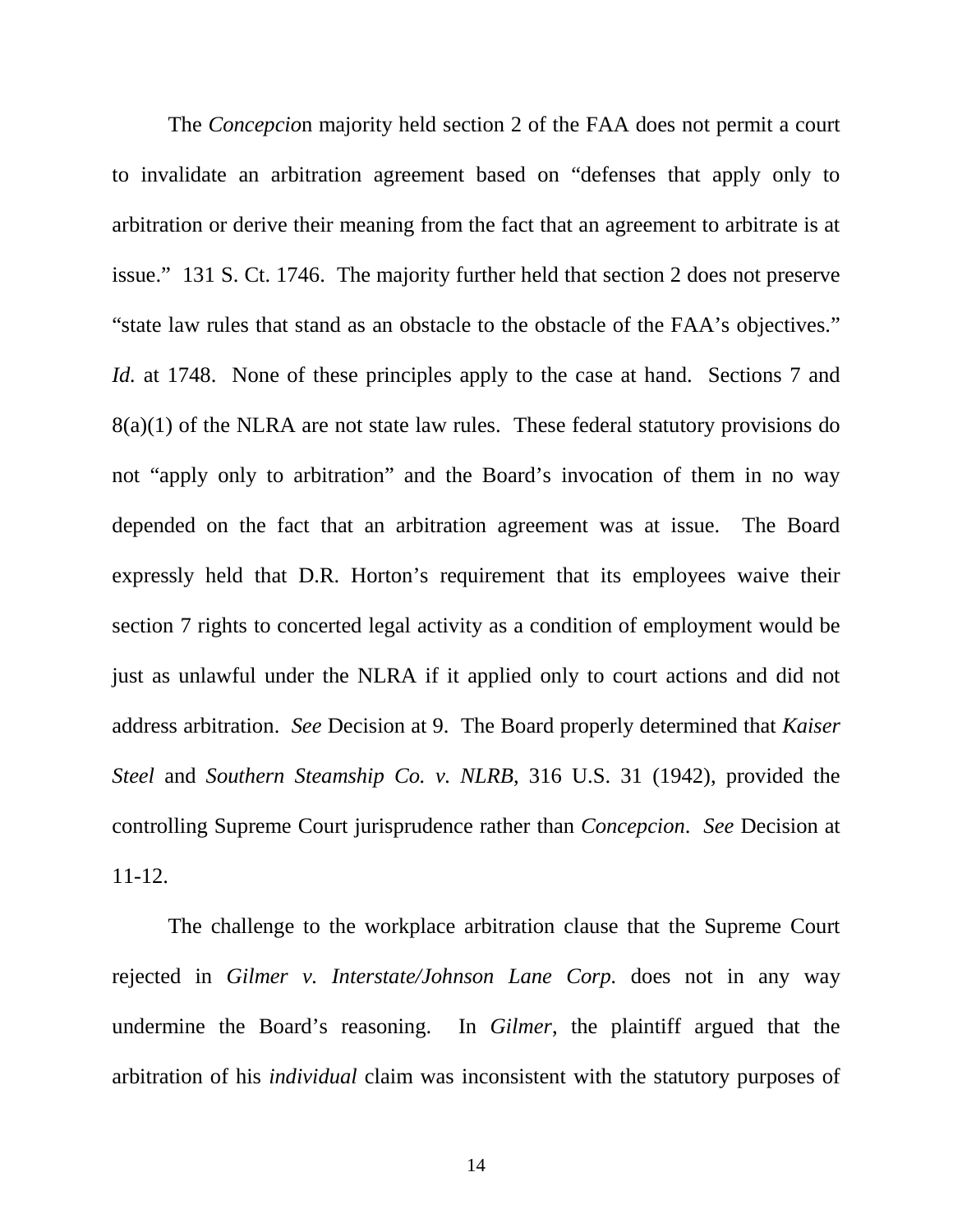the ADEA in part because the arbitration would not allow for class actions. 500 U.S. at 32. The NYSE arbitration agreement permitted collective proceedings. *Id.* Moreover, Mr. Gilmer's argument was a *non-sequitur*. As the Court explained, "'even if the arbitration could not go forward as a class action or class relief could not be granted by the arbitrator, the fact that the [ADEA] provides for the possibility of bringing a collective action does not mean that individual attempts at conciliation were intended to be barred.'" *Id.* (quoting *Nicholson v. CPC Int'l Inc.*, 877 F.2d 221, 241 (3d Cir. 1989) (Becker, J. dissenting)).

*Gilmer* and the case it cited, *Nicholson*, both involved individual employee lawsuits. The argument the Court rejected in *Gilmer* was one asserting the ADEA precluded the arbitration of *individual* claims of discrimination because the statute permits collective actions by way of 29 U.S.C. § 216(b). As the Board recognized here, nothing in the NLRA prohibits an employer from requiring the arbitration of individual claims. Decision at 12. Neither Mr. Gilmer nor Mr. Nicholson attempted to bring a collective or a class action, and neither engaged in statutorily protected concerted activity under section 7 of the NLRA. Moreover, neither case involved an employer's categorical bar of concerted legal activity. *See Nicholson*, 877 F.2d at 241 n.12. The arbitration agreement in *Gilmer* was not between employer and employee but between Mr. Gilmer and the New York Stock Exchange. 500 U.S. at 23. In short, *Gilmer* in no way implicated section 7 rights.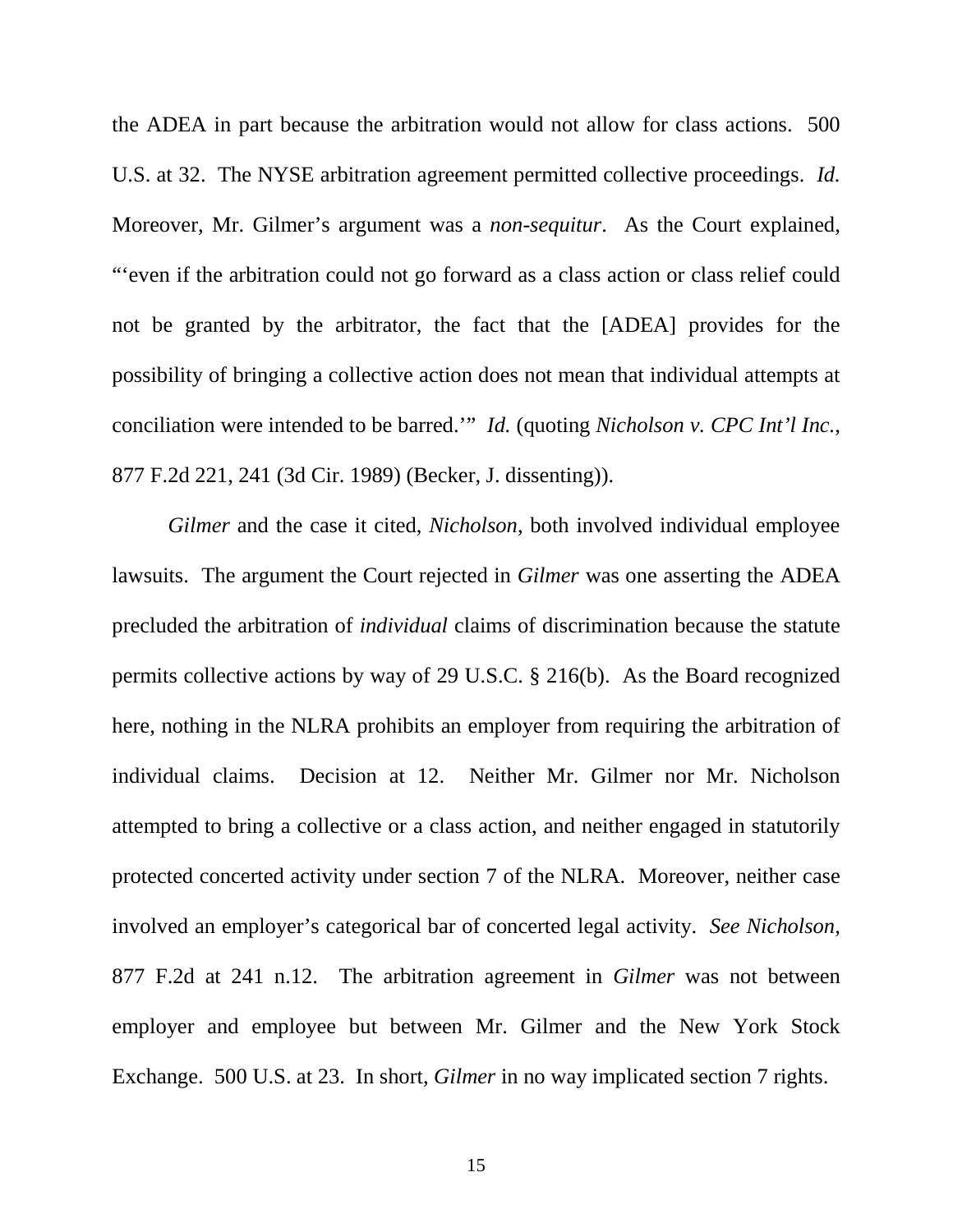The Supreme Court's recent decision in *CompuCredit Corp. v. Greenwood*, 132 S. Ct. 665 (2012), does not cast any doubt on the soundness of the NLRB's rulings in this case. The issue there was whether a provision in the Credit Repair Organizations Act ("CROA") requiring companies to inform consumers that they "have the right to sue" for conduct that violates the Act, 15 U.S.C. § 1679f(a), precluded enforcement of an arbitration agreement between a consumer and a credit card company. The Supreme Court held 8-1 that the "right to sue" language did not provide consumers with an unwaiveable statutory right to bring their claims in a court of law rather than in arbitration. 132 S. Ct. at 669-70. The Justices also rejected the proposition that if Congress sets forth explicit procedures allowing for judicial enforcement of a claim in court that *ipso facto* precludes one party from requiring the other to waive the right to a court determination of the claim through an arbitration agreement. *Id.* at 671.

In contrast to *CompuCredit*, the issue in this case is not whether the NLRA forbids employers from requiring its employees to agree to exercise their right to concerted legal activity in arbitration rather than in court. The Board explicitly did not reach that question. Decision at 13 n.28. Arbitration is a central pillar of federal labor policy. *Id.* at 13 (citing *United Steelworkers of America v. Warrior & Gulf Navigation Co.*, 363 U.S. 574, 578 (1960)). A union may agree to a collective bargaining agreement clause that requires member employees to arbitrate their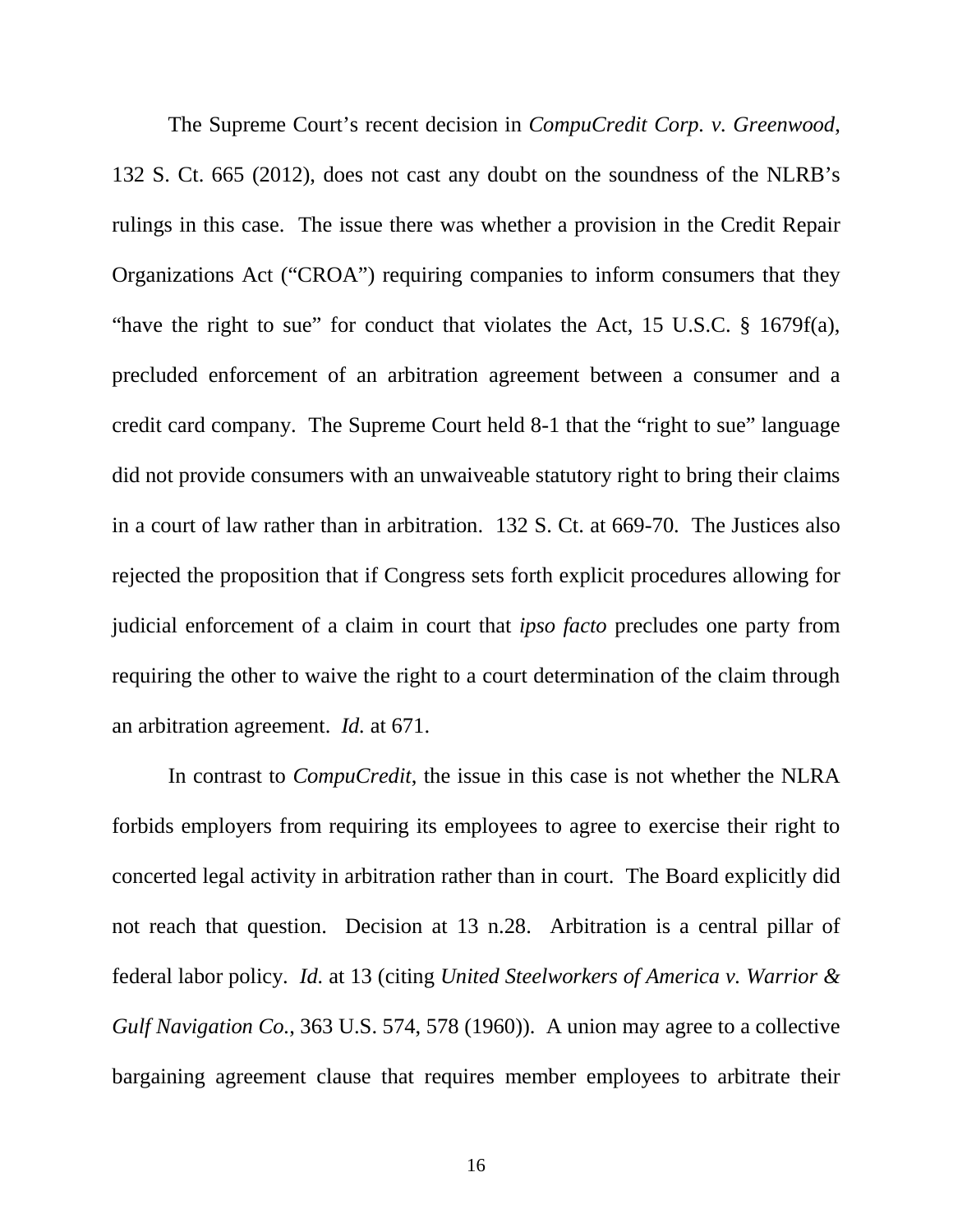statutory legal claims against the employer and waives their right to go to court. *14 Penn Plaza*, 556 U.S at 251. But, as the Board held, the NLRA prohibits an employer from requiring its employees as a condition of employment to forgo in any forum whatsoever their statutory right to engage in concerted legal activity. Decision at 12, 13. *CompuCredit* does not undermine in the slightest the Board's determination the FAA does not require enforcement of a forced arbitration agreement that violates the NLRA by prohibiting the exercise of the right to engage in concerted legal activity in arbitration as well as in court.

## **CONCLUSION**

A contract that requires employees to give up entirely their section 7 rights to bring a joint, class or collective action regarding their working conditions deprives the employees of a substantive statutory right and is unenforceable under both the NLRA and the FAA. This Court should enforce the Board's determination that D.R. Horton's "Mutual Arbitration Agreement" violates sections 7 and 8(a)(1) of the NLRA and dismiss the petition for review.

RESPECTFULLY SUBMITTED this 11<sup>th</sup> of SEPTEMBER 2012

### FRANK FREED SUBIT & THOMAS LLP

s/ Michael C. Subit Michael C. Subit 705 Second Avenue, Suite 1200 Seattle, WA 98104 Telephone: (206) 682-6711 Fax: (206) 682-0401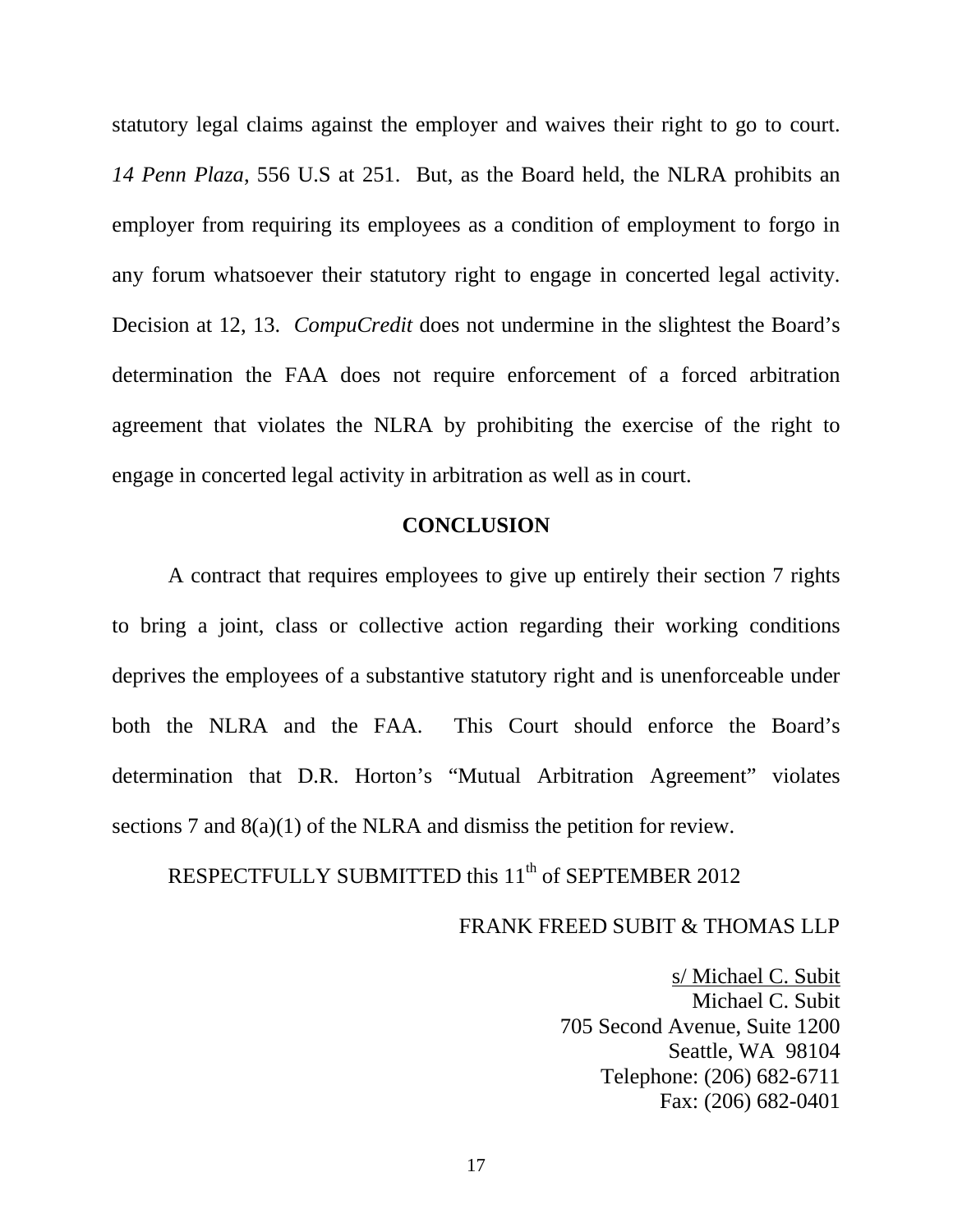## E-mail: msubit@frankfreed.com

# GILLESPIE, ROZEN & WATSKY, P.C.

s/ Hal K. Gillespie Hal K. Gillespie (Texas Bar No. 07925500) 3402 Oak Grove Avenue Suite 200 Dallas, TX 75204 Telephone: (214) 720-2009 Fax: (214) 720-2291 E-mail: hkg@grwlawfirm.com Yona Rozen (Texas Bar No. 17358500) E-mail: yrozen@grwlawfirm.com Joseph H. Gillespie (Texas Bar No. 24036636) E-mail: josephgillespie@grwlawfirm.com

Attorneys for *Amici Curiae* NELA *et al.*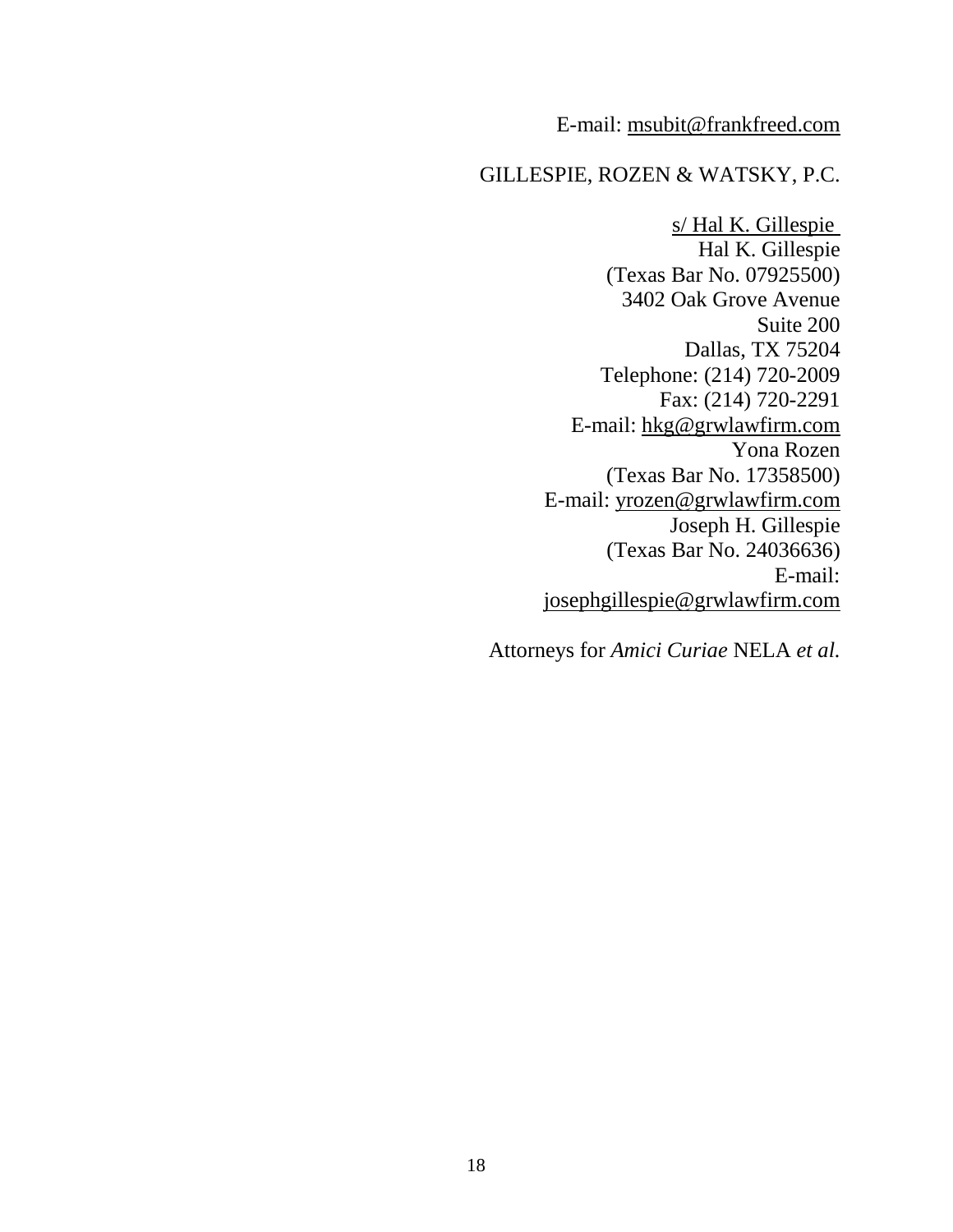#### **CERTIFICATE OF SERVICE**

I hereby certify that on September 11, 2012, I filed the BRIEF OF *AMICI CURIAE* NATIONAL EMPLOYMENT LAWYERS ASSOCIATION *ET AL*. IN SUPPORT OF RESPONDENT AND CROSS-PETITIONER NATIONAL LABOR RELATIONS BOARD with the Clerk of Court for the United States Court of Appeals for the Fifth Circuit by using the appellate CM/ECF system, which caused a copy to be delivered to all parties

Dated this 11<sup>th</sup> day of September 2012.

s/ Hal K. Gillespie Hal K. Gillespie

Attorneys for *Amici Curiae* NELA *et al.*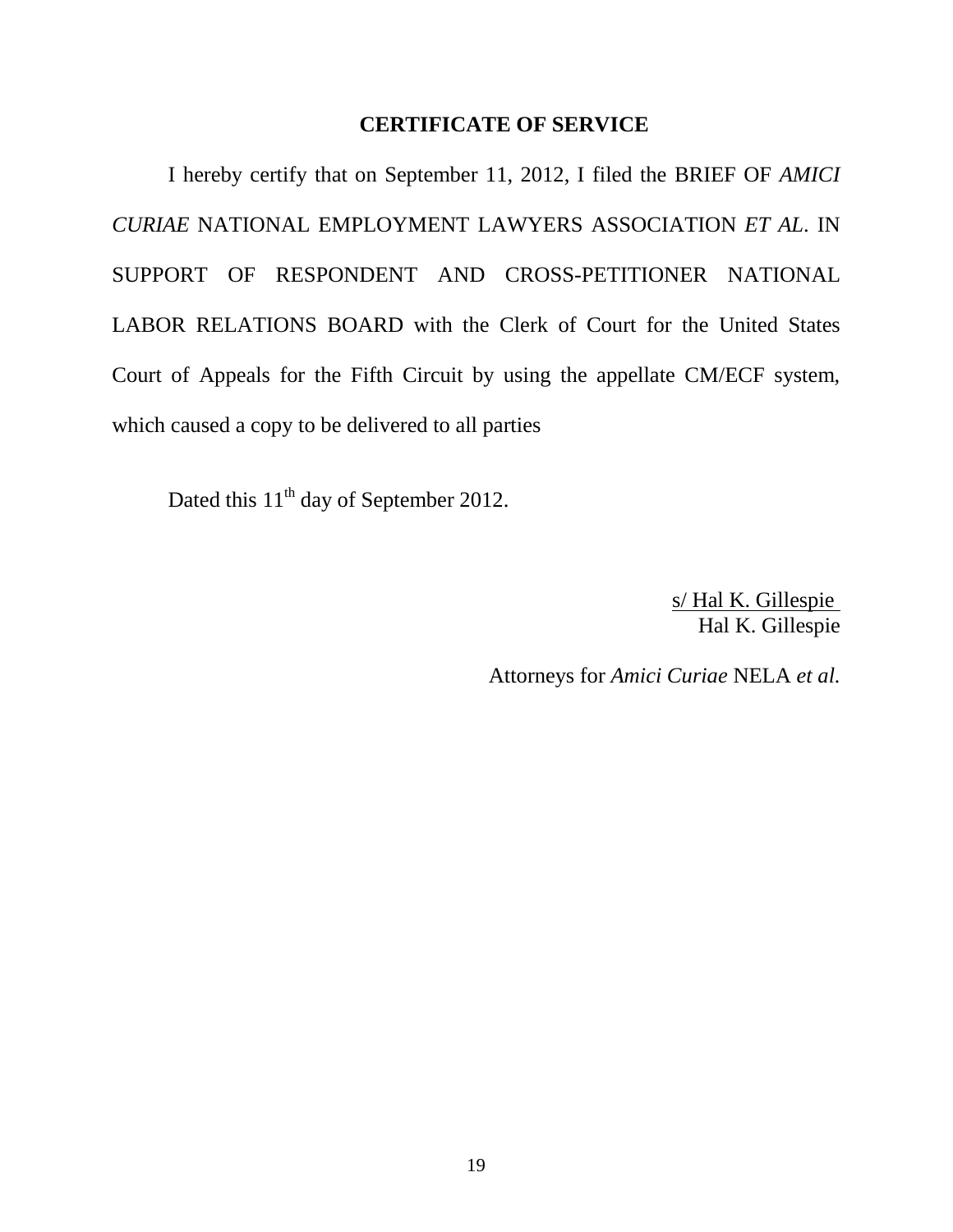## **CERTIFCATE OF COMPLIANCE**

1. This brief complies with the type-volume limitation of FED. R. APP. P. 32(a)(7)(B) because this brief contains 4090 words, excluding the parts of the brief exempted by FED. R. APP. P.  $32(a)(7)(B)(iii)$ .

2. This brief complies with the typeface requirements of FED. R. APP. P.32(a)(5) and the type style requirements of FED. R. APP. P. 32(a)(6) because this brief has been prepared in a proportionally spaced typeface using Microsoft Word, the Firm's word processing system in 14 point, Times New Roman.

DATED this  $11<sup>th</sup>$  of SEPTEMBER 2012

### FRANK FREED SUBIT & THOMAS LLP

s/ Michael C. Subit Michael C. Subit 705 Second Avenue, Suite 1200 Seattle, WA 98104 Telephone: (206) 682-6711 Fax: (206) 682-0401 E-mail: msubit@frankfreed.com